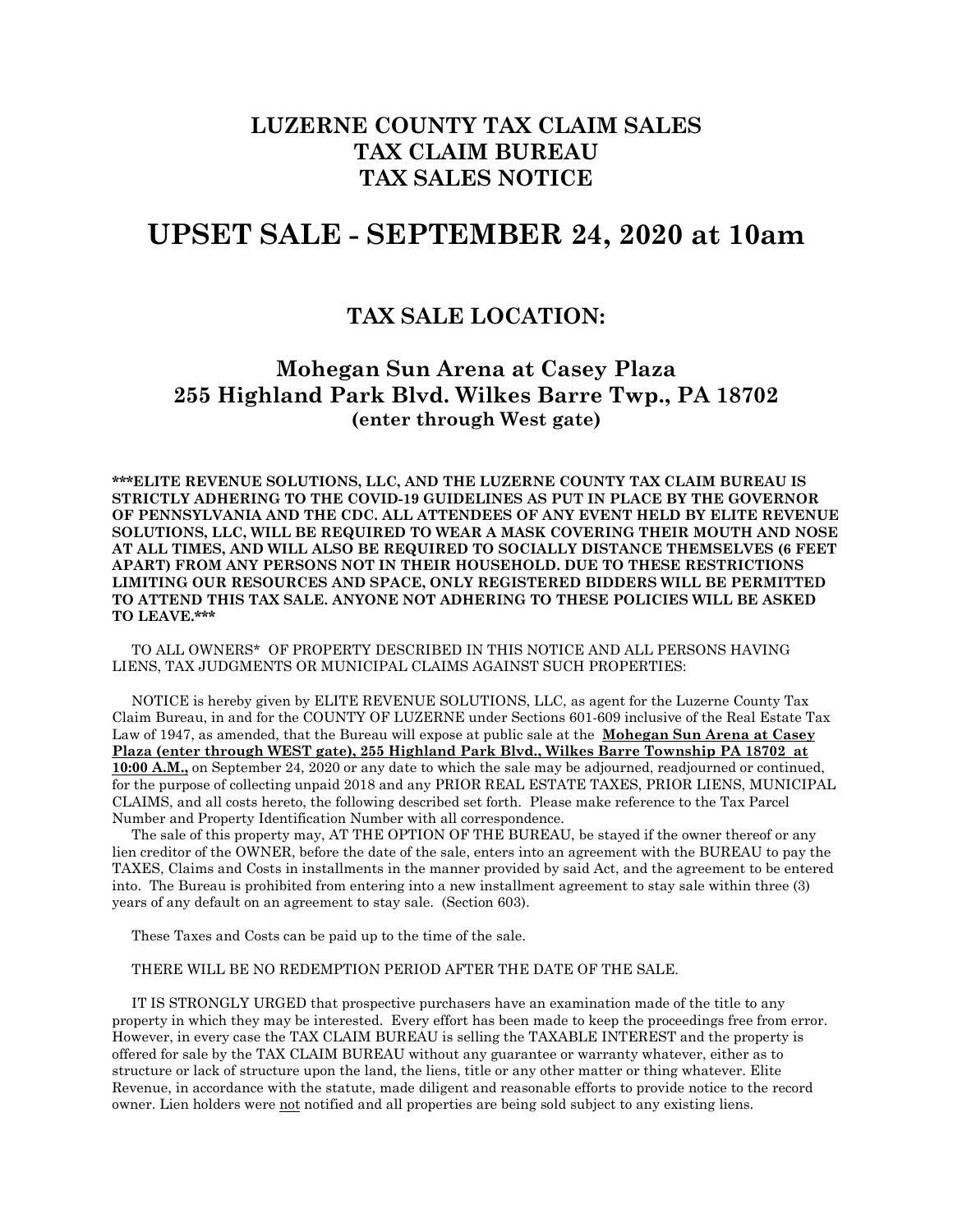It is repeated that there is no redemption after the property is sold and all sales will be final. No adjustments will be made after the property is struck down.

 THE PROPERTY MAY BE REDEEMED from the Tax Sale by paying the delinquent taxes, fees, interest penalties and costs prior to the day of the public auction. The payments must be cash, cashiers check, money order or certified check. The right to redeem the property expires on September 24, 2020.

 THERE IS NO RIGHT OF REDEMPTION ON THE DAY OF OR AFTER THE PUBLIC AUCTION. If no payment has been received prior to the time of the sale, the property will be sold on September 24, 2020.

 Pursuant to 68 P.S. 2117(c)(3), properties in the following municipalities may be subject to a trump bid by North East Pennsylvania Land Bank Authority prior to public auction: Avoca Borough, Duryea Borough, Hughestown Borough, Jenkins Township, Pittston City, West Pittston Borough.

Prospective purchasers at all tax sales are required to certify as follows:

- 1. In accordance with Section 619a of the Real Estate Tax Sale Law, 72 P.S. § 5860.619a, a successful bidder shall be required to provide certification to the Bureau that such person is not delinquent in paying real estate taxes owed to taxing bodies within Luzerne County\*\*, nor is the bidder acting on behalf of another individual or entity who is delinquent in paying real estate taxes owed to taxing bodies within Luzerne County; and
- 2. In accordance with Section 619a of the Real Estate Tax Sale Law, 72 P.S. § 5860.619a, a successful bidder shall be required to provide certification to the Bureau that such person is not delinquent in paying municipal utility bills owed to municipalities within Luzerne County, nor is the bidder acting on behalf of another individual or entity who is delinquent in paying municipal utility bills owed to municipalities within Luzerne County.
- 3. Prospective bidders must register prior to sale. **NO REGISTRATION WILL BE TAKEN THE DAY OF THE SALE.**
- 4. A successful bidder shall not tender a bad check to the Tax Claim Bureau when purchasing property in the sale. If this should occur that bidder shall not be permitted to bid on any properties in future sales and will be referred to the Luzerne County District Attorney's Office for prosecution under Pennsylvania Crimes Code, 18 Pa. C.S.A §4105 which may lead to a CONVICTION OF A FELONY OF THE THIRD DEGREE.
- 5. Pursuant to Section 601 (d) of the Real Estate Tax Sale Law, 72 P.S. § 5860.601 (d), prospective bidders must certify that they have not had a landlord license revoked in any municipality in Luzerne County and that they are not acting as an agent for a person whose landlord license has been revoked.

**PAYMENT BY THE SUCCESSFUL BIDDER IS DUE THE DAY OF SALE AND SHALL BE MADE IN THE FORM OF CASH, CERTIFIED CHECK, OR MONEY ORDER.** In the event that a successful bidder does not tender payment in full for any bid by 4:00 p.m. on September 24, 2020, the bid will be nullified and the bidder will not be permitted to bid at future tax sales conducted by the Luzerne County Tax Claim Bureau.

 Certification forms are available in the Tax Claim Bureau or on-line at www.luzernecountytaxclaim.com. Click on Upset Sale and bidder's certification.

 IMPORTANT: Right to surplus sale proceeds. If the property is not redeemed from public sale and you are the record owner, then you are entitled to sale proceeds which exceed taxes, interest, penalties, costs, Commonwealth Liens, Municipal Liens, Government Liens and Judgment Liens.

Interest accrues at the rate of 9% per year, at ¾% each month effective February 1, of each year.

 The County of Luzerne does not discriminate on the basis of race, color, national origin, sex, religion, age, disability, or familial status in employment or the provision of services.

 The Mohegan Sun Arena at Casey Plaza is a facility accessible to persons with disabilities. Please notify this Tax Claim Bureau if special accommodations are required. The Tax Claim Bureau can be contacted at (570) 825-1512 or by fax at (570) 820-6339, or by TDD (570) 825-1860.

IF YOU HAVE ANY QUESTIONS AS TO WHAT YOU MUST DO PLEASE CONTACT THE TAX CLAIM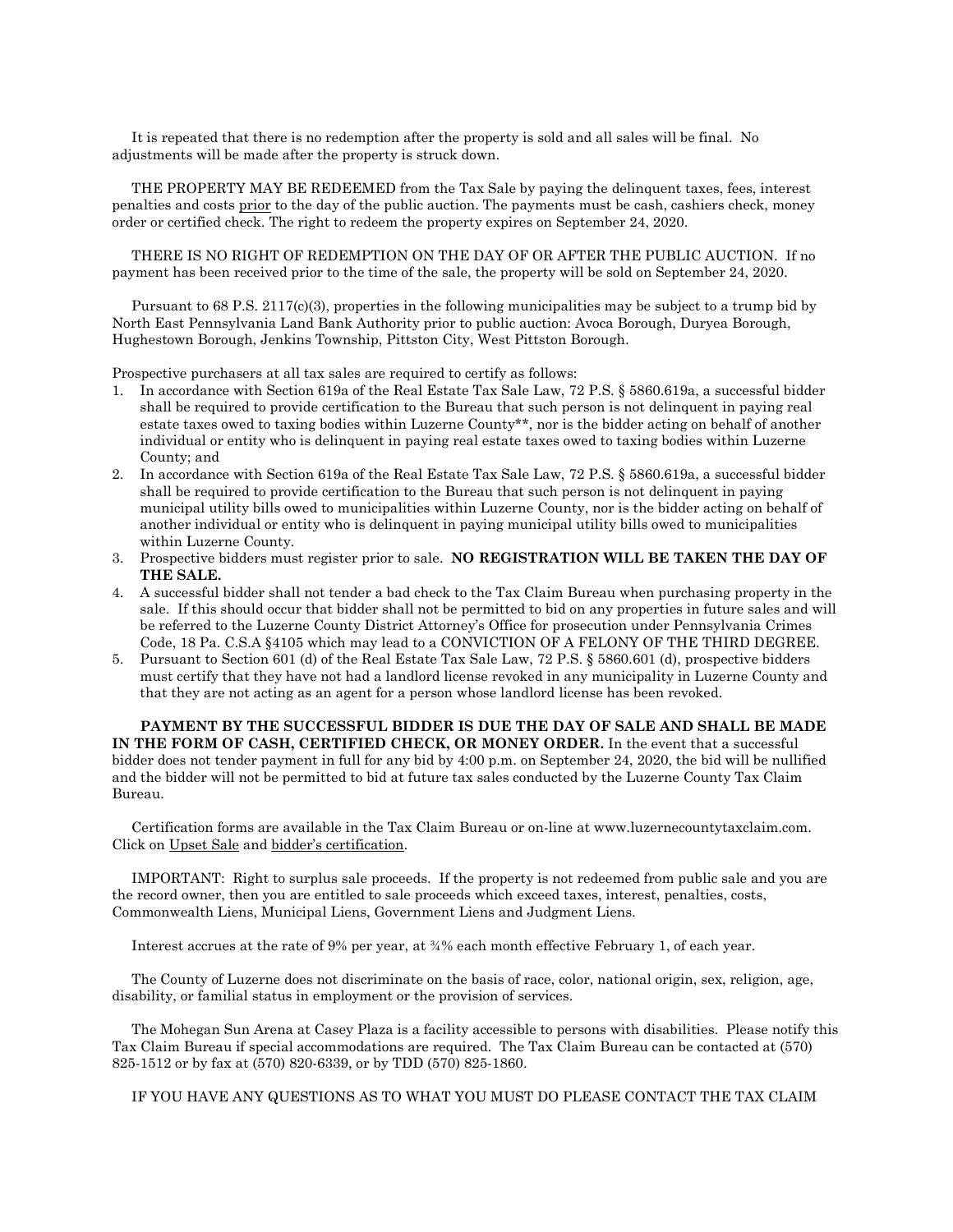#### BUREAU AT (570) 825-1512.

Elite Revenue Solutions, LLC Agent for the Luzerne County Tax Claim Bureau Sean P. Shamany, Director

- \* "Owner," the person in whose name the property is last registered, if registered according to law, or, if not registered acording to law, the person whose name last appears as an owner of record on any deed or instrument of conveyance recorded in the county office designated for recording, and in all other cases means any person in open, peaceable and notorious possession of the property, as apparent owner or owners thereof, or the reputed owner or owners thereof, in the neighborhood of such property.
- \*\* The successful bidder is also certifying that they are not the owner of the property, as the owner has no right to purchase his own property pursuant to Section 618 of the Real Estate Tax Sale Law. A change of name or business status shall not defeat the purpose of this section. For the purpose of this section, "owner" means any individual, partner, shareholder, trust, partnership, limited partnership, corporation or any other business association or any trust, partnership, limited partnership, corporation or any other business association that has any individual as part of the business association who had any ownership interest or rights in the property.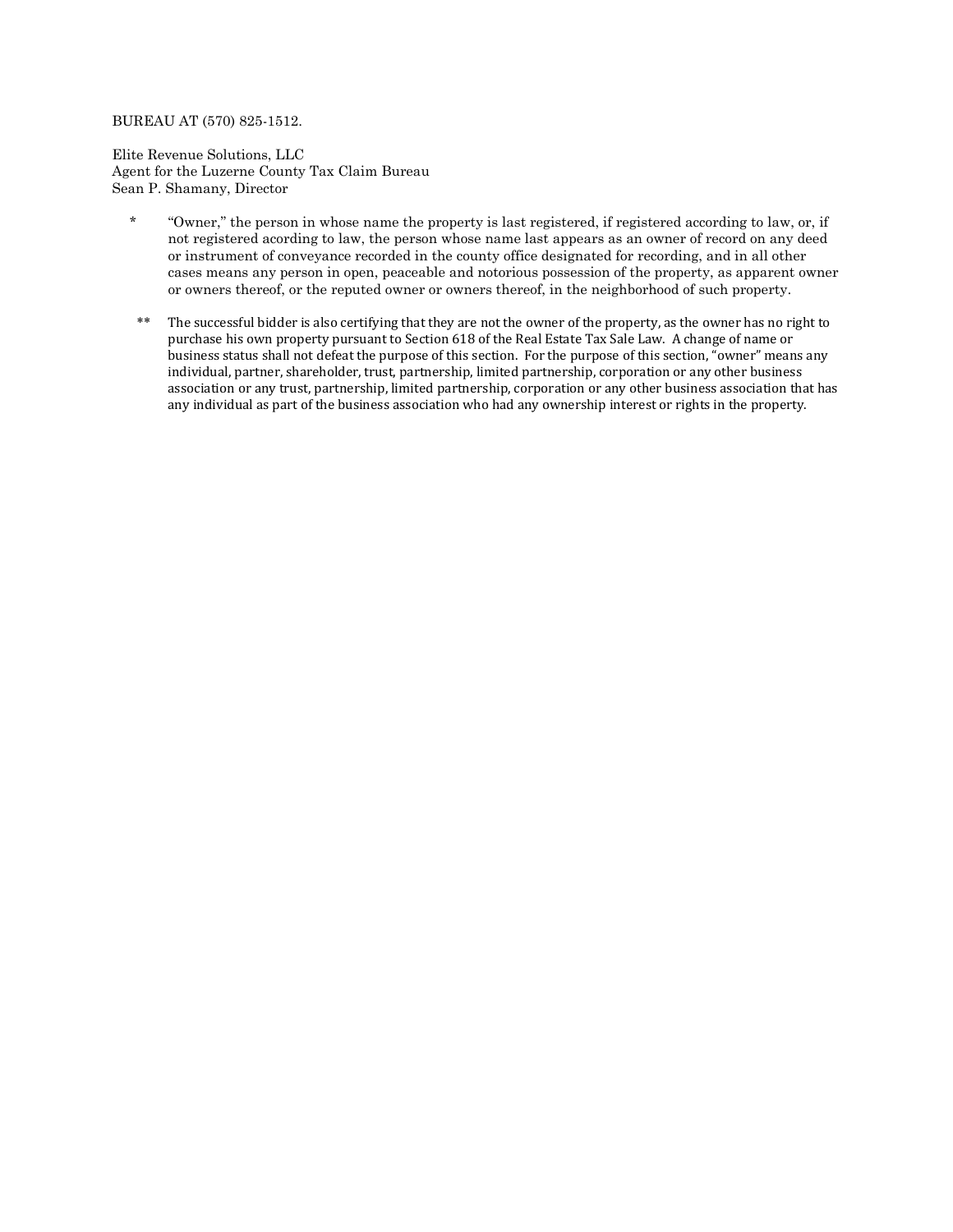|    | A             | В                         | C                       | D                                                 | E                           |                          | G                                   | H             |
|----|---------------|---------------------------|-------------------------|---------------------------------------------------|-----------------------------|--------------------------|-------------------------------------|---------------|
|    |               |                           |                         |                                                   |                             |                          |                                     |               |
|    | Sale #        | <b>Municipality</b>       | <b>Parcel</b>           | Owner                                             | <b>Property Description</b> | <b>Upset Price</b>       | <b>RESULTS</b>                      | <b>BIDDER</b> |
|    | 20-0014       | <b>ASHLEY BORO WARD 1</b> | 01-I9SE4 -022-018-000   | <b>TAYLOR DAMON</b>                               | 83 N MAIN ST                | 12,044.98   NO BID       |                                     |               |
|    | 20-0018       | <b>ASHLEY BORO WARD 2</b> | 01-I9SE4 -009-022-000   | <b>BIERNACKI STEPHEN J &amp; KATHLEEN M</b>       | <b>5 N MAIN ST</b>          | \$                       | 2,857.71 SOLD -\$2,857.71           | #149          |
|    | 20-0029       | <b>ASHLEY BORO WARD 2</b> | 01-J9NE1 -T01-119-000   | <b>RAY ALICE</b>                                  | 119 DONATO DR               | \$                       | 1,279.10 SOLD -\$1,279.10           | #19           |
|    | 20-0043       | <b>ASHLEY BORO WARD 3</b> | 01-J9NE1 -010-25A-000   | <b>CARLO STEPHANIE MARIE</b>                      | 142 S MAIN ST               | \$                       | 2,599.68 BIDDER FORFEIT / RE-EXPOSE |               |
| 6  | 20-0049       | <b>AVOCA BORO WARD 1</b>  | 02-D12SE4-003-07A-000   | <b>GEDRICH EDWARD &amp; MARIANN</b>               | <b>618 VALLEY ST</b>        | \$<br>2,525.88 NO BID    |                                     |               |
|    | 20-0048       | <b>AVOCA BORO WARD 1</b>  | 02-D12SE4-003-008-000   | <b>GEDRICH EDWARD &amp; MARY ANN</b>              | <b>MCALPINE ST</b>          | \$<br>2,862.56 NO BID    |                                     |               |
| 8  | 20-0061       | <b>AVOCA BORO WARD 2</b>  | 02-D12SE4-025-004-000   | <b>SHERMAN CAROLYN A &amp; RONALD EX</b>          | 421 GROVE ST                | \$                       | 8,495.20 SOLD - \$8,495.20          | #33           |
| 9  | 20-0147       | <b>BEAR CREEK TWP</b>     | 04-J11S1 -001-015-000   | <b>JUZWIAK CLARENCE S + ANNE M</b>                | <b>BEAR CREEK BLVD</b>      | \$                       | $1,485.18$ SOLD - \$1,485.18        | #94           |
|    | 20-0155       | <b>BEAR CREEK TWP</b>     | 04-K12S4 -001-073-000   | <b>KALOMIRIS ANASTASIOS</b>                       | <b>LAURELBROOK DR</b>       | \$<br>8,527.26 NO BID    |                                     |               |
|    | 20-0156       | <b>BEAR CREEK TWP</b>     | 04-K12S4 -004-003-000   | <b>KALOMIRIS ANASTASIOS</b>                       | <b>LAURELBROOK DR</b>       | \$<br>5,629.00 NO BID    |                                     |               |
|    | 20-0157       | <b>BEAR CREEK TWP</b>     | 04-K12S4 -004-03A-000   | <b>KALOMIRIS ANASTASIOS</b>                       | <b>LAUREL BROOK RD</b>      | \$<br>7,026.87 NO BID    |                                     |               |
|    | 20-0158       | <b>BEAR CREEK TWP</b>     | 04-N12S2-005-014-000    | <b>LANDMARK HOMES &amp; ACQUISITIONS LLC</b>      | <b>ASH LN</b>               | \$<br>2,849.14 NO BID    |                                     |               |
| 14 | $ 20 - 0111 $ | <b>BLACK CREEK TWP</b>    | 03-U5S2 -005-027-000    | <b>55 GENERAL GREEN LLC</b>                       | <b>41 LAKE VALLEY DR</b>    | \$<br>3,442.78 NO BID    |                                     |               |
| 15 | 20-0100       | <b>BLACK CREEK TWP</b>    | 03-U5S1 -004-022-000    | <b>BETANCOURT FRANCISCO J</b>                     | <b>HURON CIR</b>            | \$<br>2,755.37 NO BID    |                                     |               |
| 16 | 20-0102       | <b>BLACK CREEK TWP</b>    | 03-U5S1 -006-013-000    | <b>BONIFACIO ZELPHA P</b>                         | <b>IROQUOIS CIR</b>         | \$<br>3,413.23 NO BID    |                                     |               |
| 17 | $ 20-0113$    | <b>BLACK CREEK TWP</b>    | 03-U5S3 -001-009-000    | <b>BOODRAM DAVID &amp; WENDY</b>                  | <b>SILVERCLOUD LN</b>       | \$<br>2,998.12 NO BID    |                                     |               |
| 18 | $ 20-0123$    | <b>BLACK CREEK TWP</b>    | 03-U5S5 -006-093-000    | <b>BOSMA JOHN &amp; BRIGETTE</b>                  | <b>93 TONKAWA DR</b>        | \$<br>3,548.36 NO BID    |                                     |               |
| 19 | 20-0121       | <b>BLACK CREEK TWP</b>    | 03-U5S5 -001-212-000    | <b>CHEVRIN FRANCKLY</b>                           | 212 DAKOTA DR               | \$<br>1,730.86 NO BID    |                                     |               |
| 20 | 20-0125       | <b>BLACK CREEK TWP</b>    | 03-U5S6 -002-192-000    | <b>CRUZ RANEE B</b>                               | <b>192 DAKOTA DR</b>        | \$<br>3,859.71 NO BID    |                                     |               |
|    | 20-0104       | <b>BLACK CREEK TWP</b>    | 03-U5S1A -003-016-000   | <b>FLOWLER JACLYN MARIA</b>                       | 55 -D OWEGO DR              | \$<br>3,293.86 NO BID    |                                     |               |
| 22 | 20-0105       | <b>BLACK CREEK TWP</b>    | 03-U5S1A -003-017-000   | <b>FLOWLER JACLYN MARIA</b>                       | 54 -D OWEGO DR              | \$<br>3,286.23 NO BID    |                                     |               |
| 23 |               |                           |                         |                                                   |                             |                          |                                     |               |
|    | 20-0116       | <b>BLACK CREEK TWP</b>    | 03-U5S3 -001-062-000    | <b>GALANG MANUEL &amp; SALOME</b>                 | <b>SILVERCLOUD LN</b>       | \$<br>2,138.91 NO BID    |                                     |               |
| 24 | 20-0076       | <b>BLACK CREEK TWP</b>    | 03-S4 -00A-25A-000      | <b>GALLICK LILLIAN N</b>                          | <b>CEDAR HEAD RD</b>        | \$<br>3,293.87 NO BID    |                                     |               |
|    | 25 20-0074    | <b>BLACK CREEK TWP</b>    | 03-S3<br>$-00A-10G-000$ | <b>HART GEORGE E</b>                              | <b>MAIN ST</b>              | \$<br>5,171.98 NO BID    |                                     |               |
| 26 | 20-0108       | <b>BLACK CREEK TWP</b>    | 03-U5S1A -009-021-000   | <b>JUMBA PAMELA A &amp; EVANS A &amp; MEBOL K</b> | <b>TUSCARORA DR</b>         | \$<br>3,021.86 NO BID    |                                     |               |
|    | 20-0106       | <b>BLACK CREEK TWP</b>    | 03-U5S1A -008-011-000   | <b>KHISHIGT BOLOR</b>                             | <b>IROQUOIS CIR</b>         | \$<br>3,610.00 NO BID    |                                     |               |
| 28 | $ 20 - 0101 $ | <b>BLACK CREEK TWP</b>    | 03-U5S1 -005-016-000    | <b>MAHER PATRICK &amp; MAUREEN</b>                | <b>297 W LAKE VALLEY DR</b> | \$                       | 15,727.33 SOLD - \$105,000          | #174          |
| 29 | $[20-0112]$   | <b>BLACK CREEK TWP</b>    | 03-U5S2 -006-013-000    | MWAURA LAWRENCE K                                 | <b>120 CONYNGHAM RD</b>     | \$<br>3,068.88 NO BID    |                                     |               |
|    | 30 20-0098    | <b>BLACK CREEK TWP</b>    | 03-U5S1 -002-020-000    | <b>PASCO MARICEL &amp; ANZEL</b>                  | 31 HURON CIR                | 3,141.83 NO BID<br>.Ş    |                                     |               |
|    | 31 20-0103    | <b>BLACK CREEK TWP</b>    | 03-U5S1 -VAR-VAR-004    | <b>PASCUA ARMAR A &amp; MARJORIE G</b>            | <b>PLAT I</b>               | \$<br>3,217.81 NO BID    |                                     |               |
|    | 32 20-0124    | <b>BLACK CREEK TWP</b>    | 03-U5S6 -001-010-000    | <b>RAMOS WILFREDO &amp; NAYDA</b>                 | <b>WICHITA LN</b>           | \$<br>1,834.24 NO BID    |                                     |               |
|    | 33 20-0094    | <b>BLACK CREEK TWP</b>    | 03-U4S3 -015-006-001    | <b>SCHRADER FRANKLIN</b>                          | <b>MAIN ST</b>              | \$                       | $1,019.44$ SOLD - \$1,019.44        | #39           |
|    | 34 20-0114    | <b>BLACK CREEK TWP</b>    | 03-U5S3 -001-026-000    | THOM TIM & LAMEL PASUA                            | <b>TURNBERRY LN</b>         | \$<br>2,194.17   NO BID  |                                     |               |
|    | 35 20-0110    | BLACK CREEK TWP           | 03-U5S2 -003-013-000    | WANG YING                                         | <b>LAKE VALLEY DR</b>       | \$<br>1,546.25 NO BID    |                                     |               |
|    | 36 20-0097    | BLACK CREEK TWP           | 03-U5 -00A-010-000      | YURCHO SCOTT W                                    | <b>MOUNTAIN RD</b>          | \$,<br>3,845.99 NO BID   |                                     |               |
|    | 37 20-0179    | <b>BUTLER TWP WARD 1</b>  | 06-Q7 -00A-01C-000      | <b>DECOSMO MARIO C JR</b>                         | <b>BENTWOOD DR</b>          | \$<br>2,306.56 NO BID    |                                     |               |
|    | 38 20-0209    | <b>BUTLER TWP WARD 1</b>  | 06-S7 -00A-003-000      | <b>JEC LAND TRUST</b>                             | <b>REAR FAITH DR</b>        | 8,372.68 NO BID          |                                     |               |
|    | 39 20-0200    | <b>BUTLER TWP WARD 1</b>  | 06-R7 -00A-14A-000      | PILLA THOMAS & NANCY                              | <b>425 S HUNTER HWY</b>     | \$<br>24,091.64   NO BID |                                     |               |
|    | 40 20-0220    | <b>BUTLER TWP WARD 2</b>  | 06-Q8S12 -006-010-000   | <b>ANTHONY MARK R &amp; BARBARA</b>               | <b>AVALANCHE LN</b>         | \$<br>1,978.19   NO BID  |                                     |               |
|    | 41 20-0216    | <b>BUTLER TWP WARD 2</b>  | 06-Q8S11 -002-025-000   | <b>MJC INNOVATIVE INVESTSMENTS LLC</b>            | <b>140 BUCK RIDGE LN</b>    | \$                       | $10,674.32$ SOLD - \$35,000         | #17           |
|    | 42 20-0217    | <b>BUTLER TWP WARD 2</b>  | 06-Q8S11-002-026-000    | MJC INNOVATIVE INVESTSMENTS LLC                   | <b>BUCK RIDGE LN</b>        | \$                       | $1,609.90$ SOLD - \$1,609.90        | #17           |
|    | 43 20-0224    | <b>BUTLER TWP WARD 2</b>  | 06-Q8S9 -007-002-000    | PHILLIPS GILES                                    | <b>TOMMYS CT</b>            | \$<br>2,648.73 NO BID    |                                     |               |
|    | 44 20-0218    | BUTLER TWP WARD 2         | 06-Q8S11 -006-005-000   | <b>ROKOSZ HENRY</b>                               | <b>LISA LAKE CT</b>         | \$<br>2,594.53 NO BID    |                                     |               |
|    | 45 20-0219    | <b>BUTLER TWP WARD 2</b>  | 06-Q8S11-006-006-000    | <b>ROKOSZ HENRY</b>                               | <b>LISA LAKE CT</b>         | \$<br>2,568.78 NO BID    |                                     |               |
|    | 46 20-0215    | <b>BUTLER TWP WARD 2</b>  | 06-Q8S11 -001-024-000   | SAZ REALL ESTATE LLC                              | <b>DEBBIE DR</b>            | \$<br>1,597.59 NO BID    |                                     |               |
|    | 47 20-0226    | <b>BUTLER TWP WARD 2</b>  | 06-Q9S2 -002-015-000    | <b>THOMAS JOHN P &amp; KARIN E</b>                | <b>FOU SEASONS DR</b>       | \$<br>2,440.45 NO BID    |                                     |               |
|    | 48 20-0248    | <b>CONYNGHAM BORO</b>     | 08-S6 -00A-34A-000      | <b>ALVAREZ ROXANA</b>                             | <b>BROOK HILL RD</b>        | \$<br>5,814.94 NO BID    |                                     |               |
|    | 49 20-0245    | <b>COURTDALE BORO</b>     | 07-G9S2 -002-011-000    | <b>SHIELDS JOHN</b>                               | <b>21 HARRINGTON ST</b>     | \$<br>15,983.81   NO BID |                                     |               |
|    | 50 20-0346    | <b>DALLAS TWP</b>         | 10-E8S5 -005-015-000    | <b>BRENNAN JOHN T J ETAL</b>                      | <b>RESERVOIR RD</b>         | \$<br>2,073.42 NO BID    |                                     |               |
|    | 51 20-0289    | <b>DALLAS TWP</b>         | 10-C7S1 -003-011-000    | <b>FERRARO CHARLES</b>                            | <b>KUNKLE ALDERSON RD</b>   | \$<br>1,086.81 NO BID    |                                     |               |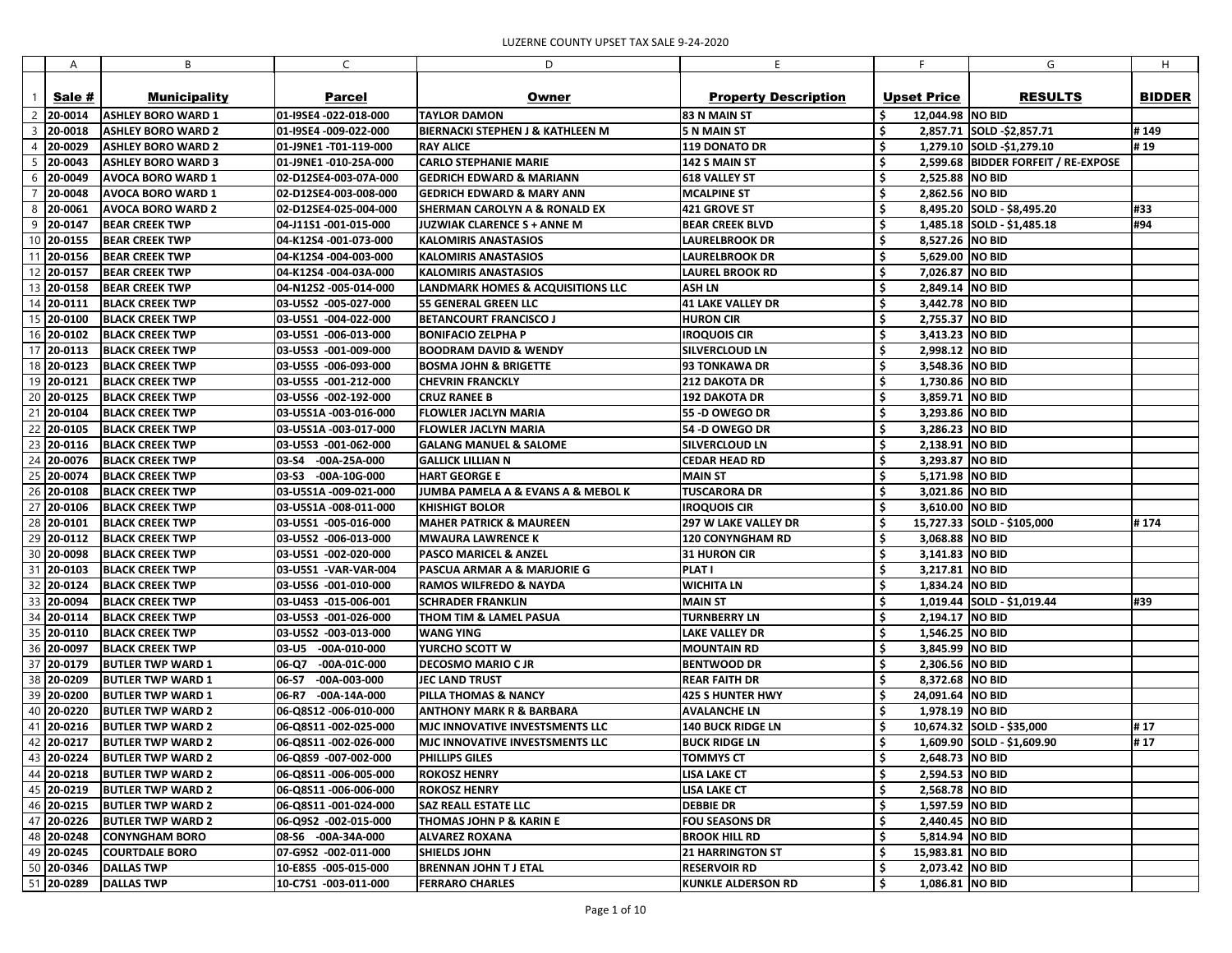|                | <sub>B</sub>               | C                     | D                                            |                                  |    |                    | G                                     | H    |
|----------------|----------------------------|-----------------------|----------------------------------------------|----------------------------------|----|--------------------|---------------------------------------|------|
| 52<br>20-0288  | <b>DALLAS TWP</b>          | -T01-020-000<br>10-C7 | <b>GRAY ELIZABETH</b>                        | <b>20 COUNTY PINE TRAILER CT</b> |    | 1,336.23 NO BID    |                                       |      |
| 53<br>20-0299  | DALLAS TWP                 | 10-C8S7 -001-123-000  | OMNI ELSALIHEE & AZIZA HUSSAIN               | <b>MANORVIEW DRIVE</b>           |    | 6,339.82 NO BID    |                                       |      |
| 54 20-0324     | <b>DALLAS TWP</b>          | 10-D8S2 -005-004-000  | <b>PELTON REESE E + SYBIL I</b>              | <b>10 GORDON AVE</b>             |    | 17,582.38   NO BID |                                       |      |
| 55 20-0347     | <b>DALLAS TWP</b>          | 10-E8S9 -001-641-000  | SCHALL GEORGE R & JUDITH                     | <b>641 MEADOWS</b>               |    | 34,372.43   NO BID |                                       |      |
| 56 20-0377     | <b>DENNISON TWP</b>        | 13-N10S2 -003-006-000 | <b>GIORDANO FRANK SR</b>                     | <b>JOANNE LN</b>                 |    | 3,466.76 NO BID    |                                       |      |
| 57 20-0364     | <b>DORRANCE TWP</b>        | 12-N7 -00A-15J-000    | BALDASSANO ROBERT & LINDSAY                  | <b>ALBERDEEN RD</b>              |    | 4,352.27 NO BID    |                                       |      |
| 58 20-0372     | <b>DORRANCE TWP</b>        | 12-07 -00A-58K-000    | <b>GITTENS LINDA AND GARY</b>                | <b>OFF BLUE RIDGE RD</b>         |    | 4,424.50 NO BID    |                                       |      |
| 59 20-0445     | <b>DUPONT BORO</b>         | 15-E12NE4-012-009-000 | <b>KLIMEK DOROTHY</b>                        | 233 ELM ST                       |    |                    | 12,981.04 SOLD -\$29,000              | #293 |
| 60 20-0447     | <b>DUPONT BORO</b>         | 15-E12NE4-015-007-000 | <b>ZALEDONIS LORI MANTUSH</b>                | 213 SMITH ST                     |    |                    | 7,229.37 SOLD - \$8,500               | #149 |
| 61<br>20-0402  | <b>DURYEA BORO WARD 2</b>  | 14-D12NW2-006-009-000 | <b>PAOLINI STELLA</b>                        | <b>427 FOSTER ST</b>             |    |                    | 6,782.23 SOLD - \$13,500              | #40  |
| 62<br>20-0400  | <b>DURYEA BORO WARD 2</b>  | 14-D12NW2-001-011-000 | <b>RYZNER ANN</b>                            | 519 WATT ST                      |    | 8,160.60 NO BID    |                                       |      |
| 63<br>20-0550  | <b>EDWARDSVILLE WARD 1</b> | 18-G9S1 -004-018-000  | AMOS JODIE L & ELICK ANN LEE                 | <b>42 E GROVE ST</b>             |    |                    | 5,200.29 SOLD - \$5,200.29            | #140 |
| 64<br>20-0571  | <b>EDWARDSVILLE WARD 2</b> | 18-H9 -00A-24D-000    | <b>CORMAC ENTERPRISES</b>                    | <b>63 S WYOMING AVE</b>          |    | 42,109.44 NO BID   |                                       |      |
| 65 20-0565     | <b>EDWARDSVILLE WARD 2</b> | 18-G9S2 -013-24B-000  | <b>DEITZ MATTHEW C &amp; HELEN</b>           | <b>3 TOBIN LN</b>                |    | 6,347.25 NO BID    |                                       |      |
| 66<br>20-0568  | <b>EDWARDSVILLE WARD 2</b> | 18-G9S4 -005-011-000  | <b>RUSSELL RAQUEL A</b>                      | <b>29 PLYMOUTH ST</b>            |    | 6,069.92 NO BID    |                                       |      |
| 67<br>20-0573  | <b>EDWARDSVILLE WARD 3</b> | 18-G9S2 -014-021-000  | IVANITCH JEAN                                | <b>181 HILLSIDE AVE</b>          |    |                    | 6,886.44   BIDDER FORFEIT / RE-EXPOSE |      |
| 68 20-0580     | <b>EDWARDSVILLE WARD 4</b> | 18-G9S2 -016-006-000  | <b>HAMBOUSSI GEORGE</b>                      | <b>116 SHORT ST</b>              |    |                    | 4,418.59 SOLD - \$4,418.59            | #140 |
| 69.<br>20-0575 | <b>EDWARDSVILLE WARD 4</b> | 18-G9S2 -008-040-000  | <b>SCOTLAND QUENCY PHILLIP &amp; EBONY A</b> | <b>128 BUNNY LN</b>              |    | 8,372.02 NO BID    |                                       |      |
| 70<br>20-0581  | <b>EDWARDSVILLE WARD 5</b> | 18-G9S1 -005-03A-000  | <b>RAMIZA RUTH</b>                           | 17 COOK ST                       |    |                    | 5,592.73 SOLD - \$5,592.73            | #140 |
| 71 20-0584     | <b>EDWARDSVILLE WARD 5</b> | 18-G9S1 -006-027-000  | RAMIZA RUTH ANN                              | <b>33 ARMSTRONG ST</b>           |    | 28,364.24   NO BID |                                       |      |
| 72<br>20-0472  | <b>EXETER BORO WARD 2</b>  | 16-E11NW3-009-017-000 | CHIAVACCI GINO III & BETTY                   | 969 WYOMING AVE                  |    |                    | 15,189.59 SOLD - \$15,189.59          |      |
| 73 20-0483     | <b>EXETER BORO WARD 3</b>  | 16-E11NW4-005-028-000 | <b>JANISZEWSKI LEONARD + JOSEPHINE</b>       | <b>159 LINCOLN ST</b>            |    | 4,931.55 NO BID    |                                       |      |
| 74<br>20-0497  | <b>EXETER BORO WARD 4</b>  | 16-D10 -T02-086-000   | <b>CARPENTER RICHARD L</b>                   | <b>86 MT LOOKOUT TRAILER CT</b>  |    | 1,358.11 NO BID    |                                       |      |
| 75<br>20-0504  | <b>EXETER BORO WARD 4</b>  | 16-E10 -00A-015-157   | <b>GOBLE JOSEPH</b>                          | <b>258 BIRCHWOOD EST</b>         |    | 1,574.24 NO BID    |                                       |      |
| 76 20-0494     | <b>EXETER BORO WARD 4</b>  | 16-D10 -T02-072-000   | LKS ENTERPRISES LLC D/B/A                    | <b>72 MT LOOKOUT TRAILER CT</b>  |    | 1,172.51 NO BID    |                                       |      |
| 77<br>20-0524  | <b>EXETER BORO WARD 4</b>  | 16-E11NW4-020-001-000 | PACE JOSEPH & MONICA                         | <b>176 SCHOOLEY ST</b>           |    | 4,836.77 NO BID    |                                       |      |
| 78 20-0514     | EXETER BORO WARD 4         | 16-E10 -T01-218-000   | <b>RHOADES LOIS</b>                          | <b>218 BIRCHWOOD EST</b>         |    |                    | 931.59 BIDDER FORFEIT / RE-EXPOSE     |      |
| 79 20-0505     | EXETER BORO WARD 4         | 16-E10 -00A-015-204   | <b>WATKINS CLARK</b>                         | <b>186 BIRCHWOOD EST</b>         |    | 1,360.82 NO BID    |                                       |      |
| 80<br>20-0503  | EXETER BORO WARD 4         | 16-E10 -00A-015-136   | <b>WITKOWSKI ROBIN</b>                       | <b>129 BIRCHWOOD EST</b>         |    | 2,495.91 NO BID    |                                       |      |
| 81 20-0530     | <b>EXETER TWP</b>          | 17-B10 -00A-19A-000   | <b>BERTZ JOHN</b>                            | 566 LEWIS RD                     |    | 5,549.89 NO BID    |                                       |      |
| 82 20-0537     | <b>EXETER TWP</b>          | 17-B10S3 -001-03A-000 | <b>HECK JOYCE REDMOND</b>                    | <b>SUTTON CREEK RD</b>           | 4  | 2,048.26 NO BID    |                                       |      |
| 83 20-0543     | <b>EXETER TWP</b>          | 17-C11 -00A-41K-000   | LAVELLE PAUL J                               | 257 JOHNS RD                     |    | 5,425.08 NO BID    |                                       |      |
| 84 20-0603     | <b>FAIRMOUNT TWP</b>       | 19-G1 -00A-47B-000    | <b>BALINT RICHARD</b>                        | <b>MOSSVILLE RD</b>              | S  |                    | 4,033.72 SOLD - \$4,033.72            | #110 |
| 85 20-0612     | <b>FAIRMOUNT TWP</b>       | 19-H2<br>-00A-06E-000 | BONHAM RANDY W                               | <b>MOSSVILLE RD</b>              |    |                    | 3,647.95 SOLD - \$5,500               | #71  |
| 86 20-0602     | <b>FAIRMOUNT TWP</b>       | 19-G1 -00A-33B-000    | HARRISON GARY M                              | <b>277 MOSSVILLE RD</b>          |    |                    | 8,246.68 SOLD - \$8,246.68            | #113 |
| 87 20-0599     | <b>FAIRMOUNT TWP</b>       | 19-F2 -00A-17A-000    | OHARA WALTER C & TAMRE L                     | <b>694 STATE ROUTE 118</b>       |    | 5,302.80 NO BID    |                                       |      |
| 88 20-0605     | <b>FAIRMOUNT TWP</b>       | 19-G2 -002-010-000    | <b>ROBINSON TERRY J</b>                      | <b>CRAWFORD RD</b>               | S  |                    | 3,886.89 SOLD - \$3,886.89            | #113 |
| 89 20-0615     | <b>FAIRVIEW TWP</b>        | 20-K10S1-001-00A-000  | <b>DECKER RONALD</b>                         | <b>49 LEHIGH ST</b>              |    |                    | 2,387.89 SOLD - \$2,387.89            | #297 |
| 90 20-0625     | <b>FAIRVIEW TWP</b>        | 20-L10 -00A-04A-000   | <b>HIGHLAND WOODS INC</b>                    | <b>HIGHLAND RD</b>               | \$ | 2,233.52 NO BID    |                                       |      |
| 91 20-0618     | <b>FAIRVIEW TWP</b>        | 20-K10S3 -002-004-000 | HILENSKI LAWRENCE & BARBARA                  | <b>19 CHESTNUT ST</b>            |    | 12,220.97   NO BID |                                       |      |
| 92 20-0702     | <b>FOSTER TWP</b>          | 23-Q10 -00A-21D-000   | <b>BATOR NAHLA</b>                           | <b>CAWLEY RD</b>                 |    |                    | 8,769.75 SOLD - \$8,769.75            | #113 |
| 93 20-0727     | <b>FOSTER TWP</b>          | 23-Q11S6 -006-028-000 | <b>BRENNAN COLLETTE</b>                      | <b>1279 WOODHAVEN DR</b>         |    | 1,175.97 NO BID    |                                       |      |
| 94 20-0711     | <b>FOSTER TWP</b>          | 23-Q11 -T01-030-000   | <b>BRIENER MARY JANE</b>                     | 30 HESS LN                       | S  | 1,134.87   NO BID  |                                       |      |
| 95 20-0729     | <b>FOSTER TWP</b>          | 23-Q11S6 -013-009-000 | CASTELLUCCI CHARLES N & FLORENCE N           | <b>LEISURE LN</b>                | S  | 1,641.49   NO BID  |                                       |      |
| 96 20-0748     | <b>FOSTER TWP</b>          | 23-Q9S1 -008-004-000  | <b>LAURENT LAURENTIS</b>                     | 102 MAIN ST                      |    |                    | 6,653.52 REMOVED - TAXES PAID         |      |
| 97 20-0728     | <b>FOSTER TWP</b>          | 23-Q11S6 -009-020-000 | <b>LONG JOHN T &amp; KATHLEEN M KOHLER-</b>  | <b>WOODHAVEN DR</b>              |    | 1,175.97 NO BID    |                                       |      |
| 98 20-0738     | <b>FOSTER TWP</b>          | 23-Q11S8 -007-002-000 | <b>MANTECH INC</b>                           | <b>4 HILLARY DR</b>              | Ş  | 1,155.97 NO BID    |                                       |      |
| 99 20-0740     | <b>FOSTER TWP</b>          | 23-Q11S8 -009-015-000 | MONTOYA CARLOS                               | <b>HILLARY DR</b>                |    | 1,155.97   NO BID  |                                       |      |
| 100 20-0723    | <b>FOSTER TWP</b>          | 23-Q11S2 -003-005-000 | <b>MOWATT EDWARD R &amp; BERNADETTE</b>      | <b>LAKE DR</b>                   |    | 1,155.97 NO BID    |                                       |      |
| 101 20-0735    | <b>FOSTER TWP</b>          | 23-Q11S8 -004-012-000 | PASKO JOSEPH                                 | <b>PRESCOTT RD</b>               | Ş  | 1,155.97   NO BID  |                                       |      |
| 102 20-0733    | <b>FOSTER TWP</b>          | 23-Q11S7 -002-007-000 | <b>ROCKMAEL SHELDON</b>                      | <b>SUNSHINE DR</b>               |    | 1,175.97 NO BID    |                                       |      |
| 103 20-0746    | <b>FOSTER TWP</b>          | 23-Q12 -00A-024-000   | <b>ROGUSKY DOUGLAS J</b>                     | <b>Route 00195</b>               | \$ |                    | 9,728.90 SOLD - \$22,000              | #122 |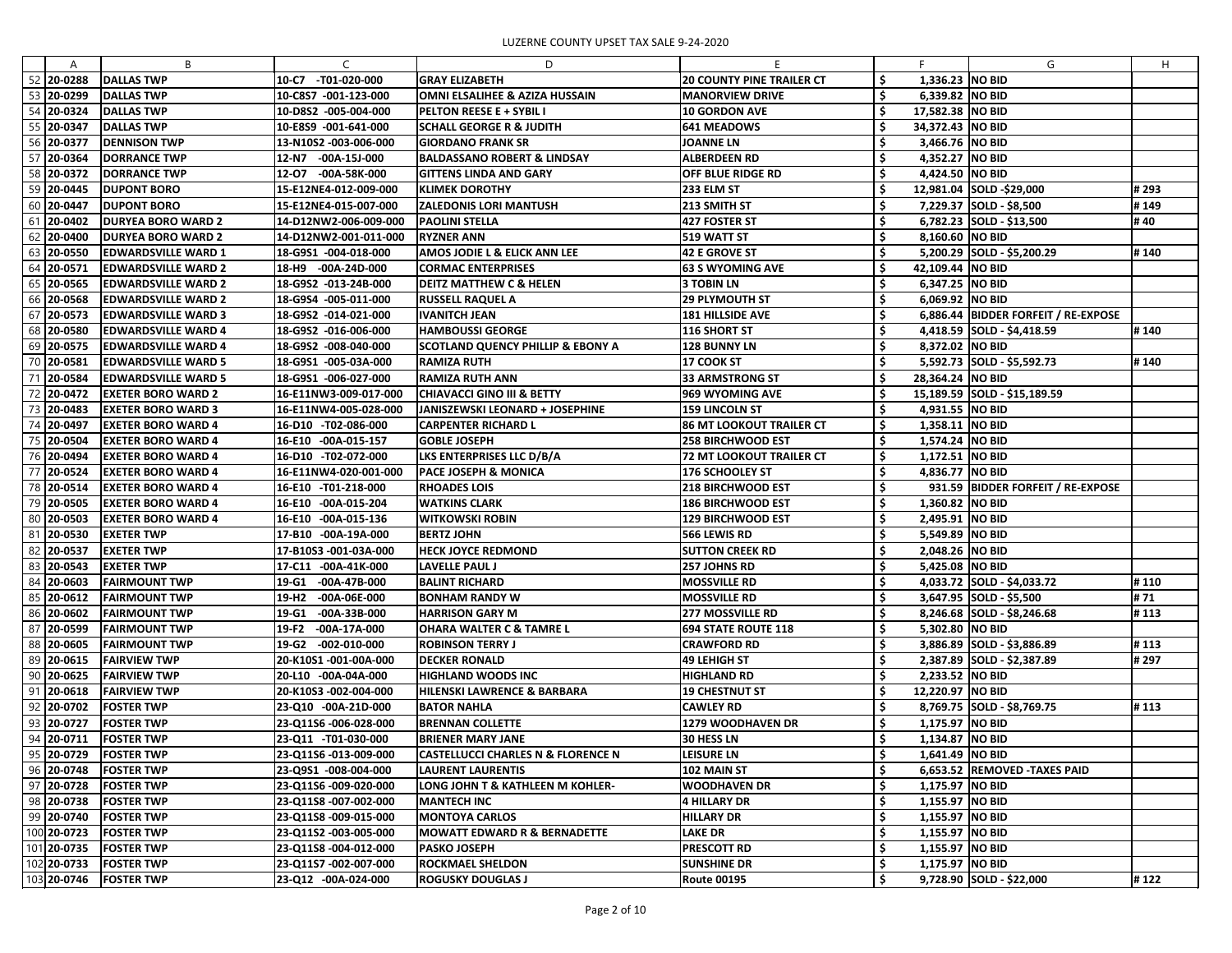| A           | B                           | C                       | D                                     |                                 |     |                     | G                                   | H     |
|-------------|-----------------------------|-------------------------|---------------------------------------|---------------------------------|-----|---------------------|-------------------------------------|-------|
| 104 20-0745 | <b>FOSTER TWP</b>           | 23-Q12 -00A-011-056     | <b>SCHWENKER DAVID</b>                | <b>56 LADNER ACRES</b>          |     |                     | 1,528.05 SOLD - \$1,528.05          | #190  |
| 105 20-0734 | <b>FOSTER TWP</b>           | 23-Q11S7 -008-016-000   | <b>SORRENTINO LOUIS</b>               | <b>HOLIDAY DR</b>               | S   | 1,042.59 NO BID     |                                     |       |
| 106 20-0722 | <b>FOSTER TWP</b>           | 23-Q11S2 -002-022-000   | <b>TRONCONE EUGENE G</b>              | <b>HICKORY HILLS DR</b>         |     | 1,175.97 NO BID     |                                     |       |
| 107 20-0736 | <b>FOSTER TWP</b>           | 23-Q11S8 -004-021-000   | <b>TRONCONE EUGENE G</b>              | <b>WOODHAVEN DR</b>             |     | 1,175.97 NO BID     |                                     |       |
| 108 20-0791 | <b>FRANKLIN TWP</b>         | 24-C9 -T02-217-000      | <b>BURKETT THOMAS</b>                 | <b>217 VALLEY VIEW PARK</b>     |     | 1,261.16 NO BID     |                                     |       |
| 109 20-0790 | <b>FRANKLIN TWP</b>         | 24-C9 -T02-072-000      | <b>HULSIZER SHAWN</b>                 | <b>VALLEY VIEW PARK</b>         |     | 1,427.57 NO BID     |                                     |       |
| 110 20-0794 | <b>FRANKLIN TWP</b>         | 24-D10S1-001-02B-000    | <b>LULEWICZ LORI T</b>                | <b>REAR BODLE RD</b>            |     | 4,542.76 NO BID     |                                     |       |
| 111 20-0795 | <b>FRANKLIN TWP</b>         | 24-D10S1-002-020-000    | <b>LULEWICZ LORI T</b>                | <b>ADJ WM VOSBURG</b>           |     | 2,470.06 NO BID     |                                     |       |
| 112 20-0789 | <b>FRANKLIN TWP</b>         | 24-C9 -T02-065-000      | <b>WARD PATRICK</b>                   | 335 S DRIVE VALLEY VIEW TR PARK |     |                     | $2,360.31$ SOLD - \$2,360.31        | #236  |
| 113 20-0673 | <b>FREELAND BORO WARD 3</b> | 22-Q9SE4 -009-008-000   | YAGALLA JOHN P                        | <b>REAR SCHWABE ST</b>          |     |                     | 1,548.58 SOLD - \$1,548.58          | # 201 |
| 114 20-0691 | <b>FREELAND BORO WARD 5</b> | 22-R9NE2 -030-001-000   | <b>EASY LIVING &amp; FAMILY LLC</b>   | <b>559 CRNR WASHINGTON ST</b>   |     |                     | 16,290.44 REMOVED - COURT ORDER     |       |
| 115 20-0697 | <b>FREELAND BORO WARD 6</b> | 22-R9NE2 -017-017-000   | <b>HASARA TIFFANIE ANN</b>            | <b>811 LUZERNE ST</b>           |     |                     | 7,529.15 SOLD - \$21,000            | #89   |
| 116 20-0797 | HANOVER TWP WARD 1          | 25-1851 -004-002-000    | <b>COOK THOMAS</b>                    | <b>201 GROVE ST</b>             |     |                     | 12,288.09 SOLD - \$16,000           | #149  |
| 117 20-0798 | <b>HANOVER TWP WARD 1</b>   | 25-18S1 -004-020-000    | <b>KENNEDY ROBERT &amp; EMILY</b>     | 156 PARK ST                     |     | 1,574.28 NO BID     |                                     |       |
| 118 20-0802 | <b>HANOVER TWP WARD 1</b>   | 25-18S1 -013-008-000    | <b>SIEMINSKI BARBARA ANN</b>          | <b>25 WILLOW ST</b>             |     | 8,258.77 NO BID     |                                     |       |
| 119 20-0818 | <b>HANOVER TWP WARD 2</b>   | 25-I9SE1 -004-10A-000   | <b>SIZZLIN PROPERTIES LLC</b>         | <b>SPRING ST</b>                |     | 1,137.43 NO BID     |                                     |       |
| 120 20-0819 | <b>HANOVER TWP WARD 2</b>   | 25-19SE1 -006-002-000   | <b>WITKOWSKI DONALD</b>               | 3 SOLOMON ST                    |     |                     | 10,532.42 SOLD - \$17,000           | #210  |
| 121 20-0825 | <b>HANOVER TWP WARD 2</b>   | 25-I9SE1-008-027-000    | YATKO DORIS                           | 297 RIDGE ST                    |     |                     | 10,564.56 SOLD - \$15,000           | #76   |
| 122 20-0849 | <b>HANOVER TWP WARD 4</b>   | 25-I9NW2 -005-021-000   | DULSKY JOHN J                         | 4 LUZERNE ST                    |     |                     | 6,962.74 BIDDER FORFEIT / RE-EXPOSE |       |
| 123 20-0856 | <b>HANOVER TWP WARD 4</b>   | 25-I9NW3 -006-029-000   | <b>JONES ANN M</b>                    | 4 OXFORD ST                     |     |                     | 7,669.46 SOLD - \$7,669.46          | # 43  |
| 124 20-0854 | <b>HANOVER TWP WARD 4</b>   | 25-I9NW3 -005-027-000   | <b>SINAY ANNA</b>                     | $ 11$ little st                 |     |                     | $6,537.66$ SOLD - \$11,000          | #43   |
| 125 20-0878 | <b>HANOVER TWP WARD 5</b>   | 25-I8S2 -012-011-000    | <b>BRINZO CATHERINE</b>               | 10 PHILLIPS ST                  |     |                     | 5,765.50 SOLD - \$8,500             | #194  |
| 126 20-0876 | <b>HANOVER TWP WARD 5</b>   | 25-18S2 -009-005-000    | <b>CARTAGENA JEANA M</b>              | <b>11 RUTTER ST</b>             |     |                     | 6,940.60 SOLD - \$6,940.60          | #171  |
| 127 20-0881 | <b>HANOVER TWP WARD 5</b>   | 25-I9NW4 -009-006-000   | <b>KRISCH PAUL</b>                    | <b>13 LEUDER ST</b>             |     |                     | 13,911.10 SOLD - \$14,500           | #210  |
| 128 20-0885 | <b>HANOVER TWP WARD 6</b>   | 25-J8S1 -001-023-000    | <b>FIDYK JOHN &amp; LORETTA</b>       | <b>3122 S MAIN ST</b>           |     |                     | $6,080.08$ SOLD - \$8,000           | #76   |
| 129 20-0890 | <b>HANOVER TWP WARD 6</b>   | 25-J8S2 -004-011-000    | <b>KAJA HOLDINGS LLC</b>              | <b>631 FRONT ST</b>             |     |                     | 9,479.85 SOLD - \$9,479.85          | #102  |
| 130 20-0901 | <b>HANOVER TWP WARD 6</b>   | 25-J8S3 -001-18A-000    | <b>RUSSELL BETTI LOU</b>              | <b>36 LOOMIS PARK RD</b>        |     |                     | 8,617.00 SOLD - \$8,617.00          | # 277 |
| 131 20-0913 | <b>HANOVER TWP WARD 7</b>   | 25-I9NW1 -010-023-000   | DWYER KEVIN                           | <b>186 LYNDWOOD AVE</b>         |     | 12,380.71   NO BID  |                                     |       |
| 132 20-0915 | <b>HANOVER TWP WARD 7</b>   | 25-I9NW3 -009-015-000   | <b>KELLER JENNIFER &amp; WILLIAM</b>  | 37 KNOX ST                      |     | 12,846.85   NO BID  |                                     |       |
| 133 20-0925 | <b>HANOVER TWP WARD 7</b>   | 25-I9NW4 -006-012-000   | KUNDRATIC KEVIN W                     | <b>257 LEE PARK AVE</b>         |     |                     | 8,057.77 SOLD - \$8,057.77          | # 68  |
| 134 20-0929 | <b>HANOVER TWP WARD 7</b>   | 25-I9SW1 -004-018-000   | <b>LUCIANO ARTHUR &amp; CINDY LEE</b> | <b>74 GRAHAM AVE</b>            |     |                     | 10,098.24 SOLD - \$12,000           | #202  |
|             |                             |                         |                                       |                                 |     |                     |                                     |       |
| 135 20-3808 | <b>HARVEYS LAKE BORO</b>    | 74-D6S4 -007-030-000    | <b>BROVERO WILLIAM</b>                | <b>DUDLEY ST</b>                |     | 8,766.24 NO BID     |                                     |       |
| 136 20-3811 | <b>HARVEYS LAKE BORO</b>    | 74-D6S4 -020-003-000    | DAVIS WILLIAM R & JUDITH              | 222 NOBLE ST                    |     | 26,116.55 NO BID    |                                     |       |
| 137 20-3803 | <b>HARVEYS LAKE BORO</b>    | 74-D6S2A-003-029-000    | <b>FERRARA JOHN</b>                   | <b>RIDGE AVE</b>                |     | 20,006.24 NO BID    |                                     |       |
| 138 20-3804 | <b>HARVEYS LAKE BORO</b>    | 74-D6S2A -003-30A-000   | FERRARA JOHN J                        | 365 RIDGE AVE                   |     | 9,468.60 NO BID     |                                     |       |
| 139 20-3812 | <b>HARVEYS LAKE BORO</b>    | 74-D6S4 -020-005-000    | <b>GENOVESE NANCY</b>                 | <b>2 NOBLE ST</b>               |     | 11,468.60   NO BID  |                                     |       |
| 140 20-3794 | <b>HARVEYS LAKE BORO</b>    | 74-D6 -00A-021-000      | <b>HAMIDY IBRAHIM</b>                 | <b>ADJ ADAMSON-LAKE ROAD</b>    |     | 2,634.54 NO BID     |                                     |       |
| 141 20-3820 | <b>HARVEYS LAKE BORO</b>    | 74-D7S10-004-11A-000    | <b>KRIEL JOHN &amp; JULIA</b>         | <b>CASTERLINE RD</b>            | \$, | 1,396.83 NO BID     |                                     |       |
| 142 20-3790 | <b>HARVEYS LAKE BORO</b>    | 74-C6S7 -001-005-109    | <b>PENDER GERALD</b>                  | <b>6 HANSONS LANDING</b>        |     | 1,205.95 NO BID     |                                     |       |
| 143 20-3802 | <b>HARVEYS LAKE BORO</b>    | 74-D6S2 -011-038-000    | ROBERTS CHRISTINE & PAMELA SCOTT      | <b>BEECH ST</b>                 |     | 1,735.82 NO BID     |                                     |       |
| 144 20-3788 | <b>HARVEYS LAKE BORO</b>    | 74-C6S7 -001-005-029    | <b>ROBINSON TERRY</b>                 | <b>206 EAGLE LN</b>             |     | 2,034.78 NO BID     |                                     |       |
| 145 20-3789 | <b>HARVEYS LAKE BORO</b>    | 74-C6S7 -001-005-098    | <b>SCHNEIDER KEVIN</b>                | <b>109 CARDINAL LN</b>          |     | 3,883.84 NO BID     |                                     |       |
| 146 20-3814 | <b>HARVEYS LAKE BORO</b>    | 74-D6S5 -003-006-000    | <b>WYNNE JOSEPH &amp; CATHY</b>       | <b>TROLLEY HL</b>               |     | 11,810.75 NO BID    |                                     |       |
| 147 20-0942 | <b>HAZLE TWP WARD 1</b>     | 26-S7 -00A-054-000      | ALL-PRO AIRPORT RD K/HY 2 LLC         | 701-703 Airport Rd              |     | 374,031.47   NO BID |                                     |       |
| 148 20-0941 | <b>HAZLE TWP WARD 1</b>     | $-00A-028-000$<br>26-S7 | ALL-PRO AIRPORT ROAD LP               |                                 |     | 17,997.31   NO BID  |                                     |       |
| 149 20-0947 | <b>HAZLE TWP WARD 1</b>     | 26-S7 -T02-021-000      | <b>BEACOM RAYE &amp;</b>              | <b>137 HOLLY LYNN DR</b>        |     | 2,477.19 NO BID     |                                     |       |
| 150 20-0944 | <b>HAZLE TWP WARD 1</b>     | 26-S7 -T02-008-000      | <b>COXE CHRISTINA</b>                 | <b>152 HOLLY LYNN DR</b>        | \$  |                     | 2,998.56 BIDDER FORFEIT / RE-EXPOSE |       |
| 151 20-0984 | <b>HAZLE TWP WARD 1</b>     | 26-S9S3 -006-007-000    | <b>FERREY JOHN R &amp; LORI A</b>     | 91 2ND ST                       |     |                     | $5,564.03$ SOLD - \$5,564.03        | #106  |
| 152 20-0989 | <b>HAZLE TWP WARD 1</b>     | 26-S9S5 -001-011-000    | <b>GROSS CHARLES L JR</b>             | <b>19 W OAKDALE</b>             |     | 14,843.67 NO BID    |                                     |       |
| 153 20-0957 | <b>HAZLE TWP WARD 1</b>     | 26-S8 -00A-31B-000      | <b>GUS GENETII HOTEL + RESTAURANT</b> | <b>HARLEIGH LATTIMER</b>        |     |                     | 2,412.78 REMOVED - COURT ORDER      |       |
| 154 20-0930 | <b>HAZLE TWP WARD 1</b>     | $-00A-002-000$<br>26-R8 | <b>HAZLE REALTY COMPANY</b>           |                                 | Ş,  | 2,981.59 NO BID     |                                     |       |
| 155 20-0936 | <b>HAZLE TWP WARD 1</b>     | 26-R9S1 -002-004-000    | <b>REED VINCENT &amp; AGNES</b>       | <b>82 FIRST ST</b>              | \$  | 7,551.19 NO BID     |                                     |       |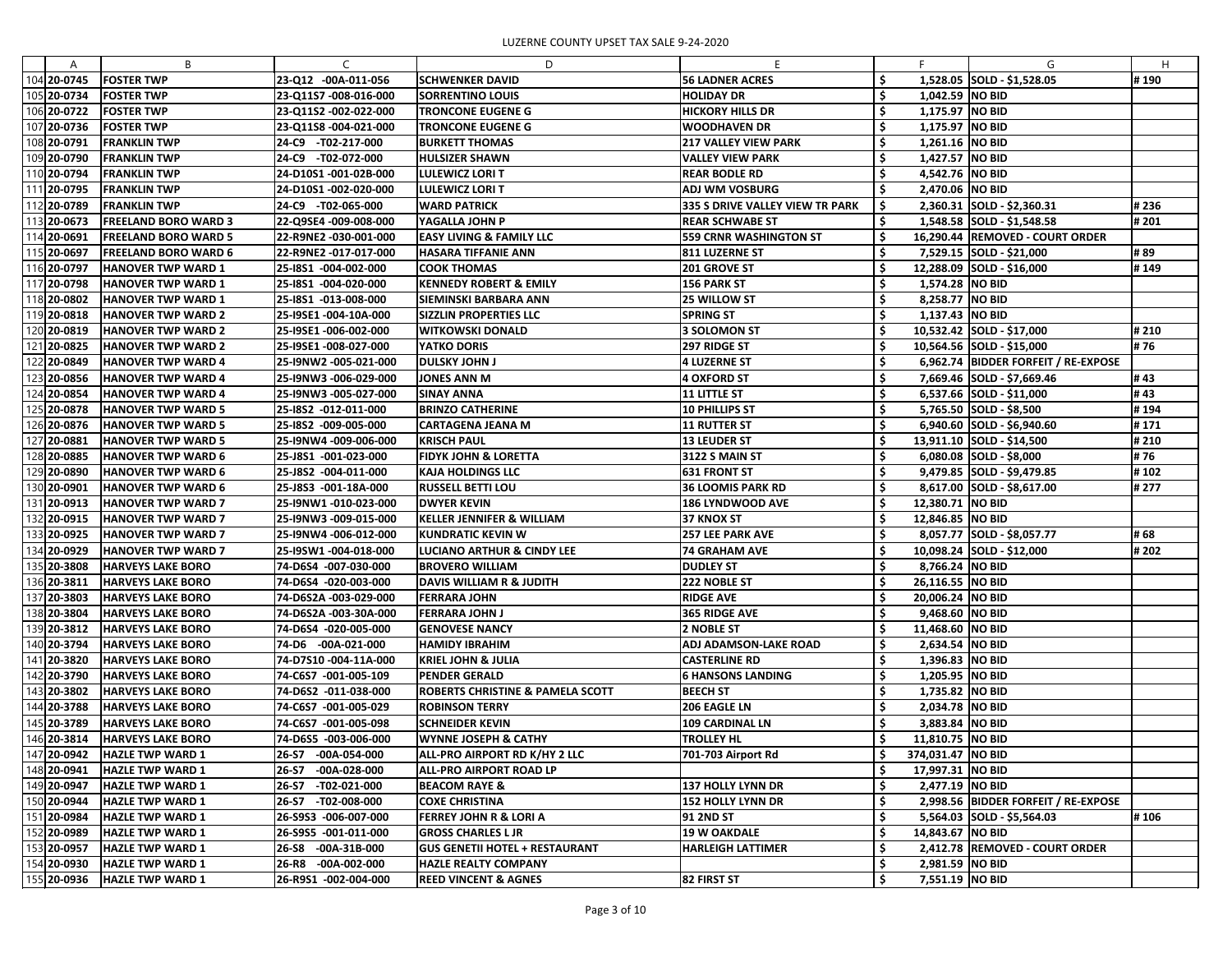| A             | B                       | $\mathcal{C}$         | D                                              | F                                 |     |                   | G                                   | H.   |
|---------------|-------------------------|-----------------------|------------------------------------------------|-----------------------------------|-----|-------------------|-------------------------------------|------|
| 156 20-0933   | <b>HAZLE TWP WARD 1</b> | 26-R8S2 -003-010-000  | <b>ROSARIO JESUS &amp; AIDA LUZ</b>            | <b>229 PARDEESVILLE RD</b>        |     | 6,754.45 NO BID   |                                     |      |
| 157 20-0974   | <b>HAZLE TWP WARD 1</b> | 26-S8S7 -001-013-000  | <b>SHROSKY JOSEPH ETAL</b>                     | <b>74 MAIN ST</b>                 |     |                   | 10,139.19 SOLD - \$10,139.19        | #106 |
| 158 20-1088   | <b>HAZLE TWP WARD 2</b> | 26-U5S12 -001-171-000 | <b>ABAD RAMON &amp; CRISELDA PASCUA</b>        | <b>CRNR BUTTONBUSH LN</b>         |     | 5,496.13 NO BID   |                                     |      |
| 159 20-1102   | <b>HAZLE TWP WARD 2</b> | 26-U5S13 -001-318-000 | <b>AGONOY GERRY &amp; ALMAVIDA</b>             | LOT 318 THE VISTAS                |     | 3,810.44 NO BID   |                                     |      |
| 160 20-1073   | <b>HAZLE TWP WARD 2</b> | 26-U5S10 -006-308-000 | <b>ALNASIR JAMILAH LAO</b>                     | <b>LAUREL VALLEY DR</b>           |     | 5,574.22 NO BID   |                                     |      |
| 161 20-1191   | <b>HAZLE TWP WARD 2</b> | 26-U5S8 -002-001-000  | <b>ALVAREZ ROXANA</b>                          | <b>267 TURNBERRY LN</b>           |     | 4,452.32 NO BID   |                                     |      |
| 162 20-1185   | <b>HAZLE TWP WARD 2</b> | 26-U5S7 -003-043-000  | <b>ANG IRENE</b>                               | <b>KICKAPOO DR</b>                |     | 2,342.61 NO BID   |                                     |      |
| 163 20-1101   | <b>HAZLE TWP WARD 2</b> | 26-U5S13 -001-281-000 | <b>ARAUJO WINONAH</b>                          | <b>BUTTERNUT LANE</b>             |     | 3,578.27 NO BID   |                                     |      |
| 164 20-1076   | <b>HAZLE TWP WARD 2</b> | 26-U5S10 -007-348-000 | <b>BAILEY PHILIP D &amp; LINDA A</b>           | <b>LAUREL VLY</b>                 |     | 3,893.29 NO BID   |                                     |      |
| 165 20-1143   | <b>HAZLE TWP WARD 2</b> | 26-U5S2 -004-002-000  | <b>BALAZON ROSALYN ETAL</b>                    | <b>6 J JANHANNA CIR</b>           |     | 3,612.23 NO BID   |                                     |      |
| 166 20-1174   | <b>HAZLE TWP WARD 2</b> | 26-U5S6 -004-003-000  | <b>BARKET EDWARD D</b>                         | <b>SPYGLASS DR</b>                |     | 4,577.65 NO BID   |                                     |      |
| 167 20-1160   | <b>HAZLE TWP WARD 2</b> | 26-U5S4 -010-005-000  | <b>BARROQUILLO GLIANILA &amp; ROBERTO</b>      | <b>MERION DR</b>                  |     | 3,705.59 NO BID   |                                     |      |
| 168 20-1183   | <b>HAZLE TWP WARD 2</b> | 26-U5S7 -003-014-000  | <b>BERDOS CHERRYLENE A</b>                     | <b>KICKAPOO DR</b>                |     |                   | 3,077.58 BIDDER FORFEIT / RE-EXPOSE |      |
| 169 20-1009   | <b>HAZLE TWP WARD 2</b> | 26-T5S1 -001-401-000  | <b>BERMUDEZ ALLOYSIUS AND AIRYN</b>            | <b>MTN VIEW DR</b>                |     | 3,027.70 NO BID   |                                     |      |
| 170 20-1080   | <b>HAZLE TWP WARD 2</b> | 26-U5S10 -014-444-000 | <b>BERNALES CYNTHIA E &amp; NIMROD</b>         | <b>LAUREL VLY</b>                 |     | 3,661.17 NO BID   |                                     |      |
| 171 20-1004   | <b>HAZLE TWP WARD 2</b> | 26-T5S1 -001-300-000  | BERTEL JAMES R AND INGRID S MD                 | <b>MOUNTAIN VIEW &amp; NARROW</b> |     | 3,378.89 NO BID   |                                     |      |
| 172 20-1109   | <b>HAZLE TWP WARD 2</b> | 26-U5S14 -001-149-000 | <b>BOAMAH KWAKU O &amp; ESTHER</b>             | <b>MAPLE LN</b>                   | \$, | 3,779.29 NO BID   |                                     |      |
| 173   20-1133 | <b>HAZLE TWP WARD 2</b> | 26-U5S15 -001-170-000 | <b>BRANCO EUGENIO AND ROSA</b>                 | <b>BUTTONBUSH LN</b>              |     | 3,343.71   NO BID |                                     |      |
| 174 20-1146   | <b>HAZLE TWP WARD 2</b> | 26-U5S2 -007-003-000  | <b>BUDIONGAN BALDWIN &amp;</b>                 | <b>TUSCARORA DR</b>               |     | 2,707.30 NO BID   |                                     |      |
| 175 20-1075   | <b>HAZLE TWP WARD 2</b> | 26-U5S10 -007-343-000 | <b>BUGAS AILEEN &amp; PROLIZER</b>             | <b>LAUREL VLY</b>                 |     | 2,177.08 NO BID   |                                     |      |
| 176 20-1173   | <b>HAZLE TWP WARD 2</b> | 26-U5S6 -004-001-000  | <b>BUSTOS DENNISH &amp; PEREZ JOSEPHINE M</b>  | <b>POPPYHILLS RD</b>              |     | 3,830.10 NO BID   |                                     |      |
| 177 20-1136   | <b>HAZLE TWP WARD 2</b> |                       | <b>CACHERO RECTO &amp; SEVERA</b>              | <b>BUTTERNUT LN</b>               |     | 2,512.96 NO BID   |                                     |      |
| 178 20-1006   | <b>HAZLE TWP WARD 2</b> | 26-T5S1 -001-347-000  | CADIRGAMANATHAN JANAKAN & THUSHANTY            | <b>BLUE MTN DRIVE NORTH</b>       |     | 2,475.62 NO BID   |                                     |      |
| 179 20-1045   | <b>HAZLE TWP WARD 2</b> | 26-T8 -00A-VAR-000    | <b>CAPRIOTTI JAMES N</b>                       | <b>HAYES ST</b>                   |     |                   | 6,950.22 REMOVED - TAXES PAID       |      |
| 180 20-1182   | <b>HAZLE TWP WARD 2</b> | 26-U5S7 -002-017-000  | <b>CASTRILLI MICHAEL &amp; MARYANN</b>         | <b>QUAPAW DR</b>                  |     | 3,683.17   NO BID |                                     |      |
| 181 20-1107   | <b>HAZLE TWP WARD 2</b> | 26-U5S14 -001-056-000 | <b>CENIZA AURORA &amp; ELENA WRIGHT</b>        | <b>WHITE OAK LANE</b>             |     | 3,360.85 NO BID   |                                     |      |
| 182 20-1177   | <b>HAZLE TWP WARD 2</b> | 26-U5S6 -008-011-000  | <b>CHANZA SHADRECK &amp; SIBUSISIWE</b>        | <b>TROON RD</b>                   |     | 5,903.46 NO BID   |                                     |      |
| 183 20-1112   | <b>HAZLE TWP WARD 2</b> | 26-U5S14 -001-177-000 | <b>CRUZ DAMARYS A</b>                          | <b>MAPLE LN</b>                   |     | 3,470.96 NO BID   |                                     |      |
| 184 20-0994   | <b>HAZLE TWP WARD 2</b> | 26-S8S8 -010-016-000  | <b>D&amp;S REALTY CORP</b>                     | 940 MANHATTAN CT                  |     |                   | 4,406.05 SOLD - \$30,000            | #98  |
| 185 20-1008   | <b>HAZLE TWP WARD 2</b> | 26-T5S1 -001-375-000  | DABAO VINCENT C AND ANTONIO JR                 | <b>BLUE MOUNTAIN DR N</b>         |     | 5,475.91 NO BID   |                                     |      |
| 186 20-1197   | <b>HAZLE TWP WARD 2</b> | 26-U5S9 -001-032-000  | DE GUZMAN MEDY B                               | <b>TURNBERRY LN</b>               | Ģ   | 5,182.08 NO BID   |                                     |      |
| 187 20-1110   | <b>HAZLE TWP WARD 2</b> | 26-U5S14 -001-154-000 | DELA CRUZ RONIETTO L & LUCITA E                | <b>MAPLE LN</b>                   | \$  | 4,172.30 NO BID   |                                     |      |
| 188 20-1081   | <b>HAZLE TWP WARD 2</b> | 26-U5S10 -015-425-000 | <b>DEQUITO ALDWIN E &amp; ABIGAIL MORELOS-</b> | LAUREL VALLEY DR                  | \$, | 3,810.44   NO BID |                                     |      |
| 189 20-1117   | <b>HAZLE TWP WARD 2</b> | 26-U5S14 -001-291-000 | <b>DIO MARIA JOSENA RAMOS</b>                  | <b>MAPLE LN</b>                   | S   | 3,683.17 NO BID   |                                     |      |
| 190 20-1100   | <b>HAZLE TWP WARD 2</b> | 26-U5S13 -001-278-000 | <b>DOMINGUEZ GWENDOLYN T</b>                   | <b>BUTTERNUT LANE</b>             |     | 3,578.27 NO BID   |                                     |      |
| 191 20-1142   | <b>HAZLE TWP WARD 2</b> | 26-U5S2 -002-003-000  | <b>EAGLE ROCK RESORT CO</b>                    | <b>77 JANHANNA CIR</b>            | \$  | 2,516.34 NO BID   |                                     |      |
| 192 20-1099   | <b>HAZLE TWP WARD 2</b> | 26-U5S13 -001-173-000 | <b>EBORA ROMEO B</b>                           | <b>SWEET BIRCH LN</b>             | S   | 3,360.85 NO BID   |                                     |      |
| 193 20-1148   | <b>HAZLE TWP WARD 2</b> | 26-U5S3 -001-009-000  | <b>EL MGHOCHI FATIMA &amp;</b>                 | <b>E LAKE VALLEY DR</b>           | \$  | 2,401.74 NO BID   |                                     |      |
| 194 20-1122   | <b>HAZLE TWP WARD 2</b> | 26-U5S14 -001-366-000 | <b>FRAYNA SANDRA G &amp; WONG WING</b>         | <b>WHITE OAK LANE</b>             | \$, | 3,895.29 NO BID   |                                     |      |
| 195 20-1124   | <b>HAZLE TWP WARD 2</b> | 26-U5S14 -001-417-000 | <b>GETUBA JANES &amp;</b>                      | <b>CASHAW DR</b>                  | \$, | 3,094.55 NO BID   |                                     |      |
| 196 20-1195   | <b>HAZLE TWP WARD 2</b> | 26-U5S8 -004-020-000  | <b>GETUBA JANES &amp;</b>                      | <b>LITTLE BEAR LN</b>             |     | 3,254.29 NO BID   |                                     |      |
| 197 20-1152   | <b>HAZLE TWP WARD 2</b> | 26-U5S3 -005-018-000  | <b>GIBALDI GASPARE</b>                         | <b>85 MUSKEGON CIR</b>            |     |                   | 16,479.93 SOLD - \$140,000          | #174 |
| 198 20-1153   | <b>HAZLE TWP WARD 2</b> | 26-U5S3 -006-026-000  | <b>GROHOL JOHN L &amp; TRACEY L</b>            | <b>248 MUSKEGON CIR</b>           | S   | 3,394.63 NO BID   |                                     |      |
| 199 20-1123   | <b>HAZLE TWP WARD 2</b> | 26-U5S14 -001-416-000 | GUIMBAN RODERICK & MERCEDITA                   | <b>CASHAW DR</b>                  | \$, | 2,576.57 NO BID   |                                     |      |
| 200 20-1012   | <b>HAZLE TWP WARD 2</b> | 26-T5S1 -001-506-000  | <b>GUO SONGTAO &amp; XIAOQIU ZHANG</b>         | <b>MOUNTAINVIEW DRIVE</b>         | \$, | 3,875.29 NO BID   |                                     |      |
| 201 20-1078   | <b>HAZLE TWP WARD 2</b> | 26-U5S10 -013-385-000 | <b>HALL HOWARD W &amp; MAUREEN B</b>           | <b>LAUREL VLY</b>                 |     | 7,778.83 NO BID   |                                     |      |
| 202 20-1050   | <b>HAZLE TWP WARD 2</b> | 26-T8S2 -001-024-000  | <b>HK PARTNERS</b>                             | <b>CLAUDS BLVD</b>                | \$  |                   | 22,331.14 SOLD - \$47,000           | # 29 |
| 203 20-1051   | <b>HAZLE TWP WARD 2</b> | 26-T8S2 -001-038-000  | <b>HK PARTNERS</b>                             | <b>SUNSET BLVD</b>                | S   | 3,089.14   NO BID |                                     |      |
| 204 20-1052   | <b>HAZLE TWP WARD 2</b> | 26-T8S2 -001-048-000  | <b>HK PARTNERS</b>                             | <b>SUNSET BLVD</b>                | \$  | 3,097.60 NO BID   |                                     |      |
| 205 20-1053   | <b>HAZLE TWP WARD 2</b> | 26-T8S2 -001-049-000  | <b>HK PARTNERS</b>                             | <b>SUNSET BLVD</b>                | \$, | 2,919.41 NO BID   |                                     |      |
| 206 20-1054   | <b>HAZLE TWP WARD 2</b> | 26-T8S2 -001-050-000  | <b>HK PARTNERS</b>                             | <b>SUNSET BLVD</b>                | \$  | 2,809.10 NO BID   |                                     |      |
| 207 20-1055   | <b>HAZLE TWP WARD 2</b> | 26-T8S2 -001-051-000  | <b>HK PARTNERS</b>                             | <b>SUNSET BLVD</b>                | \$  | 2,758.15 NO BID   |                                     |      |
|               |                         |                       |                                                |                                   |     |                   |                                     |      |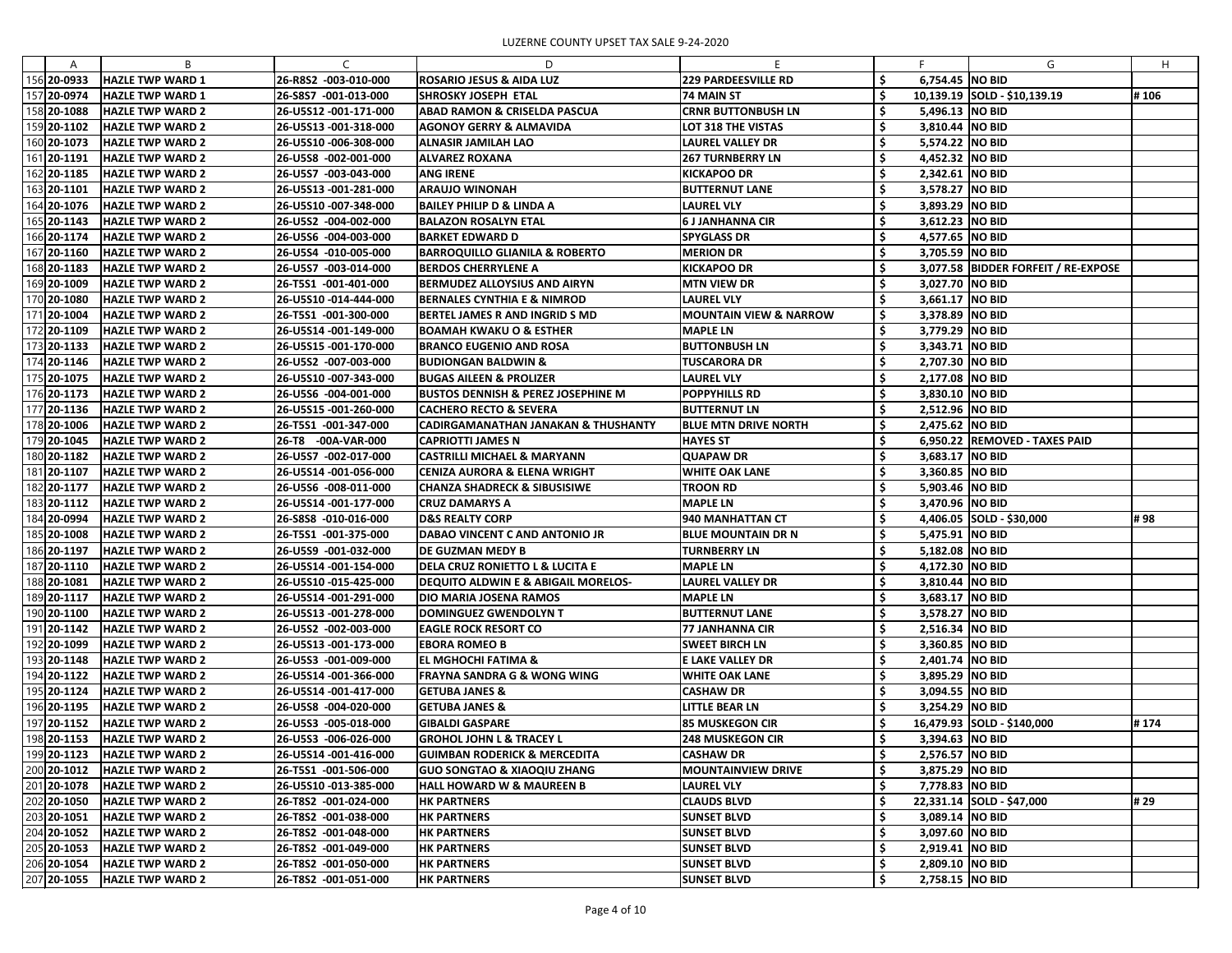| 208 20-1056<br><b>HAZLE TWP WARD 2</b><br>26-T8S2 -001-052-000<br><b>HK PARTNERS</b><br><b>SUNSET BLVD</b><br>\$,<br>2,919.41 NO BID<br>\$<br>2,860.01 NO BID<br>209 20-1057<br><b>HAZLE TWP WARD 2</b><br>26-T8S2 -001-054-000<br><b>HK PARTNERS</b><br><b>SUNSET BLVD</b><br>26-T8S2 -001-055-000<br>210 20-1058<br><b>HAZLE TWP WARD 2</b><br><b>HK PARTNERS</b><br><b>SUNSET BLVD</b><br>2,860.01 NO BID<br>211 20-1013<br>26-T5S1 -001-519-000<br>3,835.63 NO BID<br><b>HAZLE TWP WARD 2</b><br><b>IMASA DERRICK AND ABIGAIL</b><br><b>APPALACHIAN WAY</b><br>4,890.80 NO BID<br>212 20-1011<br><b>HAZLE TWP WARD 2</b><br>26-T5S1 -001-470-000<br><b>JUN CHEN XIAO</b><br><b>ROCK CREST DRIVE</b><br>213 20-1017<br>26-T5S1 -001-642-000<br><b>KEIYORO PETER NJENGA &amp; NYCE K</b><br>3,513.44 NO BID<br><b>HAZLE TWP WARD 2</b><br>214 20-1029<br>26-T5S2 -001-308-000<br>3,434.02 NO BID<br><b>HAZLE TWP WARD 2</b><br><b>KELLEHER ELIZABETH</b><br>215 20-1187<br>26-U5S7 -006-011-000<br><b>168 CHINOOK DR</b><br>3,958.14 NO BID<br><b>HAZLE TWP WARD 2</b><br>KILAYKO RAFAEL JR & APRIL &<br><b>HAZLE TWP WARD 2</b><br>26-U5S8 -004-024-000<br><b>KINGOINA PAULINE K</b><br><b>LITTLE BEAR LN</b><br>3,630.23 NO BID<br>216 20-1196<br>217 20-1067<br>3,980.14 NO BID<br><b>HAZLE TWP WARD 2</b><br>26-U5S10 -002-192-000<br><b>KINGOINA PAULINE K &amp;</b><br><b>LAUREL VALLEY RD</b><br>4,494.77 NO BID<br>218 20-1189<br><b>HAZLE TWP WARD 2</b><br>26-U5S8 -001-011-000<br><b>11 TURNBERRY LN</b><br><b>KURUVILA JOHN</b><br>219 20-1000<br>2,036.86 NO BID<br><b>HAZLE TWP WARD 2</b><br>26-T5S1 -001-157-000<br><b>LEONARDO PAUL J</b><br><b>BROAD MTN RD</b><br>220 20-1138<br>3,535.84 NO BID<br><b>HAZLE TWP WARD 2</b><br>26-U5S15 -001-278-000<br><b>LISTA LETICIA L</b><br><b>CRANBERRY LANE</b><br>221 20-1025<br>26-T5S2 -001-256-000<br>3,849.85 NO BID<br><b>HAZLE TWP WARD 2</b><br><b>LOPEZ RHEA JANE</b><br>222 20-1068<br>S<br>3,855.36 NO BID<br><b>HAZLE TWP WARD 2</b><br>26-U5S10 -002-201-000<br><b>MANULAT EMELITA</b><br>LAUREL VALLEY RD<br>223 20-1021<br>3,671.65 NO BID<br><b>HAZLE TWP WARD 2</b><br>26-T5S2 -001-176-000<br><b>MBURO GEORGE O</b><br><b>MAPLE LN</b><br>3,756.48 NO BID<br>224 20-1095<br><b>HAZLE TWP WARD 2</b><br>26-U5S13 -001-102-000<br><b>MCKEOWN JAMES AND STEPHANIE</b><br>225 20-1087<br><b>MERCADO ROBIN &amp; MARIA FLORES</b><br><b>BUTTONBUSH LN</b><br>2,683.80 NO BID<br><b>HAZLE TWP WARD 2</b><br>26-U5S12 -001-161-000<br>226 20-1096<br>3,988.58 NO BID<br><b>HAZLE TWP WARD 2</b><br>26-U5S13 -001-139-000<br>MILLER MARC & MADHAVAN MADHUSUDHAN<br><b>SYCAMORE LN</b><br>4,392.88 NO BID<br>227 20-1193<br><b>HAZLE TWP WARD 2</b><br>26-U5S8 -003-015-000<br>MONITZER DAVID & KIMBERLY<br><b>225 CORNSILK AVE</b><br>228 20-1071<br><b>LAUREL VALLEY DR</b><br>3,895.29 NO BID<br><b>HAZLE TWP WARD 2</b><br>26-U5S10 -003-260-000<br><b>MUHI EDENA AND MANUEL</b><br>229 20-1170<br>26-U5S5 -010-026-000<br><b>ROYAL ABERDEEN DR</b><br>3,148.57 NO BID<br><b>HAZLE TWP WARD 2</b><br><b>MUNGA JOAN JOYCE</b><br>230 20-1105<br>4,044.97 NO BID<br><b>HAZLE TWP WARD 2</b><br>26-U5S13 -001-364-000<br>INARVADEZ NICKIE & MARITA<br>LOT 364 THE VISTAS<br>3,578.29 NO BID<br>231 20-1140<br><b>HAZLE TWP WARD 2</b><br>26-U5S15 -001-394-000<br>NIANGA MARILYN A<br><b>HHONEYSUCKLE DRIVE</b><br>232 20-1150<br><b>NIEVA MARIA S &amp; MICHAEL R</b><br><b>HAZLE TWP WARD 2</b><br>26-U5S3 -005-001-000<br><b>MUSKGON CIR</b><br>1,237.72 NO BID<br>233 20-1094<br><b>HAZLE TWP WARD 2</b><br>OLARTE PHILMER & ELSA<br><b>HICKORY LANE</b><br>4,503.25 NO BID<br>26-U5S13 -001-082-000<br>234 20-1116<br>3,663.17 NO BID<br><b>HAZLE TWP WARD 2</b><br>26-U5S14 -001-286-000<br>OPARA BLESSING O & KENNETH C<br><b>CAMELLIA LN</b><br>2,995.78 NO BID<br>235 20-1163<br>26-U5S5 -006-013-000<br><b>PINE VALLEY LN</b><br><b>HAZLE TWP WARD 2</b><br> ORGO OSWALD<br>236 20-1175<br>26-U5S6 -006-007-000<br><b>POPPY HILLS RD</b><br>3,884.09 NO BID<br><b>HAZLE TWP WARD 2</b><br><b>PACELO GAN JENNYFER</b><br>237 20-1158<br><b>HAZLE TWP WARD 2</b><br>26-U5S4 -005-006-000<br><b>PAK CHONG H</b><br><b>GLEN EAGLE LN</b><br>3,289.73 NO BID<br>238 20-1141<br>¢<br><b>HAZLE TWP WARD 2</b><br>26-U5S15 -001-559-000<br>2,576.57 NO BID<br><b>PALAD ROSALINDA</b><br><b>HONEY LOCUST LANE</b><br>239 20-1108<br><b>HUCKLEBERRY LN</b><br>\$,<br>3,768.02 NO BID<br><b>HAZLE TWP WARD 2</b><br>26-U5S14 -001-117-000<br><b>PARAS EFREN C JR</b><br>240 20-1131<br><b>HAZLE TWP WARD 2</b><br>26-U5S15 -001-140-000<br><b>PASCUA DANTE &amp; MARLENE</b><br><b>HONEYSUCKLE DR</b><br>2,732.95 NO BID<br>241 20-1030<br>2,899.41   NO BID<br><b>HAZLE TWP WARD 2</b><br>26-T5S2 -001-425-000<br><b>PELLOSIS MARIA ETAL</b><br>242 20-1149<br>2,008.56 BIDDER FORFEIT / RE-EXPOSE<br><b>HAZLE TWP WARD 2</b><br>26-U5S3 -001-012-000<br>PERALTA JOSE & ELMA<br><b>12 E LAKE VALLEY DR</b><br>4,545.72 BIDDER FORFEIT / RE-EXPOSE<br>243 20-1190<br>26-U5S8 -001-019-000<br><b>PERKINS GREGORY G &amp; ELLEN E</b><br><b>19 TURNBERRY LN</b><br><b>HAZLE TWP WARD 2</b><br>244 20-1015<br>3,875.29 NO BID<br><b>HAZLE TWP WARD 2</b><br>26-T5S1 -001-602-000<br><b>RAMIREZ RYAN AND CHRISTY S</b><br><b>MOUNTAINS VIEW RD</b><br>Ş<br>245 20-1194<br>.\$<br>2,883.14 NO BID<br><b>HAZLE TWP WARD 2</b><br>26-U5S8 -004-006-000<br>RAMOS ELOISA MABABANGLOOB &<br><b>TURNBERRY LN</b><br>246 20-1032<br><b>HAZLE TWP WARD 2</b><br>26-T5S2 -001-439-000<br><b>RAWLINS TERESITA &amp; GUY</b><br>Ş<br>2,950.12 NO BID<br>247 20-1103<br><b>HAZLE TWP WARD 2</b><br>26-U5S13 -001-329-000<br>LOT 329 THE VISTAS<br>3,725.59 NO BID<br><b>REID CHARLES J</b><br>248 20-1176<br><b>HAZLE TWP WARD 2</b><br>26-U5S6 -006-012-000<br><b>RODULFA ANTONIO MAHINAY</b><br><b>POPPY HILLS RD</b><br>3,957.79 REMOVED - BANKRUPTCY<br>249 20-1206<br>18,271.48 SOLD - \$18,271.48<br>#106<br><b>HAZLE TWP WARD 2</b><br>26-U7S4 -003-007-000<br>ROSSI SUE ANN & CLARE<br>85 MAIN ST<br>250 20-1097<br><b>SYCAMORE LANE</b><br>4,028.03 NO BID<br><b>HAZLE TWP WARD 2</b><br>26-U5S13 -001-143-000<br> SACHDEVA SHABNAM<br>S<br>251 20-1065<br><b>HAZLE TWP WARD 2</b><br>26-U5S10 -001-119-000<br><b>SALAZAR AMADOR</b><br><b>ELDERBERRY LN</b><br>4,849.71 NO BID<br>252 20-1126<br><b>MAPLE LN</b><br>Ş<br>2,407.63 NO BID<br><b>HAZLE TWP WARD 2</b><br>26-U5S14 -001-461-000<br><b>SALAZAR MYLA L &amp;</b><br>253 20-1139<br>1,925.14 NO BID<br><b>HAZLE TWP WARD 2</b><br>26-U5S15 -001-355-000<br><b>SALEEM HADDAD AMIR NIMAT</b><br><b>HONEYSUCKLE DR</b><br>4,580.06 NO BID<br>254 20-1027<br><b>HAZLE TWP WARD 2</b><br>26-T5S2 -001-281-000<br><b>SAN DIEGO ALICIA &amp; ERWIN</b><br>Ş<br>255 20-1114<br><b>SANG EMMANUEL K</b><br><b>ALDEN LN</b><br>3,895.29 NO BID<br><b>HAZLE TWP WARD 2</b><br>26-U5S14 -001-243-000<br>256 20-1178<br><b>TROON RD</b><br>4,339.61 NO BID<br><b>HAZLE TWP WARD 2</b><br>26-U5S6 -008-013-000<br>SANTIAGO ALVIN G & JENNY G<br>257 20-1072<br><b>SERRADOR KENNETH G &amp;</b><br><b>LAUREL VALLEY DR</b><br>Ş<br>3,106.98 NO BID<br><b>HAZLE TWP WARD 2</b><br>26-U5S10 -003-267-000 | A | B | C | D | E. | F. | G | H |
|-----------------------------------------------------------------------------------------------------------------------------------------------------------------------------------------------------------------------------------------------------------------------------------------------------------------------------------------------------------------------------------------------------------------------------------------------------------------------------------------------------------------------------------------------------------------------------------------------------------------------------------------------------------------------------------------------------------------------------------------------------------------------------------------------------------------------------------------------------------------------------------------------------------------------------------------------------------------------------------------------------------------------------------------------------------------------------------------------------------------------------------------------------------------------------------------------------------------------------------------------------------------------------------------------------------------------------------------------------------------------------------------------------------------------------------------------------------------------------------------------------------------------------------------------------------------------------------------------------------------------------------------------------------------------------------------------------------------------------------------------------------------------------------------------------------------------------------------------------------------------------------------------------------------------------------------------------------------------------------------------------------------------------------------------------------------------------------------------------------------------------------------------------------------------------------------------------------------------------------------------------------------------------------------------------------------------------------------------------------------------------------------------------------------------------------------------------------------------------------------------------------------------------------------------------------------------------------------------------------------------------------------------------------------------------------------------------------------------------------------------------------------------------------------------------------------------------------------------------------------------------------------------------------------------------------------------------------------------------------------------------------------------------------------------------------------------------------------------------------------------------------------------------------------------------------------------------------------------------------------------------------------------------------------------------------------------------------------------------------------------------------------------------------------------------------------------------------------------------------------------------------------------------------------------------------------------------------------------------------------------------------------------------------------------------------------------------------------------------------------------------------------------------------------------------------------------------------------------------------------------------------------------------------------------------------------------------------------------------------------------------------------------------------------------------------------------------------------------------------------------------------------------------------------------------------------------------------------------------------------------------------------------------------------------------------------------------------------------------------------------------------------------------------------------------------------------------------------------------------------------------------------------------------------------------------------------------------------------------------------------------------------------------------------------------------------------------------------------------------------------------------------------------------------------------------------------------------------------------------------------------------------------------------------------------------------------------------------------------------------------------------------------------------------------------------------------------------------------------------------------------------------------------------------------------------------------------------------------------------------------------------------------------------------------------------------------------------------------------------------------------------------------------------------------------------------------------------------------------------------------------------------------------------------------------------------------------------------------------------------------------------------------------------------------------------------------------------------------------------------------------------------------------------------------------------------------------------------------------------------------------------------------------------------------------------------------------------------------------------------------------------------------------------------------------------------------------------------------------------------------------------------------------------------------------------------------------------------------------------------------------------------------------------------------------------------------------------------------------------------------------------------------------------------------------------------------------------------------------------------------------------------------------------------------------------------------------------------------------------------------------------------------------------------------------------------------------------------------------------------------------------------------------------------------------------------------------------------------------------------------------------------------------------------------------------------------------------------------------------------------------------------------------------------------------------------------------------------------------------------------------------------------------------------------------------------------------------------|---|---|---|---|----|----|---|---|
|                                                                                                                                                                                                                                                                                                                                                                                                                                                                                                                                                                                                                                                                                                                                                                                                                                                                                                                                                                                                                                                                                                                                                                                                                                                                                                                                                                                                                                                                                                                                                                                                                                                                                                                                                                                                                                                                                                                                                                                                                                                                                                                                                                                                                                                                                                                                                                                                                                                                                                                                                                                                                                                                                                                                                                                                                                                                                                                                                                                                                                                                                                                                                                                                                                                                                                                                                                                                                                                                                                                                                                                                                                                                                                                                                                                                                                                                                                                                                                                                                                                                                                                                                                                                                                                                                                                                                                                                                                                                                                                                                                                                                                                                                                                                                                                                                                                                                                                                                                                                                                                                                                                                                                                                                                                                                                                                                                                                                                                                                                                                                                                                                                                                                                                                                                                                                                                                                                                                                                                                                                                                                                                                                                                                                                                                                                                                                                                                                                                                                                                                                                                                                                                                                                                                                                                                                                                                                                                                                                                                                                                                                                                                                                                                                 |   |   |   |   |    |    |   |   |
|                                                                                                                                                                                                                                                                                                                                                                                                                                                                                                                                                                                                                                                                                                                                                                                                                                                                                                                                                                                                                                                                                                                                                                                                                                                                                                                                                                                                                                                                                                                                                                                                                                                                                                                                                                                                                                                                                                                                                                                                                                                                                                                                                                                                                                                                                                                                                                                                                                                                                                                                                                                                                                                                                                                                                                                                                                                                                                                                                                                                                                                                                                                                                                                                                                                                                                                                                                                                                                                                                                                                                                                                                                                                                                                                                                                                                                                                                                                                                                                                                                                                                                                                                                                                                                                                                                                                                                                                                                                                                                                                                                                                                                                                                                                                                                                                                                                                                                                                                                                                                                                                                                                                                                                                                                                                                                                                                                                                                                                                                                                                                                                                                                                                                                                                                                                                                                                                                                                                                                                                                                                                                                                                                                                                                                                                                                                                                                                                                                                                                                                                                                                                                                                                                                                                                                                                                                                                                                                                                                                                                                                                                                                                                                                                                 |   |   |   |   |    |    |   |   |
|                                                                                                                                                                                                                                                                                                                                                                                                                                                                                                                                                                                                                                                                                                                                                                                                                                                                                                                                                                                                                                                                                                                                                                                                                                                                                                                                                                                                                                                                                                                                                                                                                                                                                                                                                                                                                                                                                                                                                                                                                                                                                                                                                                                                                                                                                                                                                                                                                                                                                                                                                                                                                                                                                                                                                                                                                                                                                                                                                                                                                                                                                                                                                                                                                                                                                                                                                                                                                                                                                                                                                                                                                                                                                                                                                                                                                                                                                                                                                                                                                                                                                                                                                                                                                                                                                                                                                                                                                                                                                                                                                                                                                                                                                                                                                                                                                                                                                                                                                                                                                                                                                                                                                                                                                                                                                                                                                                                                                                                                                                                                                                                                                                                                                                                                                                                                                                                                                                                                                                                                                                                                                                                                                                                                                                                                                                                                                                                                                                                                                                                                                                                                                                                                                                                                                                                                                                                                                                                                                                                                                                                                                                                                                                                                                 |   |   |   |   |    |    |   |   |
|                                                                                                                                                                                                                                                                                                                                                                                                                                                                                                                                                                                                                                                                                                                                                                                                                                                                                                                                                                                                                                                                                                                                                                                                                                                                                                                                                                                                                                                                                                                                                                                                                                                                                                                                                                                                                                                                                                                                                                                                                                                                                                                                                                                                                                                                                                                                                                                                                                                                                                                                                                                                                                                                                                                                                                                                                                                                                                                                                                                                                                                                                                                                                                                                                                                                                                                                                                                                                                                                                                                                                                                                                                                                                                                                                                                                                                                                                                                                                                                                                                                                                                                                                                                                                                                                                                                                                                                                                                                                                                                                                                                                                                                                                                                                                                                                                                                                                                                                                                                                                                                                                                                                                                                                                                                                                                                                                                                                                                                                                                                                                                                                                                                                                                                                                                                                                                                                                                                                                                                                                                                                                                                                                                                                                                                                                                                                                                                                                                                                                                                                                                                                                                                                                                                                                                                                                                                                                                                                                                                                                                                                                                                                                                                                                 |   |   |   |   |    |    |   |   |
|                                                                                                                                                                                                                                                                                                                                                                                                                                                                                                                                                                                                                                                                                                                                                                                                                                                                                                                                                                                                                                                                                                                                                                                                                                                                                                                                                                                                                                                                                                                                                                                                                                                                                                                                                                                                                                                                                                                                                                                                                                                                                                                                                                                                                                                                                                                                                                                                                                                                                                                                                                                                                                                                                                                                                                                                                                                                                                                                                                                                                                                                                                                                                                                                                                                                                                                                                                                                                                                                                                                                                                                                                                                                                                                                                                                                                                                                                                                                                                                                                                                                                                                                                                                                                                                                                                                                                                                                                                                                                                                                                                                                                                                                                                                                                                                                                                                                                                                                                                                                                                                                                                                                                                                                                                                                                                                                                                                                                                                                                                                                                                                                                                                                                                                                                                                                                                                                                                                                                                                                                                                                                                                                                                                                                                                                                                                                                                                                                                                                                                                                                                                                                                                                                                                                                                                                                                                                                                                                                                                                                                                                                                                                                                                                                 |   |   |   |   |    |    |   |   |
|                                                                                                                                                                                                                                                                                                                                                                                                                                                                                                                                                                                                                                                                                                                                                                                                                                                                                                                                                                                                                                                                                                                                                                                                                                                                                                                                                                                                                                                                                                                                                                                                                                                                                                                                                                                                                                                                                                                                                                                                                                                                                                                                                                                                                                                                                                                                                                                                                                                                                                                                                                                                                                                                                                                                                                                                                                                                                                                                                                                                                                                                                                                                                                                                                                                                                                                                                                                                                                                                                                                                                                                                                                                                                                                                                                                                                                                                                                                                                                                                                                                                                                                                                                                                                                                                                                                                                                                                                                                                                                                                                                                                                                                                                                                                                                                                                                                                                                                                                                                                                                                                                                                                                                                                                                                                                                                                                                                                                                                                                                                                                                                                                                                                                                                                                                                                                                                                                                                                                                                                                                                                                                                                                                                                                                                                                                                                                                                                                                                                                                                                                                                                                                                                                                                                                                                                                                                                                                                                                                                                                                                                                                                                                                                                                 |   |   |   |   |    |    |   |   |
|                                                                                                                                                                                                                                                                                                                                                                                                                                                                                                                                                                                                                                                                                                                                                                                                                                                                                                                                                                                                                                                                                                                                                                                                                                                                                                                                                                                                                                                                                                                                                                                                                                                                                                                                                                                                                                                                                                                                                                                                                                                                                                                                                                                                                                                                                                                                                                                                                                                                                                                                                                                                                                                                                                                                                                                                                                                                                                                                                                                                                                                                                                                                                                                                                                                                                                                                                                                                                                                                                                                                                                                                                                                                                                                                                                                                                                                                                                                                                                                                                                                                                                                                                                                                                                                                                                                                                                                                                                                                                                                                                                                                                                                                                                                                                                                                                                                                                                                                                                                                                                                                                                                                                                                                                                                                                                                                                                                                                                                                                                                                                                                                                                                                                                                                                                                                                                                                                                                                                                                                                                                                                                                                                                                                                                                                                                                                                                                                                                                                                                                                                                                                                                                                                                                                                                                                                                                                                                                                                                                                                                                                                                                                                                                                                 |   |   |   |   |    |    |   |   |
|                                                                                                                                                                                                                                                                                                                                                                                                                                                                                                                                                                                                                                                                                                                                                                                                                                                                                                                                                                                                                                                                                                                                                                                                                                                                                                                                                                                                                                                                                                                                                                                                                                                                                                                                                                                                                                                                                                                                                                                                                                                                                                                                                                                                                                                                                                                                                                                                                                                                                                                                                                                                                                                                                                                                                                                                                                                                                                                                                                                                                                                                                                                                                                                                                                                                                                                                                                                                                                                                                                                                                                                                                                                                                                                                                                                                                                                                                                                                                                                                                                                                                                                                                                                                                                                                                                                                                                                                                                                                                                                                                                                                                                                                                                                                                                                                                                                                                                                                                                                                                                                                                                                                                                                                                                                                                                                                                                                                                                                                                                                                                                                                                                                                                                                                                                                                                                                                                                                                                                                                                                                                                                                                                                                                                                                                                                                                                                                                                                                                                                                                                                                                                                                                                                                                                                                                                                                                                                                                                                                                                                                                                                                                                                                                                 |   |   |   |   |    |    |   |   |
|                                                                                                                                                                                                                                                                                                                                                                                                                                                                                                                                                                                                                                                                                                                                                                                                                                                                                                                                                                                                                                                                                                                                                                                                                                                                                                                                                                                                                                                                                                                                                                                                                                                                                                                                                                                                                                                                                                                                                                                                                                                                                                                                                                                                                                                                                                                                                                                                                                                                                                                                                                                                                                                                                                                                                                                                                                                                                                                                                                                                                                                                                                                                                                                                                                                                                                                                                                                                                                                                                                                                                                                                                                                                                                                                                                                                                                                                                                                                                                                                                                                                                                                                                                                                                                                                                                                                                                                                                                                                                                                                                                                                                                                                                                                                                                                                                                                                                                                                                                                                                                                                                                                                                                                                                                                                                                                                                                                                                                                                                                                                                                                                                                                                                                                                                                                                                                                                                                                                                                                                                                                                                                                                                                                                                                                                                                                                                                                                                                                                                                                                                                                                                                                                                                                                                                                                                                                                                                                                                                                                                                                                                                                                                                                                                 |   |   |   |   |    |    |   |   |
|                                                                                                                                                                                                                                                                                                                                                                                                                                                                                                                                                                                                                                                                                                                                                                                                                                                                                                                                                                                                                                                                                                                                                                                                                                                                                                                                                                                                                                                                                                                                                                                                                                                                                                                                                                                                                                                                                                                                                                                                                                                                                                                                                                                                                                                                                                                                                                                                                                                                                                                                                                                                                                                                                                                                                                                                                                                                                                                                                                                                                                                                                                                                                                                                                                                                                                                                                                                                                                                                                                                                                                                                                                                                                                                                                                                                                                                                                                                                                                                                                                                                                                                                                                                                                                                                                                                                                                                                                                                                                                                                                                                                                                                                                                                                                                                                                                                                                                                                                                                                                                                                                                                                                                                                                                                                                                                                                                                                                                                                                                                                                                                                                                                                                                                                                                                                                                                                                                                                                                                                                                                                                                                                                                                                                                                                                                                                                                                                                                                                                                                                                                                                                                                                                                                                                                                                                                                                                                                                                                                                                                                                                                                                                                                                                 |   |   |   |   |    |    |   |   |
|                                                                                                                                                                                                                                                                                                                                                                                                                                                                                                                                                                                                                                                                                                                                                                                                                                                                                                                                                                                                                                                                                                                                                                                                                                                                                                                                                                                                                                                                                                                                                                                                                                                                                                                                                                                                                                                                                                                                                                                                                                                                                                                                                                                                                                                                                                                                                                                                                                                                                                                                                                                                                                                                                                                                                                                                                                                                                                                                                                                                                                                                                                                                                                                                                                                                                                                                                                                                                                                                                                                                                                                                                                                                                                                                                                                                                                                                                                                                                                                                                                                                                                                                                                                                                                                                                                                                                                                                                                                                                                                                                                                                                                                                                                                                                                                                                                                                                                                                                                                                                                                                                                                                                                                                                                                                                                                                                                                                                                                                                                                                                                                                                                                                                                                                                                                                                                                                                                                                                                                                                                                                                                                                                                                                                                                                                                                                                                                                                                                                                                                                                                                                                                                                                                                                                                                                                                                                                                                                                                                                                                                                                                                                                                                                                 |   |   |   |   |    |    |   |   |
|                                                                                                                                                                                                                                                                                                                                                                                                                                                                                                                                                                                                                                                                                                                                                                                                                                                                                                                                                                                                                                                                                                                                                                                                                                                                                                                                                                                                                                                                                                                                                                                                                                                                                                                                                                                                                                                                                                                                                                                                                                                                                                                                                                                                                                                                                                                                                                                                                                                                                                                                                                                                                                                                                                                                                                                                                                                                                                                                                                                                                                                                                                                                                                                                                                                                                                                                                                                                                                                                                                                                                                                                                                                                                                                                                                                                                                                                                                                                                                                                                                                                                                                                                                                                                                                                                                                                                                                                                                                                                                                                                                                                                                                                                                                                                                                                                                                                                                                                                                                                                                                                                                                                                                                                                                                                                                                                                                                                                                                                                                                                                                                                                                                                                                                                                                                                                                                                                                                                                                                                                                                                                                                                                                                                                                                                                                                                                                                                                                                                                                                                                                                                                                                                                                                                                                                                                                                                                                                                                                                                                                                                                                                                                                                                                 |   |   |   |   |    |    |   |   |
|                                                                                                                                                                                                                                                                                                                                                                                                                                                                                                                                                                                                                                                                                                                                                                                                                                                                                                                                                                                                                                                                                                                                                                                                                                                                                                                                                                                                                                                                                                                                                                                                                                                                                                                                                                                                                                                                                                                                                                                                                                                                                                                                                                                                                                                                                                                                                                                                                                                                                                                                                                                                                                                                                                                                                                                                                                                                                                                                                                                                                                                                                                                                                                                                                                                                                                                                                                                                                                                                                                                                                                                                                                                                                                                                                                                                                                                                                                                                                                                                                                                                                                                                                                                                                                                                                                                                                                                                                                                                                                                                                                                                                                                                                                                                                                                                                                                                                                                                                                                                                                                                                                                                                                                                                                                                                                                                                                                                                                                                                                                                                                                                                                                                                                                                                                                                                                                                                                                                                                                                                                                                                                                                                                                                                                                                                                                                                                                                                                                                                                                                                                                                                                                                                                                                                                                                                                                                                                                                                                                                                                                                                                                                                                                                                 |   |   |   |   |    |    |   |   |
|                                                                                                                                                                                                                                                                                                                                                                                                                                                                                                                                                                                                                                                                                                                                                                                                                                                                                                                                                                                                                                                                                                                                                                                                                                                                                                                                                                                                                                                                                                                                                                                                                                                                                                                                                                                                                                                                                                                                                                                                                                                                                                                                                                                                                                                                                                                                                                                                                                                                                                                                                                                                                                                                                                                                                                                                                                                                                                                                                                                                                                                                                                                                                                                                                                                                                                                                                                                                                                                                                                                                                                                                                                                                                                                                                                                                                                                                                                                                                                                                                                                                                                                                                                                                                                                                                                                                                                                                                                                                                                                                                                                                                                                                                                                                                                                                                                                                                                                                                                                                                                                                                                                                                                                                                                                                                                                                                                                                                                                                                                                                                                                                                                                                                                                                                                                                                                                                                                                                                                                                                                                                                                                                                                                                                                                                                                                                                                                                                                                                                                                                                                                                                                                                                                                                                                                                                                                                                                                                                                                                                                                                                                                                                                                                                 |   |   |   |   |    |    |   |   |
|                                                                                                                                                                                                                                                                                                                                                                                                                                                                                                                                                                                                                                                                                                                                                                                                                                                                                                                                                                                                                                                                                                                                                                                                                                                                                                                                                                                                                                                                                                                                                                                                                                                                                                                                                                                                                                                                                                                                                                                                                                                                                                                                                                                                                                                                                                                                                                                                                                                                                                                                                                                                                                                                                                                                                                                                                                                                                                                                                                                                                                                                                                                                                                                                                                                                                                                                                                                                                                                                                                                                                                                                                                                                                                                                                                                                                                                                                                                                                                                                                                                                                                                                                                                                                                                                                                                                                                                                                                                                                                                                                                                                                                                                                                                                                                                                                                                                                                                                                                                                                                                                                                                                                                                                                                                                                                                                                                                                                                                                                                                                                                                                                                                                                                                                                                                                                                                                                                                                                                                                                                                                                                                                                                                                                                                                                                                                                                                                                                                                                                                                                                                                                                                                                                                                                                                                                                                                                                                                                                                                                                                                                                                                                                                                                 |   |   |   |   |    |    |   |   |
|                                                                                                                                                                                                                                                                                                                                                                                                                                                                                                                                                                                                                                                                                                                                                                                                                                                                                                                                                                                                                                                                                                                                                                                                                                                                                                                                                                                                                                                                                                                                                                                                                                                                                                                                                                                                                                                                                                                                                                                                                                                                                                                                                                                                                                                                                                                                                                                                                                                                                                                                                                                                                                                                                                                                                                                                                                                                                                                                                                                                                                                                                                                                                                                                                                                                                                                                                                                                                                                                                                                                                                                                                                                                                                                                                                                                                                                                                                                                                                                                                                                                                                                                                                                                                                                                                                                                                                                                                                                                                                                                                                                                                                                                                                                                                                                                                                                                                                                                                                                                                                                                                                                                                                                                                                                                                                                                                                                                                                                                                                                                                                                                                                                                                                                                                                                                                                                                                                                                                                                                                                                                                                                                                                                                                                                                                                                                                                                                                                                                                                                                                                                                                                                                                                                                                                                                                                                                                                                                                                                                                                                                                                                                                                                                                 |   |   |   |   |    |    |   |   |
|                                                                                                                                                                                                                                                                                                                                                                                                                                                                                                                                                                                                                                                                                                                                                                                                                                                                                                                                                                                                                                                                                                                                                                                                                                                                                                                                                                                                                                                                                                                                                                                                                                                                                                                                                                                                                                                                                                                                                                                                                                                                                                                                                                                                                                                                                                                                                                                                                                                                                                                                                                                                                                                                                                                                                                                                                                                                                                                                                                                                                                                                                                                                                                                                                                                                                                                                                                                                                                                                                                                                                                                                                                                                                                                                                                                                                                                                                                                                                                                                                                                                                                                                                                                                                                                                                                                                                                                                                                                                                                                                                                                                                                                                                                                                                                                                                                                                                                                                                                                                                                                                                                                                                                                                                                                                                                                                                                                                                                                                                                                                                                                                                                                                                                                                                                                                                                                                                                                                                                                                                                                                                                                                                                                                                                                                                                                                                                                                                                                                                                                                                                                                                                                                                                                                                                                                                                                                                                                                                                                                                                                                                                                                                                                                                 |   |   |   |   |    |    |   |   |
|                                                                                                                                                                                                                                                                                                                                                                                                                                                                                                                                                                                                                                                                                                                                                                                                                                                                                                                                                                                                                                                                                                                                                                                                                                                                                                                                                                                                                                                                                                                                                                                                                                                                                                                                                                                                                                                                                                                                                                                                                                                                                                                                                                                                                                                                                                                                                                                                                                                                                                                                                                                                                                                                                                                                                                                                                                                                                                                                                                                                                                                                                                                                                                                                                                                                                                                                                                                                                                                                                                                                                                                                                                                                                                                                                                                                                                                                                                                                                                                                                                                                                                                                                                                                                                                                                                                                                                                                                                                                                                                                                                                                                                                                                                                                                                                                                                                                                                                                                                                                                                                                                                                                                                                                                                                                                                                                                                                                                                                                                                                                                                                                                                                                                                                                                                                                                                                                                                                                                                                                                                                                                                                                                                                                                                                                                                                                                                                                                                                                                                                                                                                                                                                                                                                                                                                                                                                                                                                                                                                                                                                                                                                                                                                                                 |   |   |   |   |    |    |   |   |
|                                                                                                                                                                                                                                                                                                                                                                                                                                                                                                                                                                                                                                                                                                                                                                                                                                                                                                                                                                                                                                                                                                                                                                                                                                                                                                                                                                                                                                                                                                                                                                                                                                                                                                                                                                                                                                                                                                                                                                                                                                                                                                                                                                                                                                                                                                                                                                                                                                                                                                                                                                                                                                                                                                                                                                                                                                                                                                                                                                                                                                                                                                                                                                                                                                                                                                                                                                                                                                                                                                                                                                                                                                                                                                                                                                                                                                                                                                                                                                                                                                                                                                                                                                                                                                                                                                                                                                                                                                                                                                                                                                                                                                                                                                                                                                                                                                                                                                                                                                                                                                                                                                                                                                                                                                                                                                                                                                                                                                                                                                                                                                                                                                                                                                                                                                                                                                                                                                                                                                                                                                                                                                                                                                                                                                                                                                                                                                                                                                                                                                                                                                                                                                                                                                                                                                                                                                                                                                                                                                                                                                                                                                                                                                                                                 |   |   |   |   |    |    |   |   |
|                                                                                                                                                                                                                                                                                                                                                                                                                                                                                                                                                                                                                                                                                                                                                                                                                                                                                                                                                                                                                                                                                                                                                                                                                                                                                                                                                                                                                                                                                                                                                                                                                                                                                                                                                                                                                                                                                                                                                                                                                                                                                                                                                                                                                                                                                                                                                                                                                                                                                                                                                                                                                                                                                                                                                                                                                                                                                                                                                                                                                                                                                                                                                                                                                                                                                                                                                                                                                                                                                                                                                                                                                                                                                                                                                                                                                                                                                                                                                                                                                                                                                                                                                                                                                                                                                                                                                                                                                                                                                                                                                                                                                                                                                                                                                                                                                                                                                                                                                                                                                                                                                                                                                                                                                                                                                                                                                                                                                                                                                                                                                                                                                                                                                                                                                                                                                                                                                                                                                                                                                                                                                                                                                                                                                                                                                                                                                                                                                                                                                                                                                                                                                                                                                                                                                                                                                                                                                                                                                                                                                                                                                                                                                                                                                 |   |   |   |   |    |    |   |   |
|                                                                                                                                                                                                                                                                                                                                                                                                                                                                                                                                                                                                                                                                                                                                                                                                                                                                                                                                                                                                                                                                                                                                                                                                                                                                                                                                                                                                                                                                                                                                                                                                                                                                                                                                                                                                                                                                                                                                                                                                                                                                                                                                                                                                                                                                                                                                                                                                                                                                                                                                                                                                                                                                                                                                                                                                                                                                                                                                                                                                                                                                                                                                                                                                                                                                                                                                                                                                                                                                                                                                                                                                                                                                                                                                                                                                                                                                                                                                                                                                                                                                                                                                                                                                                                                                                                                                                                                                                                                                                                                                                                                                                                                                                                                                                                                                                                                                                                                                                                                                                                                                                                                                                                                                                                                                                                                                                                                                                                                                                                                                                                                                                                                                                                                                                                                                                                                                                                                                                                                                                                                                                                                                                                                                                                                                                                                                                                                                                                                                                                                                                                                                                                                                                                                                                                                                                                                                                                                                                                                                                                                                                                                                                                                                                 |   |   |   |   |    |    |   |   |
|                                                                                                                                                                                                                                                                                                                                                                                                                                                                                                                                                                                                                                                                                                                                                                                                                                                                                                                                                                                                                                                                                                                                                                                                                                                                                                                                                                                                                                                                                                                                                                                                                                                                                                                                                                                                                                                                                                                                                                                                                                                                                                                                                                                                                                                                                                                                                                                                                                                                                                                                                                                                                                                                                                                                                                                                                                                                                                                                                                                                                                                                                                                                                                                                                                                                                                                                                                                                                                                                                                                                                                                                                                                                                                                                                                                                                                                                                                                                                                                                                                                                                                                                                                                                                                                                                                                                                                                                                                                                                                                                                                                                                                                                                                                                                                                                                                                                                                                                                                                                                                                                                                                                                                                                                                                                                                                                                                                                                                                                                                                                                                                                                                                                                                                                                                                                                                                                                                                                                                                                                                                                                                                                                                                                                                                                                                                                                                                                                                                                                                                                                                                                                                                                                                                                                                                                                                                                                                                                                                                                                                                                                                                                                                                                                 |   |   |   |   |    |    |   |   |
|                                                                                                                                                                                                                                                                                                                                                                                                                                                                                                                                                                                                                                                                                                                                                                                                                                                                                                                                                                                                                                                                                                                                                                                                                                                                                                                                                                                                                                                                                                                                                                                                                                                                                                                                                                                                                                                                                                                                                                                                                                                                                                                                                                                                                                                                                                                                                                                                                                                                                                                                                                                                                                                                                                                                                                                                                                                                                                                                                                                                                                                                                                                                                                                                                                                                                                                                                                                                                                                                                                                                                                                                                                                                                                                                                                                                                                                                                                                                                                                                                                                                                                                                                                                                                                                                                                                                                                                                                                                                                                                                                                                                                                                                                                                                                                                                                                                                                                                                                                                                                                                                                                                                                                                                                                                                                                                                                                                                                                                                                                                                                                                                                                                                                                                                                                                                                                                                                                                                                                                                                                                                                                                                                                                                                                                                                                                                                                                                                                                                                                                                                                                                                                                                                                                                                                                                                                                                                                                                                                                                                                                                                                                                                                                                                 |   |   |   |   |    |    |   |   |
|                                                                                                                                                                                                                                                                                                                                                                                                                                                                                                                                                                                                                                                                                                                                                                                                                                                                                                                                                                                                                                                                                                                                                                                                                                                                                                                                                                                                                                                                                                                                                                                                                                                                                                                                                                                                                                                                                                                                                                                                                                                                                                                                                                                                                                                                                                                                                                                                                                                                                                                                                                                                                                                                                                                                                                                                                                                                                                                                                                                                                                                                                                                                                                                                                                                                                                                                                                                                                                                                                                                                                                                                                                                                                                                                                                                                                                                                                                                                                                                                                                                                                                                                                                                                                                                                                                                                                                                                                                                                                                                                                                                                                                                                                                                                                                                                                                                                                                                                                                                                                                                                                                                                                                                                                                                                                                                                                                                                                                                                                                                                                                                                                                                                                                                                                                                                                                                                                                                                                                                                                                                                                                                                                                                                                                                                                                                                                                                                                                                                                                                                                                                                                                                                                                                                                                                                                                                                                                                                                                                                                                                                                                                                                                                                                 |   |   |   |   |    |    |   |   |
|                                                                                                                                                                                                                                                                                                                                                                                                                                                                                                                                                                                                                                                                                                                                                                                                                                                                                                                                                                                                                                                                                                                                                                                                                                                                                                                                                                                                                                                                                                                                                                                                                                                                                                                                                                                                                                                                                                                                                                                                                                                                                                                                                                                                                                                                                                                                                                                                                                                                                                                                                                                                                                                                                                                                                                                                                                                                                                                                                                                                                                                                                                                                                                                                                                                                                                                                                                                                                                                                                                                                                                                                                                                                                                                                                                                                                                                                                                                                                                                                                                                                                                                                                                                                                                                                                                                                                                                                                                                                                                                                                                                                                                                                                                                                                                                                                                                                                                                                                                                                                                                                                                                                                                                                                                                                                                                                                                                                                                                                                                                                                                                                                                                                                                                                                                                                                                                                                                                                                                                                                                                                                                                                                                                                                                                                                                                                                                                                                                                                                                                                                                                                                                                                                                                                                                                                                                                                                                                                                                                                                                                                                                                                                                                                                 |   |   |   |   |    |    |   |   |
|                                                                                                                                                                                                                                                                                                                                                                                                                                                                                                                                                                                                                                                                                                                                                                                                                                                                                                                                                                                                                                                                                                                                                                                                                                                                                                                                                                                                                                                                                                                                                                                                                                                                                                                                                                                                                                                                                                                                                                                                                                                                                                                                                                                                                                                                                                                                                                                                                                                                                                                                                                                                                                                                                                                                                                                                                                                                                                                                                                                                                                                                                                                                                                                                                                                                                                                                                                                                                                                                                                                                                                                                                                                                                                                                                                                                                                                                                                                                                                                                                                                                                                                                                                                                                                                                                                                                                                                                                                                                                                                                                                                                                                                                                                                                                                                                                                                                                                                                                                                                                                                                                                                                                                                                                                                                                                                                                                                                                                                                                                                                                                                                                                                                                                                                                                                                                                                                                                                                                                                                                                                                                                                                                                                                                                                                                                                                                                                                                                                                                                                                                                                                                                                                                                                                                                                                                                                                                                                                                                                                                                                                                                                                                                                                                 |   |   |   |   |    |    |   |   |
|                                                                                                                                                                                                                                                                                                                                                                                                                                                                                                                                                                                                                                                                                                                                                                                                                                                                                                                                                                                                                                                                                                                                                                                                                                                                                                                                                                                                                                                                                                                                                                                                                                                                                                                                                                                                                                                                                                                                                                                                                                                                                                                                                                                                                                                                                                                                                                                                                                                                                                                                                                                                                                                                                                                                                                                                                                                                                                                                                                                                                                                                                                                                                                                                                                                                                                                                                                                                                                                                                                                                                                                                                                                                                                                                                                                                                                                                                                                                                                                                                                                                                                                                                                                                                                                                                                                                                                                                                                                                                                                                                                                                                                                                                                                                                                                                                                                                                                                                                                                                                                                                                                                                                                                                                                                                                                                                                                                                                                                                                                                                                                                                                                                                                                                                                                                                                                                                                                                                                                                                                                                                                                                                                                                                                                                                                                                                                                                                                                                                                                                                                                                                                                                                                                                                                                                                                                                                                                                                                                                                                                                                                                                                                                                                                 |   |   |   |   |    |    |   |   |
|                                                                                                                                                                                                                                                                                                                                                                                                                                                                                                                                                                                                                                                                                                                                                                                                                                                                                                                                                                                                                                                                                                                                                                                                                                                                                                                                                                                                                                                                                                                                                                                                                                                                                                                                                                                                                                                                                                                                                                                                                                                                                                                                                                                                                                                                                                                                                                                                                                                                                                                                                                                                                                                                                                                                                                                                                                                                                                                                                                                                                                                                                                                                                                                                                                                                                                                                                                                                                                                                                                                                                                                                                                                                                                                                                                                                                                                                                                                                                                                                                                                                                                                                                                                                                                                                                                                                                                                                                                                                                                                                                                                                                                                                                                                                                                                                                                                                                                                                                                                                                                                                                                                                                                                                                                                                                                                                                                                                                                                                                                                                                                                                                                                                                                                                                                                                                                                                                                                                                                                                                                                                                                                                                                                                                                                                                                                                                                                                                                                                                                                                                                                                                                                                                                                                                                                                                                                                                                                                                                                                                                                                                                                                                                                                                 |   |   |   |   |    |    |   |   |
|                                                                                                                                                                                                                                                                                                                                                                                                                                                                                                                                                                                                                                                                                                                                                                                                                                                                                                                                                                                                                                                                                                                                                                                                                                                                                                                                                                                                                                                                                                                                                                                                                                                                                                                                                                                                                                                                                                                                                                                                                                                                                                                                                                                                                                                                                                                                                                                                                                                                                                                                                                                                                                                                                                                                                                                                                                                                                                                                                                                                                                                                                                                                                                                                                                                                                                                                                                                                                                                                                                                                                                                                                                                                                                                                                                                                                                                                                                                                                                                                                                                                                                                                                                                                                                                                                                                                                                                                                                                                                                                                                                                                                                                                                                                                                                                                                                                                                                                                                                                                                                                                                                                                                                                                                                                                                                                                                                                                                                                                                                                                                                                                                                                                                                                                                                                                                                                                                                                                                                                                                                                                                                                                                                                                                                                                                                                                                                                                                                                                                                                                                                                                                                                                                                                                                                                                                                                                                                                                                                                                                                                                                                                                                                                                                 |   |   |   |   |    |    |   |   |
|                                                                                                                                                                                                                                                                                                                                                                                                                                                                                                                                                                                                                                                                                                                                                                                                                                                                                                                                                                                                                                                                                                                                                                                                                                                                                                                                                                                                                                                                                                                                                                                                                                                                                                                                                                                                                                                                                                                                                                                                                                                                                                                                                                                                                                                                                                                                                                                                                                                                                                                                                                                                                                                                                                                                                                                                                                                                                                                                                                                                                                                                                                                                                                                                                                                                                                                                                                                                                                                                                                                                                                                                                                                                                                                                                                                                                                                                                                                                                                                                                                                                                                                                                                                                                                                                                                                                                                                                                                                                                                                                                                                                                                                                                                                                                                                                                                                                                                                                                                                                                                                                                                                                                                                                                                                                                                                                                                                                                                                                                                                                                                                                                                                                                                                                                                                                                                                                                                                                                                                                                                                                                                                                                                                                                                                                                                                                                                                                                                                                                                                                                                                                                                                                                                                                                                                                                                                                                                                                                                                                                                                                                                                                                                                                                 |   |   |   |   |    |    |   |   |
|                                                                                                                                                                                                                                                                                                                                                                                                                                                                                                                                                                                                                                                                                                                                                                                                                                                                                                                                                                                                                                                                                                                                                                                                                                                                                                                                                                                                                                                                                                                                                                                                                                                                                                                                                                                                                                                                                                                                                                                                                                                                                                                                                                                                                                                                                                                                                                                                                                                                                                                                                                                                                                                                                                                                                                                                                                                                                                                                                                                                                                                                                                                                                                                                                                                                                                                                                                                                                                                                                                                                                                                                                                                                                                                                                                                                                                                                                                                                                                                                                                                                                                                                                                                                                                                                                                                                                                                                                                                                                                                                                                                                                                                                                                                                                                                                                                                                                                                                                                                                                                                                                                                                                                                                                                                                                                                                                                                                                                                                                                                                                                                                                                                                                                                                                                                                                                                                                                                                                                                                                                                                                                                                                                                                                                                                                                                                                                                                                                                                                                                                                                                                                                                                                                                                                                                                                                                                                                                                                                                                                                                                                                                                                                                                                 |   |   |   |   |    |    |   |   |
|                                                                                                                                                                                                                                                                                                                                                                                                                                                                                                                                                                                                                                                                                                                                                                                                                                                                                                                                                                                                                                                                                                                                                                                                                                                                                                                                                                                                                                                                                                                                                                                                                                                                                                                                                                                                                                                                                                                                                                                                                                                                                                                                                                                                                                                                                                                                                                                                                                                                                                                                                                                                                                                                                                                                                                                                                                                                                                                                                                                                                                                                                                                                                                                                                                                                                                                                                                                                                                                                                                                                                                                                                                                                                                                                                                                                                                                                                                                                                                                                                                                                                                                                                                                                                                                                                                                                                                                                                                                                                                                                                                                                                                                                                                                                                                                                                                                                                                                                                                                                                                                                                                                                                                                                                                                                                                                                                                                                                                                                                                                                                                                                                                                                                                                                                                                                                                                                                                                                                                                                                                                                                                                                                                                                                                                                                                                                                                                                                                                                                                                                                                                                                                                                                                                                                                                                                                                                                                                                                                                                                                                                                                                                                                                                                 |   |   |   |   |    |    |   |   |
|                                                                                                                                                                                                                                                                                                                                                                                                                                                                                                                                                                                                                                                                                                                                                                                                                                                                                                                                                                                                                                                                                                                                                                                                                                                                                                                                                                                                                                                                                                                                                                                                                                                                                                                                                                                                                                                                                                                                                                                                                                                                                                                                                                                                                                                                                                                                                                                                                                                                                                                                                                                                                                                                                                                                                                                                                                                                                                                                                                                                                                                                                                                                                                                                                                                                                                                                                                                                                                                                                                                                                                                                                                                                                                                                                                                                                                                                                                                                                                                                                                                                                                                                                                                                                                                                                                                                                                                                                                                                                                                                                                                                                                                                                                                                                                                                                                                                                                                                                                                                                                                                                                                                                                                                                                                                                                                                                                                                                                                                                                                                                                                                                                                                                                                                                                                                                                                                                                                                                                                                                                                                                                                                                                                                                                                                                                                                                                                                                                                                                                                                                                                                                                                                                                                                                                                                                                                                                                                                                                                                                                                                                                                                                                                                                 |   |   |   |   |    |    |   |   |
|                                                                                                                                                                                                                                                                                                                                                                                                                                                                                                                                                                                                                                                                                                                                                                                                                                                                                                                                                                                                                                                                                                                                                                                                                                                                                                                                                                                                                                                                                                                                                                                                                                                                                                                                                                                                                                                                                                                                                                                                                                                                                                                                                                                                                                                                                                                                                                                                                                                                                                                                                                                                                                                                                                                                                                                                                                                                                                                                                                                                                                                                                                                                                                                                                                                                                                                                                                                                                                                                                                                                                                                                                                                                                                                                                                                                                                                                                                                                                                                                                                                                                                                                                                                                                                                                                                                                                                                                                                                                                                                                                                                                                                                                                                                                                                                                                                                                                                                                                                                                                                                                                                                                                                                                                                                                                                                                                                                                                                                                                                                                                                                                                                                                                                                                                                                                                                                                                                                                                                                                                                                                                                                                                                                                                                                                                                                                                                                                                                                                                                                                                                                                                                                                                                                                                                                                                                                                                                                                                                                                                                                                                                                                                                                                                 |   |   |   |   |    |    |   |   |
|                                                                                                                                                                                                                                                                                                                                                                                                                                                                                                                                                                                                                                                                                                                                                                                                                                                                                                                                                                                                                                                                                                                                                                                                                                                                                                                                                                                                                                                                                                                                                                                                                                                                                                                                                                                                                                                                                                                                                                                                                                                                                                                                                                                                                                                                                                                                                                                                                                                                                                                                                                                                                                                                                                                                                                                                                                                                                                                                                                                                                                                                                                                                                                                                                                                                                                                                                                                                                                                                                                                                                                                                                                                                                                                                                                                                                                                                                                                                                                                                                                                                                                                                                                                                                                                                                                                                                                                                                                                                                                                                                                                                                                                                                                                                                                                                                                                                                                                                                                                                                                                                                                                                                                                                                                                                                                                                                                                                                                                                                                                                                                                                                                                                                                                                                                                                                                                                                                                                                                                                                                                                                                                                                                                                                                                                                                                                                                                                                                                                                                                                                                                                                                                                                                                                                                                                                                                                                                                                                                                                                                                                                                                                                                                                                 |   |   |   |   |    |    |   |   |
|                                                                                                                                                                                                                                                                                                                                                                                                                                                                                                                                                                                                                                                                                                                                                                                                                                                                                                                                                                                                                                                                                                                                                                                                                                                                                                                                                                                                                                                                                                                                                                                                                                                                                                                                                                                                                                                                                                                                                                                                                                                                                                                                                                                                                                                                                                                                                                                                                                                                                                                                                                                                                                                                                                                                                                                                                                                                                                                                                                                                                                                                                                                                                                                                                                                                                                                                                                                                                                                                                                                                                                                                                                                                                                                                                                                                                                                                                                                                                                                                                                                                                                                                                                                                                                                                                                                                                                                                                                                                                                                                                                                                                                                                                                                                                                                                                                                                                                                                                                                                                                                                                                                                                                                                                                                                                                                                                                                                                                                                                                                                                                                                                                                                                                                                                                                                                                                                                                                                                                                                                                                                                                                                                                                                                                                                                                                                                                                                                                                                                                                                                                                                                                                                                                                                                                                                                                                                                                                                                                                                                                                                                                                                                                                                                 |   |   |   |   |    |    |   |   |
|                                                                                                                                                                                                                                                                                                                                                                                                                                                                                                                                                                                                                                                                                                                                                                                                                                                                                                                                                                                                                                                                                                                                                                                                                                                                                                                                                                                                                                                                                                                                                                                                                                                                                                                                                                                                                                                                                                                                                                                                                                                                                                                                                                                                                                                                                                                                                                                                                                                                                                                                                                                                                                                                                                                                                                                                                                                                                                                                                                                                                                                                                                                                                                                                                                                                                                                                                                                                                                                                                                                                                                                                                                                                                                                                                                                                                                                                                                                                                                                                                                                                                                                                                                                                                                                                                                                                                                                                                                                                                                                                                                                                                                                                                                                                                                                                                                                                                                                                                                                                                                                                                                                                                                                                                                                                                                                                                                                                                                                                                                                                                                                                                                                                                                                                                                                                                                                                                                                                                                                                                                                                                                                                                                                                                                                                                                                                                                                                                                                                                                                                                                                                                                                                                                                                                                                                                                                                                                                                                                                                                                                                                                                                                                                                                 |   |   |   |   |    |    |   |   |
|                                                                                                                                                                                                                                                                                                                                                                                                                                                                                                                                                                                                                                                                                                                                                                                                                                                                                                                                                                                                                                                                                                                                                                                                                                                                                                                                                                                                                                                                                                                                                                                                                                                                                                                                                                                                                                                                                                                                                                                                                                                                                                                                                                                                                                                                                                                                                                                                                                                                                                                                                                                                                                                                                                                                                                                                                                                                                                                                                                                                                                                                                                                                                                                                                                                                                                                                                                                                                                                                                                                                                                                                                                                                                                                                                                                                                                                                                                                                                                                                                                                                                                                                                                                                                                                                                                                                                                                                                                                                                                                                                                                                                                                                                                                                                                                                                                                                                                                                                                                                                                                                                                                                                                                                                                                                                                                                                                                                                                                                                                                                                                                                                                                                                                                                                                                                                                                                                                                                                                                                                                                                                                                                                                                                                                                                                                                                                                                                                                                                                                                                                                                                                                                                                                                                                                                                                                                                                                                                                                                                                                                                                                                                                                                                                 |   |   |   |   |    |    |   |   |
|                                                                                                                                                                                                                                                                                                                                                                                                                                                                                                                                                                                                                                                                                                                                                                                                                                                                                                                                                                                                                                                                                                                                                                                                                                                                                                                                                                                                                                                                                                                                                                                                                                                                                                                                                                                                                                                                                                                                                                                                                                                                                                                                                                                                                                                                                                                                                                                                                                                                                                                                                                                                                                                                                                                                                                                                                                                                                                                                                                                                                                                                                                                                                                                                                                                                                                                                                                                                                                                                                                                                                                                                                                                                                                                                                                                                                                                                                                                                                                                                                                                                                                                                                                                                                                                                                                                                                                                                                                                                                                                                                                                                                                                                                                                                                                                                                                                                                                                                                                                                                                                                                                                                                                                                                                                                                                                                                                                                                                                                                                                                                                                                                                                                                                                                                                                                                                                                                                                                                                                                                                                                                                                                                                                                                                                                                                                                                                                                                                                                                                                                                                                                                                                                                                                                                                                                                                                                                                                                                                                                                                                                                                                                                                                                                 |   |   |   |   |    |    |   |   |
|                                                                                                                                                                                                                                                                                                                                                                                                                                                                                                                                                                                                                                                                                                                                                                                                                                                                                                                                                                                                                                                                                                                                                                                                                                                                                                                                                                                                                                                                                                                                                                                                                                                                                                                                                                                                                                                                                                                                                                                                                                                                                                                                                                                                                                                                                                                                                                                                                                                                                                                                                                                                                                                                                                                                                                                                                                                                                                                                                                                                                                                                                                                                                                                                                                                                                                                                                                                                                                                                                                                                                                                                                                                                                                                                                                                                                                                                                                                                                                                                                                                                                                                                                                                                                                                                                                                                                                                                                                                                                                                                                                                                                                                                                                                                                                                                                                                                                                                                                                                                                                                                                                                                                                                                                                                                                                                                                                                                                                                                                                                                                                                                                                                                                                                                                                                                                                                                                                                                                                                                                                                                                                                                                                                                                                                                                                                                                                                                                                                                                                                                                                                                                                                                                                                                                                                                                                                                                                                                                                                                                                                                                                                                                                                                                 |   |   |   |   |    |    |   |   |
|                                                                                                                                                                                                                                                                                                                                                                                                                                                                                                                                                                                                                                                                                                                                                                                                                                                                                                                                                                                                                                                                                                                                                                                                                                                                                                                                                                                                                                                                                                                                                                                                                                                                                                                                                                                                                                                                                                                                                                                                                                                                                                                                                                                                                                                                                                                                                                                                                                                                                                                                                                                                                                                                                                                                                                                                                                                                                                                                                                                                                                                                                                                                                                                                                                                                                                                                                                                                                                                                                                                                                                                                                                                                                                                                                                                                                                                                                                                                                                                                                                                                                                                                                                                                                                                                                                                                                                                                                                                                                                                                                                                                                                                                                                                                                                                                                                                                                                                                                                                                                                                                                                                                                                                                                                                                                                                                                                                                                                                                                                                                                                                                                                                                                                                                                                                                                                                                                                                                                                                                                                                                                                                                                                                                                                                                                                                                                                                                                                                                                                                                                                                                                                                                                                                                                                                                                                                                                                                                                                                                                                                                                                                                                                                                                 |   |   |   |   |    |    |   |   |
|                                                                                                                                                                                                                                                                                                                                                                                                                                                                                                                                                                                                                                                                                                                                                                                                                                                                                                                                                                                                                                                                                                                                                                                                                                                                                                                                                                                                                                                                                                                                                                                                                                                                                                                                                                                                                                                                                                                                                                                                                                                                                                                                                                                                                                                                                                                                                                                                                                                                                                                                                                                                                                                                                                                                                                                                                                                                                                                                                                                                                                                                                                                                                                                                                                                                                                                                                                                                                                                                                                                                                                                                                                                                                                                                                                                                                                                                                                                                                                                                                                                                                                                                                                                                                                                                                                                                                                                                                                                                                                                                                                                                                                                                                                                                                                                                                                                                                                                                                                                                                                                                                                                                                                                                                                                                                                                                                                                                                                                                                                                                                                                                                                                                                                                                                                                                                                                                                                                                                                                                                                                                                                                                                                                                                                                                                                                                                                                                                                                                                                                                                                                                                                                                                                                                                                                                                                                                                                                                                                                                                                                                                                                                                                                                                 |   |   |   |   |    |    |   |   |
|                                                                                                                                                                                                                                                                                                                                                                                                                                                                                                                                                                                                                                                                                                                                                                                                                                                                                                                                                                                                                                                                                                                                                                                                                                                                                                                                                                                                                                                                                                                                                                                                                                                                                                                                                                                                                                                                                                                                                                                                                                                                                                                                                                                                                                                                                                                                                                                                                                                                                                                                                                                                                                                                                                                                                                                                                                                                                                                                                                                                                                                                                                                                                                                                                                                                                                                                                                                                                                                                                                                                                                                                                                                                                                                                                                                                                                                                                                                                                                                                                                                                                                                                                                                                                                                                                                                                                                                                                                                                                                                                                                                                                                                                                                                                                                                                                                                                                                                                                                                                                                                                                                                                                                                                                                                                                                                                                                                                                                                                                                                                                                                                                                                                                                                                                                                                                                                                                                                                                                                                                                                                                                                                                                                                                                                                                                                                                                                                                                                                                                                                                                                                                                                                                                                                                                                                                                                                                                                                                                                                                                                                                                                                                                                                                 |   |   |   |   |    |    |   |   |
|                                                                                                                                                                                                                                                                                                                                                                                                                                                                                                                                                                                                                                                                                                                                                                                                                                                                                                                                                                                                                                                                                                                                                                                                                                                                                                                                                                                                                                                                                                                                                                                                                                                                                                                                                                                                                                                                                                                                                                                                                                                                                                                                                                                                                                                                                                                                                                                                                                                                                                                                                                                                                                                                                                                                                                                                                                                                                                                                                                                                                                                                                                                                                                                                                                                                                                                                                                                                                                                                                                                                                                                                                                                                                                                                                                                                                                                                                                                                                                                                                                                                                                                                                                                                                                                                                                                                                                                                                                                                                                                                                                                                                                                                                                                                                                                                                                                                                                                                                                                                                                                                                                                                                                                                                                                                                                                                                                                                                                                                                                                                                                                                                                                                                                                                                                                                                                                                                                                                                                                                                                                                                                                                                                                                                                                                                                                                                                                                                                                                                                                                                                                                                                                                                                                                                                                                                                                                                                                                                                                                                                                                                                                                                                                                                 |   |   |   |   |    |    |   |   |
|                                                                                                                                                                                                                                                                                                                                                                                                                                                                                                                                                                                                                                                                                                                                                                                                                                                                                                                                                                                                                                                                                                                                                                                                                                                                                                                                                                                                                                                                                                                                                                                                                                                                                                                                                                                                                                                                                                                                                                                                                                                                                                                                                                                                                                                                                                                                                                                                                                                                                                                                                                                                                                                                                                                                                                                                                                                                                                                                                                                                                                                                                                                                                                                                                                                                                                                                                                                                                                                                                                                                                                                                                                                                                                                                                                                                                                                                                                                                                                                                                                                                                                                                                                                                                                                                                                                                                                                                                                                                                                                                                                                                                                                                                                                                                                                                                                                                                                                                                                                                                                                                                                                                                                                                                                                                                                                                                                                                                                                                                                                                                                                                                                                                                                                                                                                                                                                                                                                                                                                                                                                                                                                                                                                                                                                                                                                                                                                                                                                                                                                                                                                                                                                                                                                                                                                                                                                                                                                                                                                                                                                                                                                                                                                                                 |   |   |   |   |    |    |   |   |
|                                                                                                                                                                                                                                                                                                                                                                                                                                                                                                                                                                                                                                                                                                                                                                                                                                                                                                                                                                                                                                                                                                                                                                                                                                                                                                                                                                                                                                                                                                                                                                                                                                                                                                                                                                                                                                                                                                                                                                                                                                                                                                                                                                                                                                                                                                                                                                                                                                                                                                                                                                                                                                                                                                                                                                                                                                                                                                                                                                                                                                                                                                                                                                                                                                                                                                                                                                                                                                                                                                                                                                                                                                                                                                                                                                                                                                                                                                                                                                                                                                                                                                                                                                                                                                                                                                                                                                                                                                                                                                                                                                                                                                                                                                                                                                                                                                                                                                                                                                                                                                                                                                                                                                                                                                                                                                                                                                                                                                                                                                                                                                                                                                                                                                                                                                                                                                                                                                                                                                                                                                                                                                                                                                                                                                                                                                                                                                                                                                                                                                                                                                                                                                                                                                                                                                                                                                                                                                                                                                                                                                                                                                                                                                                                                 |   |   |   |   |    |    |   |   |
|                                                                                                                                                                                                                                                                                                                                                                                                                                                                                                                                                                                                                                                                                                                                                                                                                                                                                                                                                                                                                                                                                                                                                                                                                                                                                                                                                                                                                                                                                                                                                                                                                                                                                                                                                                                                                                                                                                                                                                                                                                                                                                                                                                                                                                                                                                                                                                                                                                                                                                                                                                                                                                                                                                                                                                                                                                                                                                                                                                                                                                                                                                                                                                                                                                                                                                                                                                                                                                                                                                                                                                                                                                                                                                                                                                                                                                                                                                                                                                                                                                                                                                                                                                                                                                                                                                                                                                                                                                                                                                                                                                                                                                                                                                                                                                                                                                                                                                                                                                                                                                                                                                                                                                                                                                                                                                                                                                                                                                                                                                                                                                                                                                                                                                                                                                                                                                                                                                                                                                                                                                                                                                                                                                                                                                                                                                                                                                                                                                                                                                                                                                                                                                                                                                                                                                                                                                                                                                                                                                                                                                                                                                                                                                                                                 |   |   |   |   |    |    |   |   |
|                                                                                                                                                                                                                                                                                                                                                                                                                                                                                                                                                                                                                                                                                                                                                                                                                                                                                                                                                                                                                                                                                                                                                                                                                                                                                                                                                                                                                                                                                                                                                                                                                                                                                                                                                                                                                                                                                                                                                                                                                                                                                                                                                                                                                                                                                                                                                                                                                                                                                                                                                                                                                                                                                                                                                                                                                                                                                                                                                                                                                                                                                                                                                                                                                                                                                                                                                                                                                                                                                                                                                                                                                                                                                                                                                                                                                                                                                                                                                                                                                                                                                                                                                                                                                                                                                                                                                                                                                                                                                                                                                                                                                                                                                                                                                                                                                                                                                                                                                                                                                                                                                                                                                                                                                                                                                                                                                                                                                                                                                                                                                                                                                                                                                                                                                                                                                                                                                                                                                                                                                                                                                                                                                                                                                                                                                                                                                                                                                                                                                                                                                                                                                                                                                                                                                                                                                                                                                                                                                                                                                                                                                                                                                                                                                 |   |   |   |   |    |    |   |   |
|                                                                                                                                                                                                                                                                                                                                                                                                                                                                                                                                                                                                                                                                                                                                                                                                                                                                                                                                                                                                                                                                                                                                                                                                                                                                                                                                                                                                                                                                                                                                                                                                                                                                                                                                                                                                                                                                                                                                                                                                                                                                                                                                                                                                                                                                                                                                                                                                                                                                                                                                                                                                                                                                                                                                                                                                                                                                                                                                                                                                                                                                                                                                                                                                                                                                                                                                                                                                                                                                                                                                                                                                                                                                                                                                                                                                                                                                                                                                                                                                                                                                                                                                                                                                                                                                                                                                                                                                                                                                                                                                                                                                                                                                                                                                                                                                                                                                                                                                                                                                                                                                                                                                                                                                                                                                                                                                                                                                                                                                                                                                                                                                                                                                                                                                                                                                                                                                                                                                                                                                                                                                                                                                                                                                                                                                                                                                                                                                                                                                                                                                                                                                                                                                                                                                                                                                                                                                                                                                                                                                                                                                                                                                                                                                                 |   |   |   |   |    |    |   |   |
|                                                                                                                                                                                                                                                                                                                                                                                                                                                                                                                                                                                                                                                                                                                                                                                                                                                                                                                                                                                                                                                                                                                                                                                                                                                                                                                                                                                                                                                                                                                                                                                                                                                                                                                                                                                                                                                                                                                                                                                                                                                                                                                                                                                                                                                                                                                                                                                                                                                                                                                                                                                                                                                                                                                                                                                                                                                                                                                                                                                                                                                                                                                                                                                                                                                                                                                                                                                                                                                                                                                                                                                                                                                                                                                                                                                                                                                                                                                                                                                                                                                                                                                                                                                                                                                                                                                                                                                                                                                                                                                                                                                                                                                                                                                                                                                                                                                                                                                                                                                                                                                                                                                                                                                                                                                                                                                                                                                                                                                                                                                                                                                                                                                                                                                                                                                                                                                                                                                                                                                                                                                                                                                                                                                                                                                                                                                                                                                                                                                                                                                                                                                                                                                                                                                                                                                                                                                                                                                                                                                                                                                                                                                                                                                                                 |   |   |   |   |    |    |   |   |
|                                                                                                                                                                                                                                                                                                                                                                                                                                                                                                                                                                                                                                                                                                                                                                                                                                                                                                                                                                                                                                                                                                                                                                                                                                                                                                                                                                                                                                                                                                                                                                                                                                                                                                                                                                                                                                                                                                                                                                                                                                                                                                                                                                                                                                                                                                                                                                                                                                                                                                                                                                                                                                                                                                                                                                                                                                                                                                                                                                                                                                                                                                                                                                                                                                                                                                                                                                                                                                                                                                                                                                                                                                                                                                                                                                                                                                                                                                                                                                                                                                                                                                                                                                                                                                                                                                                                                                                                                                                                                                                                                                                                                                                                                                                                                                                                                                                                                                                                                                                                                                                                                                                                                                                                                                                                                                                                                                                                                                                                                                                                                                                                                                                                                                                                                                                                                                                                                                                                                                                                                                                                                                                                                                                                                                                                                                                                                                                                                                                                                                                                                                                                                                                                                                                                                                                                                                                                                                                                                                                                                                                                                                                                                                                                                 |   |   |   |   |    |    |   |   |
| 258 20-1130<br><b>SWEET BIRCH DRIVE</b><br>\$<br>3,535.84 NO BID<br><b>HAZLE TWP WARD 2</b><br>26-U5S15 -001-122-000<br><b>SNDRES CORNELIO</b>                                                                                                                                                                                                                                                                                                                                                                                                                                                                                                                                                                                                                                                                                                                                                                                                                                                                                                                                                                                                                                                                                                                                                                                                                                                                                                                                                                                                                                                                                                                                                                                                                                                                                                                                                                                                                                                                                                                                                                                                                                                                                                                                                                                                                                                                                                                                                                                                                                                                                                                                                                                                                                                                                                                                                                                                                                                                                                                                                                                                                                                                                                                                                                                                                                                                                                                                                                                                                                                                                                                                                                                                                                                                                                                                                                                                                                                                                                                                                                                                                                                                                                                                                                                                                                                                                                                                                                                                                                                                                                                                                                                                                                                                                                                                                                                                                                                                                                                                                                                                                                                                                                                                                                                                                                                                                                                                                                                                                                                                                                                                                                                                                                                                                                                                                                                                                                                                                                                                                                                                                                                                                                                                                                                                                                                                                                                                                                                                                                                                                                                                                                                                                                                                                                                                                                                                                                                                                                                                                                                                                                                                  |   |   |   |   |    |    |   |   |
| \$<br>259 20-1024<br><b>SY CESAR &amp; LETICIA C AND</b><br>3,170.64 NO BID<br><b>HAZLE TWP WARD 2</b><br>26-T5S2 -001-246-000                                                                                                                                                                                                                                                                                                                                                                                                                                                                                                                                                                                                                                                                                                                                                                                                                                                                                                                                                                                                                                                                                                                                                                                                                                                                                                                                                                                                                                                                                                                                                                                                                                                                                                                                                                                                                                                                                                                                                                                                                                                                                                                                                                                                                                                                                                                                                                                                                                                                                                                                                                                                                                                                                                                                                                                                                                                                                                                                                                                                                                                                                                                                                                                                                                                                                                                                                                                                                                                                                                                                                                                                                                                                                                                                                                                                                                                                                                                                                                                                                                                                                                                                                                                                                                                                                                                                                                                                                                                                                                                                                                                                                                                                                                                                                                                                                                                                                                                                                                                                                                                                                                                                                                                                                                                                                                                                                                                                                                                                                                                                                                                                                                                                                                                                                                                                                                                                                                                                                                                                                                                                                                                                                                                                                                                                                                                                                                                                                                                                                                                                                                                                                                                                                                                                                                                                                                                                                                                                                                                                                                                                                  |   |   |   |   |    |    |   |   |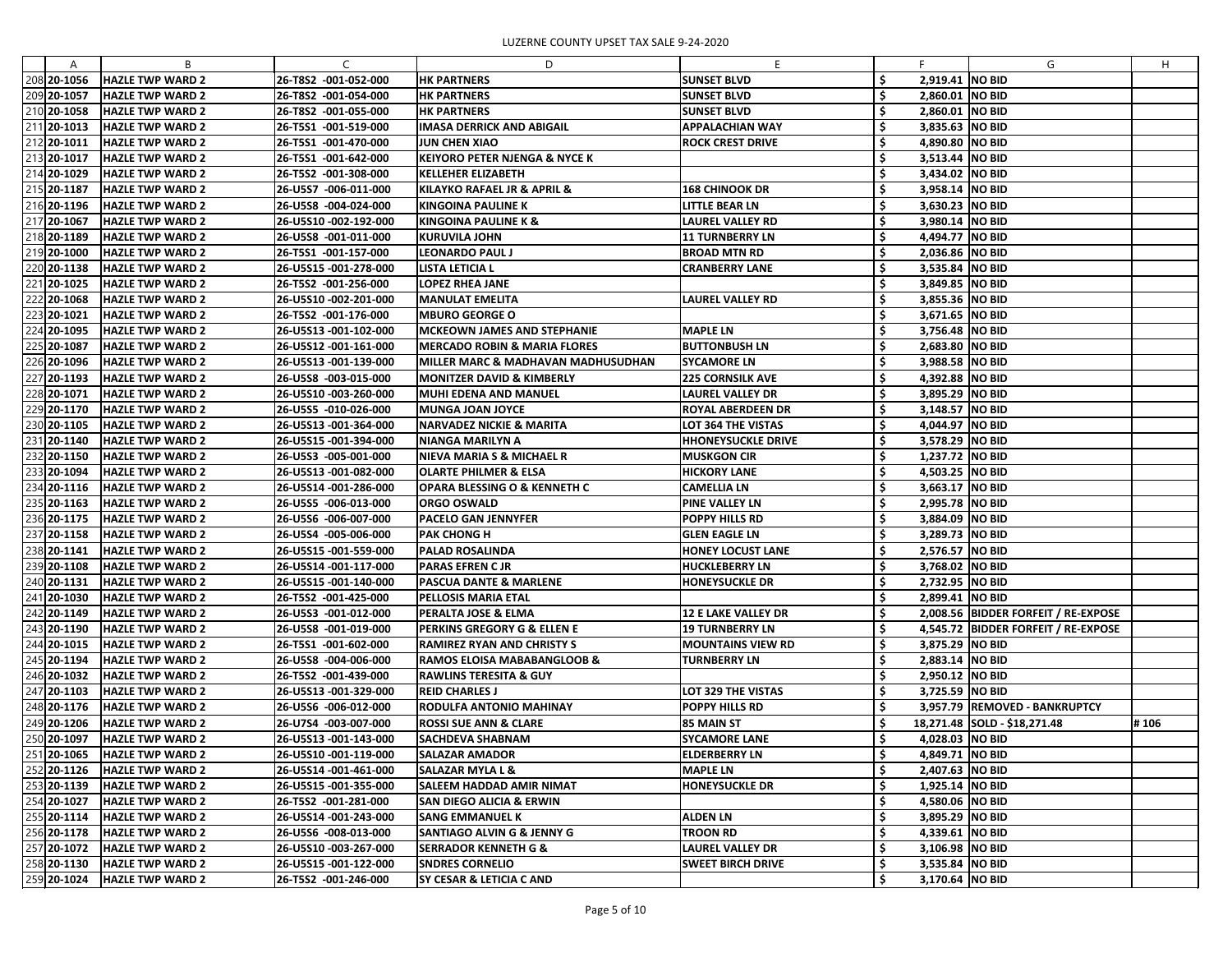|             | <sub>R</sub>                 |                         |                                                |                                |     |                    |                                     |      |
|-------------|------------------------------|-------------------------|------------------------------------------------|--------------------------------|-----|--------------------|-------------------------------------|------|
| A           |                              | C                       | D                                              |                                |     |                    | G                                   | H    |
| 260 20-1098 | <b>HAZLE TWP WARD 2</b>      | 26-U5S13 -001-163-000   | <b>TAMAYO KRISTEEN S</b>                       | <b>SWEET BIRCH LN</b>          | \$  | 3,150.64 NO BID    |                                     |      |
| 261 20-1186 | <b>HAZLE TWP WARD 2</b>      | 26-U5S7 -005-013-000    | <b>TAPIADOR RAMIL &amp; MARITEZ</b>            | <b>153 COMANCHE DR</b>         |     | 3,428.58 NO BID    |                                     |      |
| 262 20-1135 | <b>HAZLE TWP WARD 2</b>      | 26-U5S15 -001-217-000   | <b>TOROTORO ROEHL M AND WILHELMINA</b>         | <b>BUTTERNUT LN</b>            |     | 3,408.58 NO BID    |                                     |      |
| 263 20-1083 | <b>HAZLE TWP WARD 2</b>      | 26-U5S12 -001-018-000   | <b>TORRALBA MALVIN MISAEL</b>                  | <b>ELDERBERRY LN</b>           |     | 2,524.97 NO BID    |                                     |      |
| 264 20-1066 | <b>HAZLE TWP WARD 2</b>      | 26-U5S10 -001-122-000   | TRINIDAD ALBERTO A AND ELIZABETH O             | <b>ELDERBERRY LN</b>           |     | 5,513.08 NO BID    |                                     |      |
| 265 20-1184 | <b>HAZLE TWP WARD 2</b>      | 26-U5S7 -003-031-000    | <b>TWAGIRAYEZU GONZALVE</b>                    | <b>KICKAPOO DR</b>             |     | 4,342.07 NO BID    |                                     |      |
| 266 20-1005 | <b>HAZLE TWP WARD 2</b>      | 26-T5S1 -001-328-000    | <b>UPPAL MANJIT</b>                            | <b>LOCUST LANE</b>             |     | 5,029.83 NO BID    |                                     |      |
| 267 20-1007 | <b>HAZLE TWP WARD 2</b>      | 26-T5S1 -001-369-000    | UY ALEXANDER P & DECERINA D                    | <b>BLUE MT DRIVE NORTH</b>     |     | 3,598.27 NO BID    |                                     |      |
| 268 20-1070 | <b>HAZLE TWP WARD 2</b>      | 26-U5S10 -002-228-000   | <b>VILLAMARIA KATHLEEN A</b>                   | LAUREL VALLEY RD               |     |                    | 3,195.89 BIDDER FORFEIT / RE-EXPOSE |      |
| 269 20-1022 | <b>HAZLE TWP WARD 2</b>      | 26-T5S2 -001-194-000    | <b>WAIREGI CHARITY W</b>                       |                                |     | 3,640.65 NO BID    |                                     |      |
| 270 20-1129 | <b>HAZLE TWP WARD 2</b>      | 26-U5S15 -001-052-000   | <b>WANG CUIJIE</b>                             | <b>SWEET BIRCH LN</b>          |     | 4,562.63 NO BID    |                                     |      |
| 271 20-1120 | <b>HAZLE TWP WARD 2</b>      | 26-U5S14 -001-335-000   | <b>WANG HANGUANG &amp;</b>                     | <b>CASHAW DR</b>               |     | 3,132.56 NO BID    |                                     |      |
| 272 20-1106 | <b>HAZLE TWP WARD 2</b>      | 26-U5S13 -001-380-000   | WANG RICK S & BETHEL R QUEROL WANG             | LOT 380 THE VISTAS             |     | 4,064.97 NO BID    |                                     |      |
| 273 20-1084 | <b>HAZLE TWP WARD 2</b>      | 26-U5S12 -001-067-000   | <b>WEN NA</b>                                  | <b>BUTTONBUSH LN</b>           |     | 4,129.87 NO BID    |                                     |      |
| 274 20-1180 | <b>HAZLE TWP WARD 2</b>      | 26-U5S6 -009-039-000    | <b>WOZNIAK JOHN</b>                            | SPYGLASS DR                    |     | 4,927.55 NO BID    |                                     |      |
| 275 20-1028 | <b>HAZLE TWP WARD 2</b>      | 26-T5S2 -001-298-000    | <b>WU ZHIQIANG</b>                             |                                |     | 4,642.01 NO BID    |                                     |      |
| 276 20-2757 | <b>HAZLETON CITY WARD 1</b>  | 71-T8SW31-011-004-000   | GOOD NEWS MULTI CULTURAL COMM CNTR             | <b>22 E GREEN ST</b>           |     | 75,670.76 NO BID   |                                     |      |
| 277 20-2773 | <b>HAZLETON CITY WARD 3</b>  | 71-T8SW33-007-004-000   | <b>BURGER RACHEL &amp; KARIN</b>               | <b>432 E WALNUT ST</b>         |     |                    | 8,054.55 SOLD - \$8,054.55          | # 2  |
| 278 20-2799 | <b>HAZLETON CITY WARD 4</b>  | 71-U8NW21-014-006-000   | <b>KRZYWICKI MICHAEL &amp; RUTH</b>            | 194 S CEDAR ST                 |     |                    | 11,355.10 SOLD - \$36,000           | #112 |
| 279 20-2788 | <b>HAZLETON CITY WARD 4</b>  | 71-T8SW34-018-005-000   | <b>VITALIS ALEXANDRA &amp; NICK KORKANTZIS</b> | <b>133 S BENNETT CT</b>        |     |                    | 11,713.57 SOLD - \$11,713.57        | #30  |
| 280 20-2819 |                              |                         |                                                |                                |     | 90,829.62 NO BID   |                                     |      |
|             | <b>HAZLETON CITY WARD 6</b>  | 71-T8SW42-007-11A-000   | <b>CASTEL SIMON</b>                            | 97 S CHURCH ST                 |     |                    |                                     |      |
| 281 20-2836 | <b>HAZLETON CITY WARD 8</b>  | 71-T8SW12-008-05A-000   | <b>COLL WILLIAM &amp; ARLENE</b>               | <b>420 W HEMLOCK ST</b>        |     |                    | 6,954.83 SOLD - \$22,000            | # 30 |
| 282 20-2880 | <b>HAZLETON CITY WARD 11</b> | 71-T8NW44-011-01B-000   | <b>ROSSI JOHN T</b>                            | 828 W 7TH ST                   |     | 31,250.56   NO BID |                                     |      |
| 283 20-2901 | <b>HAZLETON CITY WARD 12</b> | 71-T7NE33-012-016-000   | <b>BROYAN IRENE</b>                            | <b>709 BOUNDARY ST</b>         |     |                    | 8,981.06 SOLD - \$36,000            | #9   |
| 284 20-2941 | <b>HAZLETON CITY WARD 12</b> | 71-T8NW44-013-011-000   | <b>HUNTER JEREMY &amp;</b>                     | <b>668 GRANT ST</b>            |     |                    | $9,135.51$ SOLD - \$33,000          | #30  |
| 285 20-2944 | <b>HAZLETON CITY WARD 12</b> | 71-T8NW44-01A-01A-000   | <b>MEAD STEPHEN M</b>                          | 820 W 11TH ST                  |     |                    | 4,730.57 SOLD - \$26,000            | #12  |
| 286 20-2927 | <b>HAZLETON CITY WARD 12</b> | 71-T8NW41-005-006-000   | <b>SCHERFF MICHAEL J &amp; LAURA J</b>         | 710 N LOCUST ST                |     | 27,615.39   NO BID |                                     |      |
| 287 20-2908 | <b>HAZLETON CITY WARD 12</b> | 71-T7SE22-004-006-000   | <b>TITO THOMAS M &amp; MARY AR</b>             | 958 W 4TH ST                   |     | 18,224.16   NO BID |                                     |      |
| 288 20-2907 | <b>HAZLETON CITY WARD 12</b> | 71-T7SE22-003-012-000   | <b>TORO RICHARD</b>                            | <b>589 MCKINLEY ST</b>         |     |                    | 6,238.07 REMOVED - TAXES PAID       |      |
| 289 20-2940 | <b>HAZLETON CITY WARD 12</b> | 71-T8NW44-012-006-000   | <b>WITMAYER FRANCIS</b>                        | <b>648 N GRANT ST</b>          |     |                    | 8,670.48 SOLD - \$17,500            | #30  |
| 290 20-2968 | <b>HAZLETON CITY WARD 13</b> | 71-T8NW34-006-01B-000   | <b>ROHALL MICHAEL</b>                          | 577 CARSON ST                  | ÷   |                    | 10,334.97 SOLD - \$33,000           | #142 |
| 291 20-2971 | <b>HAZLETON CITY WARD 14</b> | 71-T8NE42-003-007-000   | <b>HUNSINGER ROSEMARIE</b>                     | <b>544 THOMPSON ST</b>         |     |                    | 17,863.74 SOLD - \$27,000           | # 30 |
| 292 20-2997 | <b>HAZLETON CITY WARD 14</b> | 71-T8NW33-017-06A-000   | <b>TAVAREZ LUIS RAMON GUTIERREZ</b>            | <b>E FIRST ST</b>              | \$  |                    | 2,863.02 REMOVED - TAXES PAID       |      |
| 293 20-3006 | <b>HAZLETON CITY WARD 15</b> | 71-U8NW31-011-31B-000   | <b>CASTILLO EDWIN</b>                          | 321 E CARLTON AVE              |     | 39,589.34 NO BID   |                                     |      |
| 294 20-3013 | <b>HAZLETON CITY WARD 15</b> | 71-U8S1 -014-009-000    | <b>RINALDI ROBERT &amp; KATHLEEN</b>           | <b>120 ESTATE BLVD</b>         |     |                    | 22,508.01 SOLD - \$37,000           | #152 |
| 295 20-3014 | <b>HAZLETON CITY WARD 15</b> | 71-U8S1 -015-015-000    | <b>RINALDI ROBERT &amp; KATHLEEN</b>           | <b>ST CHARLES DR</b>           |     | 2,908.00 NO BID    |                                     |      |
| 296 20-3015 | <b>HAZLETON CITY WARD 15</b> | 71-U8S1 -015-016-000    | <b>RINALDI ROBERT &amp; KATHLEEN</b>           | <b>ST CHARLES DR</b>           | S   | 3,181.26 NO BID    |                                     |      |
| 297 20-1231 | <b>HOLLENBACK TWP</b>        | 27-06S1 -002-005-000    | <b>ALEXANDER MICHAEL C</b>                     | <b>E COUNTY RD</b>             |     | 3,922.81 NO BID    |                                     |      |
| 298 20-1242 | <b>HUGHESTOWN BORO</b>       | 28-E12NW1-004-005-000   | <b>DIETRICK LYNN A</b>                         | <b>143 SEARLE ST</b>           | \$  |                    | $6,814.68$ SOLD - \$8,000           | #149 |
| 299 20-1246 | <b>HUGHESTOWN BORO</b>       | 28-E12NW1-004-035-000   | <b>OLIVERI LEONARD</b>                         | <b>8 HUGHES ST</b>             |     | 1,677.15 NO BID    |                                     |      |
| 300 20-1271 | HUNLOCK TWP                  | 29-15 -00A-05G-000      | <b>CROOP FRED L KESTER</b>                     | <b>SWAMP RD</b>                |     |                    | 4,349.88 SOLD - \$4,349.88          | #113 |
| 301 20-1264 | <b>HUNLOCK TWP</b>           | 29-H5<br>-00A-12D-000   | <b>KEPHART DEAN AND BRENDA VIZCARONDO</b>      | <b>478 SORBERTOWN RD</b>       |     |                    | 11,947.36 REMOVED - TAXES PAID      |      |
| 302 20-1265 | HUNLOCK TWP                  | 29-14<br>$-00A-07M-000$ | <b>MINE MICHIMASA &amp; YONE</b>               | <b>VILLAGE DR</b>              |     | 3,177.74 NO BID    |                                     |      |
| 303 20-1305 | <b>HUNTINGTON TWP</b>        | 30-K2<br>$-00A-14A-000$ | <b>BONHAM JAMES K JR</b>                       | <b>420 SHICKSHINNY LAKE RD</b> | S   | 27,277.10   NO BID |                                     |      |
|             |                              |                         |                                                |                                |     |                    |                                     |      |
| 304 20-1299 | <b>HUNTINGTON TWP</b>        | $-00A-010-000$<br>30-K2 | <b>DAGGETT WILLIAM B</b>                       | <b>MARSH CREEK RD</b>          |     | 2,980.06 NO BID    |                                     |      |
| 305 20-1310 | <b>HUNTINGTON TWP</b>        | $-00A-013-000$<br>30-K3 | <b>GOWER KEITH GLENN</b>                       | <b>540 STATE ROUTE 239</b>     |     |                    | 3,522.75 REMOVED - TAXES PAID       |      |
| 306 20-1309 | <b>HUNTINGTON TWP</b>        | 30-K2<br>-00A-77A-000   | <b>HUDACK EDWARD J</b>                         | <b>TOWN HILL RD</b>            | \$, | 2,592.26 NO BID    |                                     |      |
| 307 20-1304 | <b>HUNTINGTON TWP</b>        | -00A-077-000<br> 30-K2  | <b>HUDACK EDWARD J &amp; MELISSA PASCARELL</b> | <b>264 TOWN HILL RD</b>        |     | 8,960.91   NO BID  |                                     |      |
| 308 20-1322 | <b>JACKSON TWP</b>           | 31-F8S9 -005-023-000    | PINNACOLI FRANCIS J JR & CARISA                | 365 VISTA DR                   |     | 39,343.56 NO BID   |                                     |      |
| 309 20-1334 | <b>JENKINS TWP</b>           | 33-E11S1 -003-007-000   | <b>DELONG MATTHEW M</b>                        | <b>19 MITCHELL ST</b>          |     | 9,120.90 NO BID    |                                     |      |
| 310 20-1333 | <b>JENKINS TWP</b>           | 33-E11S1 -002-006-000   | <b>FENNER CHARLES JONES &amp; CATHERINE</b>    | <b>90 PLANK ST</b>             |     | 7,074.58 NO BID    |                                     |      |
| 311 20-1374 | <b>JENKINS TWP</b>           | 33-F11S5 -003-010-000   | <b>GREATER PITTSTON MEDICAL CENTER</b>         | YATESVILLE RD                  | \$  | 1,503.91 NO BID    |                                     |      |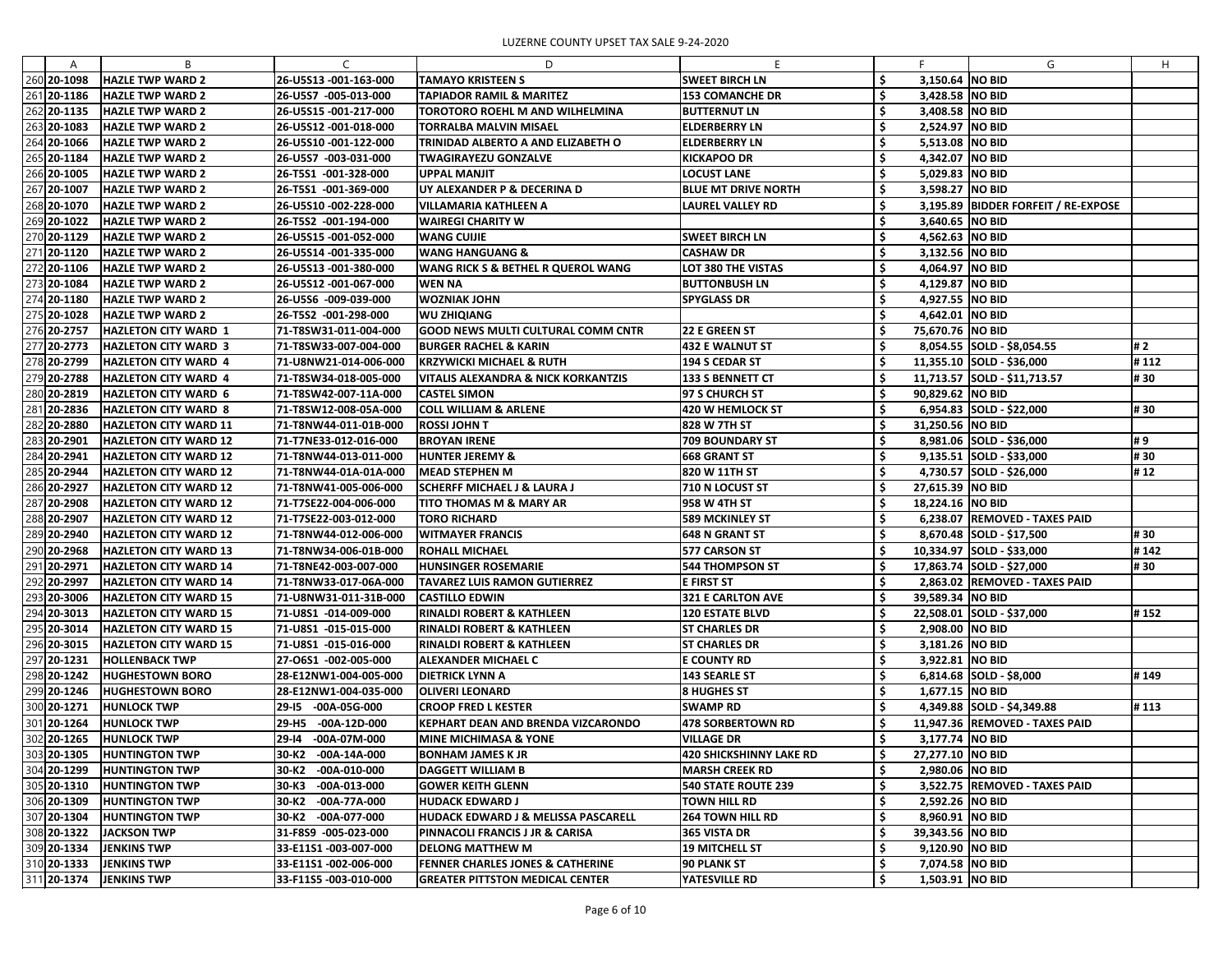| A                          | B                                  | C                                        | D                                                                    |                                                           |            | F.                 | G                                    | H     |
|----------------------------|------------------------------------|------------------------------------------|----------------------------------------------------------------------|-----------------------------------------------------------|------------|--------------------|--------------------------------------|-------|
| 312 20-1332                | <b>JENKINS TWP</b>                 | 33-E11S1-002-002-000                     | HJERPE JOE R JR & INGRID SHEILA                                      | <b>1107 S MAIN ST</b>                                     |            | 9,238.33 NO BID    |                                      |       |
| 313 20-1351                | <b>JENKINS TWP</b>                 | 33-F11 -T01-017-000                      | <b>PAYNE MARIE</b>                                                   | <b>17 HEATHER HIGHLANDS</b>                               |            | 4,607.36 NO BID    |                                      |       |
| 314 20-1381                | JENKINS TWP                        | 33-F12S9-002-12A-000                     | <b>ROSSI WILLIAM &amp; DELLA</b>                                     | <b>OLD BOSTON RD</b>                                      |            | 2,876.85 NO BID    |                                      |       |
| 315 20-1340                | <b>JENKINS TWP</b>                 | 33-E11S2 -005-012-000                    | <b>SMITH CHRISTINE L</b>                                             | 1277 MAIN ST                                              |            |                    | 7,992.40 SOLD - \$8,500              | #144  |
| 316 20-1346                | <b>JENKINS TWP</b>                 | 33-E11S2 -007-005-000                    | <b>TAYLOR DAMON</b>                                                  | <b>1387 MAIN ST</b>                                       |            |                    | $6,887.66$ SOLD - \$6,887.66         | #73   |
| 317 20-1370                | <b>JENKINS TWP</b>                 | 33-F11S10-001-17A-000                    | <b>WHISPERING WOODS HOMEOWNERS ASSOC</b>                             | <b>WESTMINSTER RD</b>                                     |            | 1,125.97 NO BID    |                                      |       |
| 318 20-1390                | <b>KINGSTON BORO WARD 1</b>        | 34-G9SW3 -002-23A-000                    | <b>FREUNDLICH ERNEST AND ELEANOR</b>                                 | <b>MAIN ST</b>                                            |            | 2,399.11   NO BID  |                                      |       |
| 319 20-1408                | <b>KINGSTON BORO WARD 4</b>        | 34-G9SE2 -019-020-000                    | <b>RUCKNO REALTY COMPANY</b>                                         | <b>W DORRANCE ST</b>                                      |            |                    | 2,299.72 SOLD - \$2,299.72           | #128  |
| 320 20-1407                | <b>KINGSTON BORO WARD 4</b>        | 34-G9SE2 -002-016-000                    | <b>STANKAVAGE DAVID</b>                                              | <b>76 W DORRANCE ST</b>                                   |            |                    | 20,624.87 SOLD - \$20,624.87         | #140  |
| 321 20-1410                | <b>KINGSTON BORO WARD 5</b>        | 34-G10SW1-003-010-000                    | <b>CRAWFORD GAYLE JEAN</b>                                           | <b>845 ANTHRACITE ST</b>                                  |            |                    | 14,291.16 SOLD - \$43,000            | #195  |
| 322 20-1460                | <b>KINGSTON TWP</b>                | 35-E8S3 -001-005-000                     | <b>DAVIS WALTER &amp; IDA</b>                                        | <b>HALE ST</b>                                            |            | 1,822.47 NO BID    |                                      |       |
| 323 20-1468                | <b>KINGSTON TWP</b>                | 35-E8S7 -013-002-000                     | <b>PENNWORTH LLC</b>                                                 | 86 N LEHIGH ST                                            |            |                    | 10,764.67 SOLD - \$31,000            | #77   |
| 324 20-1464                | <b>KINGSTON TWP</b>                | 35-E8S5 -008-018-000                     | <b>PISANESCHI JOAN</b>                                               | <b>MT AIRY TER</b>                                        |            | 2,639.00 NO BID    |                                      |       |
| 325 20-1498                | <b>LAFLIN BORO</b>                 | 36-F11S7-008-001-000                     | <b>SARNOWSKI GARY K &amp; HELEN ANN</b>                              | <b>180 HAVERFORD DR</b>                                   |            | 11,387.07   NO BID |                                      |       |
| 326 20-1502                | <b>LAKE TWP</b>                    | 37-C5 -00A-39D-000                       | <b>CHAPMAN FRANCES</b>                                               | 12 ASPEN LN                                               |            |                    | 4,712.26 SOLD - \$4,712.26           | # 8   |
| 327 20-1504                | <b>LAKE TWP</b>                    | 37-C6 -00A-10B-000                       | <b>DULSKY JOHN J JR</b>                                              | <b>QUEEN OF PEACE</b>                                     |            |                    | 1,915.22 SOLD - \$1,915.22           | #1    |
| 328 20-1506                | <b>LAKE TWP</b>                    | 37-D6S3 -001-019-000                     | <b>GREY BLYNN L</b>                                                  | <b>LOYALVILLE OUTLET RD</b>                               |            |                    |                                      | #186  |
|                            |                                    |                                          |                                                                      |                                                           |            | 9,646.96 NO BID    | 4,448.58 SOLD - \$4,448.58           |       |
| 329 20-1500<br>330 20-1508 | <b>LAKE TWP</b><br><b>LAKE TWP</b> | 37-C5 -00A-21B-000<br>37-E4 -00A-010-029 | <b>MURRAY JOHN M</b><br><b>OLSON CHRISTOPHER D &amp; STEPHANIE L</b> | <b>4 GREENBRIER RD</b><br><b>146 EVERGREEN ESTATES DR</b> |            | 1,117.61 NO BID    |                                      |       |
|                            |                                    |                                          |                                                                      |                                                           |            |                    |                                      |       |
| 331 20-1526                | LARKSVILLE BORO WARD 1             | 38-H8S1 -007-014-000                     | <b>BALA BETTY</b>                                                    | <b>59 BARNEY ST</b>                                       |            | 1,988.58 NO BID    |                                      |       |
| 332 20-1536                | <b>LARKSVILLE BORO WARD 1</b>      | 38-H8S1 -009-029-000                     | <b>METROKA GEORGE</b>                                                | 535 W STATE ST                                            |            | 6,376.32 NO BID    |                                      |       |
| 333 20-1553                | <b>LARKSVILLE BORO WARD 3</b>      | 38-H8S2 -001-015-000                     | <b>STINER ETHEL</b>                                                  | 41 W BROADWAY                                             |            | 14,736.45 NO BID   |                                      |       |
| 334 20-1584                | <b>LARKSVILLE BORO WARD 5</b>      | 38-H8S4 -006-033-000                     | <b>DRAGAN ANTHONY</b>                                                | <b>26 E FOURTH ST</b>                                     |            |                    | 6,239.57 SOLD - \$6,239.57           | #136  |
| 335 20-1590                | <b>LARKSVILLE BORO WARD 6</b>      | 38-H8S2 -002-05A-000                     | <b>RADSAVITCH MATILDA</b>                                            | <b>262 E STATE ST</b>                                     |            |                    | 7,675.94 BIDDER FORFEIT / RE-EXPOSE  |       |
| 336 20-1597                | <b>LARKSVILLE BORO WARD 7</b>      | 38-G9S1 -005-04A-000                     | <b>KOENIG JAMES</b>                                                  | <b>88 THOMAS ST</b>                                       |            | 16,623.26 NO BID   |                                      |       |
| 337 20-1594                | <b>LARKSVILLE BORO WARD 7</b>      | 38-G9S1 -001-004-000                     | <b>REICHART JOANNE NAT</b>                                           | <b>164 E STATE ST</b>                                     |            | 7,194.11 NO BID    |                                      |       |
| 338 20-1649                | LEHMAN TWP                         | 40-F5 -00A-24C-000                       | <b>AGNEW ALBERT F</b>                                                | <b>Route 00029</b>                                        |            | 4,545.16 NO BID    |                                      |       |
| 339 20-1637                | <b>LEHMAN TWP</b>                  | 40-E6 -00A-01C-000                       | <b>DONOVAN DAVID</b>                                                 | <b>1457 MEEKER ROAD</b>                                   |            |                    | 12,638.04 SOLD - \$12,638.04         | #113  |
| 340 20-1638                | <b>LEHMAN TWP</b>                  | 40-E6 -00A-01D-000                       | <b>DONOVAN DAVID</b>                                                 | <b>MEEKER ROAD</b>                                        |            | 1,254.33 NO BID    |                                      |       |
| 341 20-1654                | <b>LEHMAN TWP</b>                  | 40-F7S3 -003-005-000                     | <b>EDWARDS-SIMMS CATHERINE EVANS</b>                                 | <b>1003 OVERBROOK RD</b>                                  | $\epsilon$ |                    | 16,653.30 BIDDER FORFEIT / RE-EXPOSE |       |
| 342 20-1657                | <b>LEHMAN TWP</b>                  | 40-G5 -T02-008-001                       | <b>JONES DAVID</b>                                                   | <b>14 COUNTRY CREST LN</b>                                |            |                    | 5,724.87 SOLD - \$5,724.87           | #236  |
| 343 20-1659                | LEHMAN TWP                         | 40-G5 -T02-050-000                       | <b>KAPRAL JOE</b>                                                    | <b>11 DEER LN</b>                                         |            | 1,624.07 NO BID    |                                      |       |
| 344 20-1681                | <b>LUZERNE BORO WARD 2</b>         | 41-G9NE2 -011-002-000                    | <b>PAZZALIA RICHARD</b>                                              | <b>CACADEMY &amp; BENNETT ST</b>                          | \$,        | 2,372.23 NO BID    |                                      |       |
| 345 20-1715                | <b>NANTICOKE CITY WARD 2</b>       | 42-J7NW3 -011-041-000                    | <b>JONES JAMELL R</b>                                                | 26 COAL ST                                                | -\$        |                    | 5,145.97 SOLD - \$5,145.97           | #165  |
| 346 20-1717                | NANTICOKE CITY WARD 3              | 42-J7NW2 -006-008-000                    | MEMO JOHN & HELEN                                                    | <b>115 RIVER ST</b>                                       |            | 1,188.12 NO BID    |                                      |       |
| 347 20-1718                | <b>NANTICOKE CITY WARD 4</b>       | 42-J7NW1 -001-004-000                    | <b>ARCHER ELIZABETH MARIE</b>                                        | <b>211 HONEY POT ST</b>                                   |            | 8,414.39 NO BID    |                                      |       |
| 348 20-1719                | <b>NANTICOKE CITY WARD 4</b>       | 42-J7NW1 -002-009-000                    | <b>HOWELLS JOHN &amp; ROCCO PATRICIA B</b>                           | <b>229 HONEY POT ST</b>                                   |            | 6,405.09 NO BID    |                                      |       |
| 349 20-1758                | <b>NANTICOKE CITY WARD 7</b>       | 42-J7SE1 -037-001-000                    | <b>SOKOLOSKI MARION T &amp; ROBERT R</b>                             | <b>519 S MARKET ST</b>                                    |            | 13,768.78 NO BID   |                                      |       |
| 350 20-1764                | NANTICOKE CITY WARD 8              | 42-K7S1 -007-01A-000                     | <b>DERONDE BARBARA J &amp; ROBERT N</b>                              | 148 PHILLIP ST                                            |            |                    | 6,391.08   REMOVED - TAXES PAID      |       |
| 351 20-1763                | <b>NANTICOKE CITY WARD 8</b>       | 42-K7S1 -007-001-000                     | <b>PERLUKE ANNA</b>                                                  | <b>150 PHILLIP ST</b>                                     |            |                    | 7,719.56 REMOVED - TAXES PAID        |       |
| 352 20-1761                | <b>NANTICOKE CITY WARD 8</b>       | 42-K7S1 -006-002-000                     | <b>PERLUKE ANNA B</b>                                                | <b>MOSIER ST</b>                                          |            |                    | 4,337.76 REMOVED - TAXES PAID        |       |
| 353 20-1762                | <b>NANTICOKE CITY WARD 8</b>       | 42-K7S1 -006-003-000                     | <b>PERLUKE ANNA B</b>                                                | MOSIER ST                                                 |            |                    | 4,096.67   REMOVED - TAXES PAID      |       |
| 354 20-1771                | <b>NANTICOKE CITY WARD 8</b>       | 42-K7S1 -010-19A-000                     | <b>SADOWSKI THOS + SANDRA</b>                                        | <b>310 REAR FRONT ST</b>                                  |            |                    | $5,862.18$ SOLD - \$5,862.18         | # 149 |
| 355 20-1803                | <b>NANTICOKE CITY WARD 10</b>      | 42-J7SE1 -028-009-000                    | PRESTASH JOHN R ETAL                                                 | <b>428 S MARKET ST</b>                                    |            | 2,238.13 NO BID    |                                      |       |
| 356 20-1808                | <b>NANTICOKE CITY WARD 10</b>      | 42-J7SW2 -005-008-000                    | <b>TAGNANI FRANK &amp; VILMA</b>                                     | <b>239 S HANOVER ST</b>                                   |            | 16,706.36 NO BID   |                                      |       |
| 357 20-1807                | <b>NANTICOKE CITY WARD 10</b>      | 42-J7SW2 -005-005-000                    | TAGNANI FRANK & VILMA M                                              | 240 MAPLE ST                                              |            | 3,274.77 NO BID    |                                      |       |
| 358 20-1820                | <b>NANTICOKE CITY WARD 11</b>      | 42-J7SW2 -014-021-000                    | <b>HAMBOUSSI GEORGE</b>                                              | <b>124 S HANOVER ST</b>                                   |            |                    | 7,943.71 SOLD - \$10,000             | #300  |
| 359 20-1811                | <b>NANTICOKE CITY WARD 11</b>      | 42-J7SW2 -009-001-000                    | <b>HERBERT RUSSELL E &amp; JUDY LYNN</b>                             | <b>601 FAIRCHILD ST</b>                                   |            |                    | 8,100.76 SOLD - \$22,000             | #40   |
| 360 20-1845                | <b>NANTICOKE CITY WARD 12</b>      | 42-J7SE4 -025-003-000                    | <b>PATINO JORGE O</b>                                                | <b>63 W GROVE ST</b>                                      |            |                    | 6,514.45   SOLD - \$16,5000          | #40   |
| 361 20-1860                | <b>NESCOPECK BORO</b>              | 43-P3SW3 -008-12A-000                    | <b>MILLER BENJAMIN &amp; FAHRINGER RUTH A</b>                        | <b>VINE ST</b>                                            |            | 7,229.05 NO BID    |                                      |       |
| 362 20-1866                | NESCOPECK TWP                      | 44-P4 -00A-018-000                       | <b>ALMASHAT ALA MD</b>                                               | <b>BERWICK HAZLETON HWY</b>                               |            | 3,094.03 NO BID    |                                      |       |
| 363 20-1872                | <b>NESCOPECK TWP</b>               | 44-Q3 -00A-37G-000                       | <b>KOCH DUANE</b>                                                    | <b>728 OVERLOOK RD</b>                                    | .S         | 22,306.12 NO BID   |                                      |       |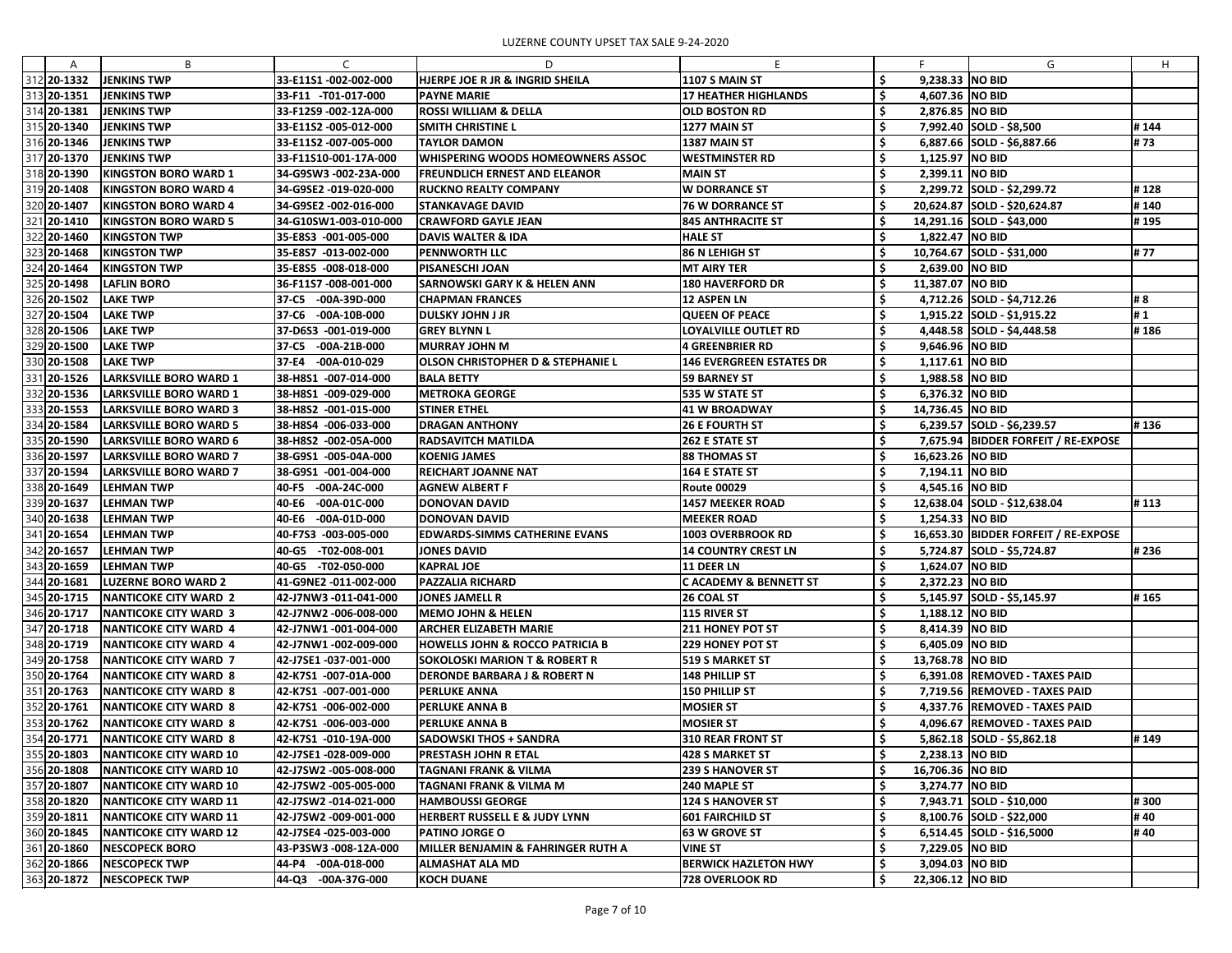|             | B.                           |                       | D                                            |                                 |     |                    | G                                   | H    |
|-------------|------------------------------|-----------------------|----------------------------------------------|---------------------------------|-----|--------------------|-------------------------------------|------|
| 364 20-1909 | <b>NEWPORT TWP WARD 1</b>    | 46-K7S5 -001-08A-000  | <b>GARBETT RONALD &amp; MARY ANN</b>         | 409 ALDEN MOUNTAIN RD           | \$, |                    | 10,983.76 SOLD - \$15,500           | #76  |
| 365 20-1881 | <b>NEWPORT TWP WARD 1</b>    | 46-K6S3 -001-11A-000  | <b>KOKINDA DAVID</b>                         | <b>2 REAR COLLEGE HL</b>        | .\$ |                    | 3,676.28 REMOVED - TAXES PAID       |      |
| 366 20-1901 | <b>NEWPORT TWP WARD 1</b>    | 46-K7S2 -004-010-000  | <b>NEWELL DAVID</b>                          | <b>87 E KIRMAR AVE</b>          | -S  | 10,611.48   NO BID |                                     |      |
| 367 20-1899 | <b>NEWPORT TWP WARD 1</b>    | 46-K7S2 -001-009-000  | <b>RUDAWSKI STEPHEN</b>                      | 36 W KIRMAR AVE                 |     |                    | 8,249.53 SOLD - \$8,249.53          | #76  |
| 368 20-1904 | <b>NEWPORT TWP WARD 1</b>    | 46-K7S2 -008-08A-000  | <b>WOYCIO ELIZABETH ANASTASIA</b>            | <b>1105 WALNUT ST</b>           |     | 4,198.03 NO BID    |                                     |      |
| 369 20-1955 | <b>NEWPORT TWP WARD 2</b>    | 46-K6S2 -008-003-000  | <b>146 E MAIN LLC</b>                        | <b>146 E MAIN ST</b>            | -\$ | 10,603.09   NO BID |                                     |      |
| 370 20-1915 | <b>NEWPORT TWP WARD 2</b>    | 46-K6S1 -002-033-000  | <b>DERONDE BARBARA &amp; ROBERT</b>          | <b>28 W ENTERPRISE ST</b>       |     |                    | 5,482.89 REMOVED - TAXES PAID       |      |
| 371 20-1914 | <b>NEWPORT TWP WARD 2</b>    | 46-K6S1 -002-030-000  | <b>DERONDE BARBARA J &amp; ROBERT</b>        | <b>36 W ENTERPRISE ST</b>       | -S  |                    | 1,706.33 REMOVED - TAXES PAID       |      |
| 372 20-1923 | <b>NEWPORT TWP WARD 2</b>    | 46-K6S1 -010-005-000  | <b>KUCHARIK JOHN</b>                         | <b>127 NEWPORT ST</b>           | -\$ | 7,673.57 NO BID    |                                     |      |
| 373 20-1941 | <b>NEWPORT TWP WARD 2</b>    | 46-K6S2 -001-40B-000  | POTTER WILLAM WARREN III                     | <b>64 ARCH ST</b>               | .\$ | 7,512.16 NO BID    |                                     |      |
| 374 20-1945 | <b>NEWPORT TWP WARD 2</b>    | 46-K6S2 -003-032-000  | <b>REYES MELVIN</b>                          | 88 E MAIN ST                    |     |                    | 8,362.35 REMOVED - TAXES PAID       |      |
| 375 20-1916 | <b>NEWPORT TWP WARD 2</b>    | 46-K6S1 -002-29A-000  | <b>RUZANSKI JOHN E</b>                       | <b>38 REAR W ENTERPRISE ST</b>  |     |                    | 5,473.35 SOLD - \$5,473.35          | #76  |
| 376 20-3825 | <b>PENN LAKE PARK BORO</b>   | 75-N12S1-01C-010-000  | <b>BARBOUTSOS NICHOLAS</b>                   | <b>WOODLAND DR</b>              |     | 2,915.93 NO BID    |                                     |      |
| 377 20-3019 | PITTSTON CITY WARD 1         | 72-D11SE2-012-010-000 | GROHOSKI REBECCA                             | <b>21 GREEN ST</b>              | -\$ |                    | $9,466.65$ SOLD - \$9,466.32        | #76  |
| 378 20-3018 | PITTSTON CITY WARD 1         | 72-D11SE2-009-008-000 | ISTANKUS JOHN C & ROSEMARY A                 | 701 N MAIN ST                   |     | 6,958.32 NO BID    |                                     |      |
| 379 20-3038 | PITTSTON CITY WARD 3         | 72-E11NE2-003-04A-000 | <b>ZAMBETTI ANTHONY</b>                      | <b>151 PANAMA ST</b>            |     |                    | 1,176.54 REMOVED - COURT ORDER      |      |
| 380 20-3047 | <b>PITTSTON CITY WARD 4</b>  | 72-E11NE2-021-021-000 | <b>ISTOLINAS RUTH A</b>                      | 48 WOOD ST                      | \$  |                    | 4,927.77 SOLD - \$4,927.77          | #228 |
| 381 20-3052 | PITTSTON CITY WARD 4         | 72-E11NE2-023-013-000 | <b>TAYLOR DAMON</b>                          | <b>6 LYONS LN</b>               | .\$ | 8,285.20 NO BID    |                                     |      |
| 382 20-3085 | PITTSTON CITY WARD 6         | 72-E11NE3-032-010-000 | <b>MORGAN JOHN G &amp; DOREEN</b>            | <b>184 BUTLER ST</b>            |     | 2,614.37 NO BID    |                                     |      |
| 383 20-3083 | PITTSTON CITY WARD 6         | 72-E11NE3-030-019-000 | SHAW JEAN                                    | <b>23 RADCLIFFE ST</b>          |     |                    | $5,761.68$ SOLD - \$5,761.68        | #238 |
| 384 20-3079 | PITTSTON CITY WARD 6         | 72-E11NE3-020-021-000 | <b>WHIPPLE WENDY</b>                         | <b>172 CARROLL ST</b>           |     | 10,183.46   NO BID |                                     |      |
| 385 20-3091 | PITTSTON CITY WARD 7         | 72-E11NE3-024-003-000 | <b>ROBLES ALVARADO CESAR HUMBERTO</b>        | <b>93 WILLIAM ST</b>            |     |                    | 10,541.88 SOLD - \$10,541.88        | #168 |
| 386 20-3104 | PITTSTON CITY WARD 10        | 72-E11SE1-030-020-000 | <b>ORTH RICHARD J &amp; JACQUELINE</b>       | 8 E OAK ST                      | -S  | 9,059.61 NO BID    |                                     |      |
| 387 20-3107 | <b>PITTSTON CITY WARD 10</b> | 72-E11SE1-033-033-000 | <b>RAINS JANET M</b>                         | 290 S MAIN ST                   |     | 3,719.87 NO BID    |                                     |      |
| 388 20-3122 | <b>PITTSTON CITY WARD 11</b> | 72-E11SE1-003-010-000 | <b>CONROY ROBERT E &amp; ANN MARIE</b>       | 75 W OAK ST                     | -\$ |                    | 6,304.66 SOLD - \$6,304.66          | #149 |
| 389 20-2175 | PLAINS TWP WARD 1            | 50-F10S4 -003-014-000 | <b>WINIEWICZ RICHARD JR</b>                  | <b>27 S BEECH RD</b>            |     | 189,284.47 NO BID  |                                     |      |
| 390 20-2193 | <b>PLAINS TWP WARD 2</b>     | 50-G10NW2-005-010-000 | <b>GEORGETTI RUDY &amp; JENNIE</b>           | <b>69 W CAREY ST</b>            |     | 14,293.95 NO BID   |                                     |      |
| 391 20-2207 | <b>PLAINS TWP WARD 2</b>     | 50-G10SW2-014-022-000 | MAZUCHOWSKI EDMUND + MARGARET                | <b>26 WARNER ST</b>             |     |                    | 6,087.18 SOLD - \$13,000            | #40  |
| 392 20-2210 | PLAINS TWP WARD 3            | 50-G10NE3-004-005-000 | <b>COOPER CAROL</b>                          | <b>63 SKIDMORE ST</b>           |     | 9,121.33 NO BID    |                                     |      |
| 393 20-2219 | <b>PLAINS TWP WARD 5</b>     | 50-G10NE4-032-011-000 | <b>ISHARON ALLISON ANN</b>                   | 32 W CAREY ST                   |     |                    | 12,900.52 SOLD - \$40,000           | #17  |
| 394 20-2227 | PLAINS TWP WARD 7            | 50-G10NE4-028-016-000 | <b>ROCCOGRANDI THOMAS</b>                    | <b>26 COTTAGE AVE</b>           | - 2 | 2,291.18 NO BID    |                                     |      |
| 395 20-2232 | PLAINS TWP WARD 8            | 50-G11S3 -001-001-000 | <b>MATINAS GERALD T</b>                      | <b>162 UNION STREET</b>         |     | 23,975.62 NO BID   |                                     |      |
| 396 20-2264 | <b>PLAINS TWP WARD 10</b>    | 50-G11 -T02-403-000   | <b>BALOGA DON &amp; JOAN</b>                 | 403 E MOUNTAIN RIDGE MHP        | -\$ |                    | 894.92 NO BID                       |      |
| 397 20-2262 | <b>PLAINS TWP WARD 10</b>    | 50-G11 -T02-213-000   | <b>HECK RONALD &amp; ALICE</b>               | <b>213 E MOUNTAIN RIDGE MHP</b> | -Ş  | 1,272.20 NO BID    |                                     |      |
| 398 20-2252 | <b>PLAINS TWP WARD 10</b>    | 50-G10SE2-006-13A-000 | <b>LANDMARK HOMES &amp; ACQUISITIONS LLC</b> | <b>CLEVELAND ST</b>             |     | 2,053.19 NO BID    |                                     |      |
| 399 20-2254 | <b>PLAINS TWP WARD 10</b>    | 50-G11 -T01-015-000   | <b>MOSIER THEODORE F</b>                     | <b>15 EAST MT RIDGE MHP</b>     | -\$ | 1,257.90 NO BID    |                                     |      |
| 400 20-1988 | <b>PLYMOUTH BORO WARD 1</b>  | 48-H8SE3 -003-005-000 | HAMBOUSSI GEORGE                             | <b>41 ELM ST</b>                |     |                    | 8,778.98 SOLD - \$11,000            | #76  |
| 401 20-1986 | PLYMOUTH BORO WARD 1         | 48-H8SE2 -006-022-000 | <b>ORTEGA ORLANDO</b>                        | <b>48 PIERCE ST</b>             | \$  | 3,324.07 NO BID    |                                     |      |
| 402 20-2013 | <b>PLYMOUTH BORO WARD 3</b>  | 48-H8SE4 -023-011-000 | <b>GLOMAN JODI</b>                           | <b>143 E WALNUT ST</b>          | \$, |                    | 7,064.68 SOLD - \$7,064.68          | # 86 |
| 403 20-2022 | <b>PLYMOUTH BORO WARD 5</b>  | 48-H8SE4 -047-006-000 | <b>SOTO TINA</b>                             | <b>59 CENTER AVE</b>            | -S  | 7,086.08 NO BID    |                                     |      |
| 404 20-2023 | <b>PLYMOUTH BORO WARD 5</b>  | 48-H8SE4 -047-007-000 | <b>SOTO TINA</b>                             | <b>55 CENTER AVE</b>            |     | 1,910.24 NO BID    |                                     |      |
| 405 20-2024 | PLYMOUTH BORO WARD 5         | 48-H8SE4 -047-031-000 | <b>SOTO TINA</b>                             | 59 1/2 REAR CENTER AVE          |     | 4,146.77 NO BID    |                                     |      |
| 406 20-2035 | PLYMOUTH BORO WARD 6         | 48-H8SW3 -023-014-000 | <b>JOHNSON JACQUELINE L</b>                  | <b>473 1/2 W SHAWNEE AVE</b>    |     | 6,682.13 NO BID    |                                     |      |
| 407 20-2029 | <b>PLYMOUTH BORO WARD 6</b>  | 48-H8SE4 -020-002-000 | MAXWELL JR EDWARD F & ROSINA                 | <b>301 REAR W SHAWNEE AVE</b>   | -\$ | 1,427.51 NO BID    |                                     |      |
| 408 20-2108 | <b>PLYMOUTH BORO WARD 13</b> | 48-H8SW3 -016-018-000 | ALIYAH HOLDINGS LLC                          | <b>631 LEE AVE</b>              |     | 9,636.57 NO BID    |                                     |      |
| 409 20-2125 | <b>PLYMOUTH TWP</b>          | 49-17S1A -001-009-000 | <b>105 EAST POPLAR STREET TRUST</b>          | <b>105 E POPLAR ST</b>          | \$  |                    | 4,113.07 BIDDER FORFEIT / RE-EXPOSE |      |
| 410 20-2164 | PLYMOUTH TWP                 | 49-18S1A -006-001-001 | <b>BLETHROW GLORIA</b>                       | <b>MORGAN AVE</b>               | -\$ | 1,448.09 NO BID    |                                     |      |
| 411 20-2147 | PLYMOUTH TWP                 | 49-17S4 -001-012-000  | <b>BROJAKOWSKI MICHAEL</b>                   | 1699 W MAIN ST                  | -\$ | 5,927.89 NO BID    |                                     |      |
| 412 20-2129 | <b>PLYMOUTH TWP</b>          | 49-17S1A -007-005-000 | <b>HILLARD LOUIS D</b>                       | 98 E POPLAR ST                  | -\$ |                    | 11,808.04 SOLD - \$13,000           | #99  |
| 413 20-2130 | <b>PLYMOUTH TWP</b>          | 49-17S1A -007-006-000 | <b>HILLARD LOUIS D</b>                       | <b>Route 00011</b>              |     |                    | 6,828.67 SOLD - \$6,828.67          | #99  |
| 414 20-2119 | <b>PLYMOUTH TWP</b>          | 49-H8 -00A-35C-000    | <b>HILLARD LOUIS D &amp; SHERRY</b>          | <b>W MOUNTAIN RD</b>            | -\$ |                    | 7,157.12 SOLD - \$8,500             | #101 |
| 415 20-2168 | <b>PLYMOUTH TWP</b>          | 49-18S2 -003-005-000  | <b>MOSIER ANTHONY T &amp; DIANE A</b>        | <b>141 SMITH ROW</b>            | \$  | 7,507.16 NO BID    |                                     |      |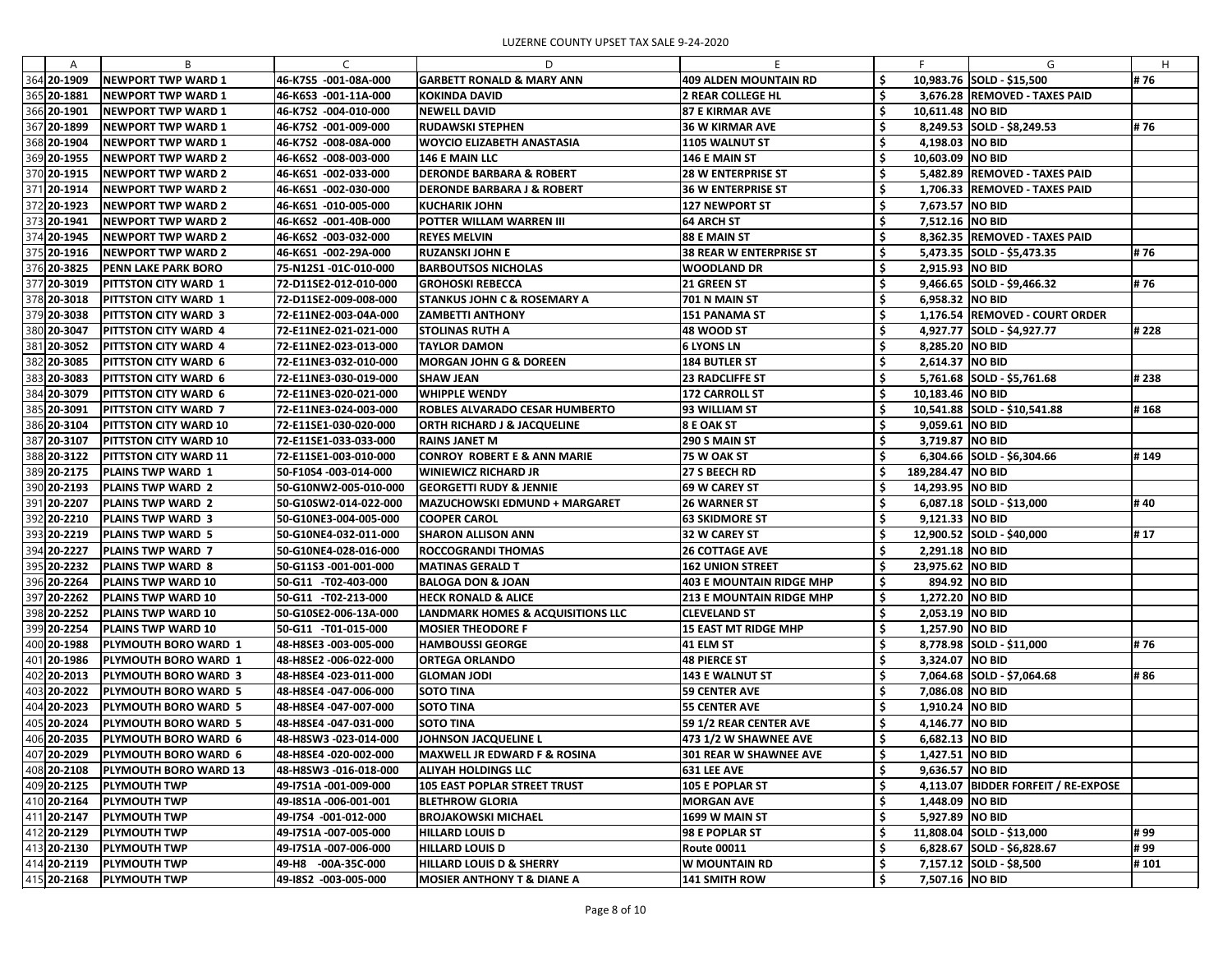| A           | B                              | C                     | D                                                |                                  |     |                    | G                                     | H     |
|-------------|--------------------------------|-----------------------|--------------------------------------------------|----------------------------------|-----|--------------------|---------------------------------------|-------|
| 416 20-2165 | <b>PLYMOUTH TWP</b>            | 49-18S1A -007-46A-000 | <b>PERLICK FELICIA</b>                           | <b>MAX AVE</b>                   | Ş   | 1,199.39 NO BID    |                                       |       |
| 417 20-2131 | <b>PLYMOUTH TWP</b>            | 49-17S1A -008-01A-000 | <b>WHITEBREAD ELMER</b>                          | <b>REAR FERRY ST</b>             |     | 1,638.00 NO BID    |                                       |       |
| 418 20-2328 | <b>RICE TWP</b>                | 53-M8 -00A-11E-303    | <b>CUNNINGHAM JASHUA</b>                         | <b>123 VALLEY STREAM PARK</b>    |     |                    | 2,239.60 SOLD - \$2,239.60            | #236  |
| 419 20-2333 | <b>RICE TWP</b>                | 53-M8S5 -001-002-000  | <b>PERINI ARMANDO J</b>                          | <b>PROSPECT RD</b>               |     | 2,385.01 NO BID    |                                       |       |
| 420 20-2357 | <b>ROSS TWP</b>                |                       |                                                  |                                  |     |                    |                                       |       |
|             |                                | 54-G4S5 -001-008-000  | <b>BACON DAVID &amp; LIANE</b>                   | <b>20 HARRIS POND RD</b>         |     | 14,405.42   NO BID |                                       |       |
| 421 20-2359 | <b>ROSS TWP</b>                | 54-G4S5 -001-08A-000  | BACON DAVID AND LIANE                            |                                  |     | 5,281.81   NO BID  |                                       |       |
| 422 20-2345 | <b>ROSS TWP</b>                | 54-F4S4 -002-009-000  | <b>BACON DAVID S &amp; LIANE M</b>               | <b>OFF MAIN RD</b>               |     | 2,863.42 NO BID    |                                       |       |
| 423 20-2358 | <b>ROSS TWP</b>                | 54-G4S5 -001-014-000  | <b>BACON DAVID S &amp; LIANE M</b>               | 5488 MAIN RD                     |     | 11,386.23   NO BID |                                       |       |
| 424 20-2356 | <b>ROSS TWP</b>                | 54-G4S4 -003-008-000  | BACON DAVID SCOTT & LIANE M SMITH                | <b>GRASSY POND RD</b>            |     |                    | $3,563.89$ SOLD - \$3,563.89          | #113  |
| 425 20-2346 | <b>ROSS TWP</b>                | 54-G4 -00A-068-000    | <b>CHEAP HOME FINDERS INC</b>                    | <b>ADJ NAUGLE R WAGNER</b>       |     | 4,208.17 NO BID    |                                       |       |
| 426 20-2409 | <b>SALEM TWP</b>               | 55-P4NW2 -003-04C-000 | <b>BENEDICT DARREN</b>                           | <b>114 WALNUT DR</b>             |     |                    | 18,665.24 SOLD - \$18,665.24          | # 89  |
| 427 20-2386 | <b>SALEM TWP</b>               | 55-04 -00A-038-000    | <b>DERONDE BARBARA J ET AL</b>                   | <b>CONFERS LN</b>                |     |                    | 12,065.28 REMOVED - TAXES PAID        |       |
| 428 20-2370 | <b>SALEM TWP</b>               | 55-L4S1 -006-004-000  | <b>EYERLEY CLAYTON &amp; RUTH ANN</b>            | 1045 SHICKSHINNY VALLEY RD       |     |                    | 7,844.86 SOLD - \$7,844.86            | # 70  |
| 429 20-2411 | <b>SALEM TWP</b>               | 55-P4S1 -003-001-000  | <b>MOORE DANIELLE R</b>                          | <b>CENTER ST</b>                 |     | 1,765.84 NO BID    |                                       |       |
| 430 20-2394 | <b>SALEM TWP</b>               | 55-P3NW2 -008-003-000 | MORGAN DARLENE E                                 | <b>E EIGHTH ST</b>               |     | 1,096.90 NO BID    |                                       |       |
| 431 20-2414 | <b>SHICKSHINNY BORO WARD 1</b> | 56-L4SE1 -004-003-000 | <b>EYERLEY CLAYTON W</b>                         | <b>SEARCH ST</b>                 |     | 2,503.90 NO BID    |                                       |       |
| 432 20-2415 | <b>SHICKSHINNY BORO WARD 1</b> | 56-L4SE1 -004-004-000 | EYERLEY RUTH ANN & CLAYTON W                     | <b>28 SEARCH ST</b>              |     | 4,898.19 NO BID    |                                       |       |
| 433 20-2420 | <b>SHICKSHINNY BORO WARD 4</b> | 56-L4SE4 -002-004-000 | <b>ELSAWAH MOHAMED A &amp; PATRICIA</b>          | 82 S MAIN ST                     |     |                    | 3,548.37   BIDDER FORFEIT / RE-EXPOSE |       |
| 434 20-2423 | <b>SLOCUM TWP</b>              | 57-L7 -00A-049-000    | <b>RINEHIMER NANCY TRUSTEE</b>                   | 2049 SLOCUM RD                   |     | 7,142.06 NO BID    |                                       |       |
| 435 20-2428 | <b>SLOCUM TWP</b>              | 57-L7S2 -006-001-000  | <b>RINEHIMER NANCY TRUSTEE</b>                   | <b>SLOCUM RD</b>                 |     | 4,667.45 NO BID    |                                       |       |
| 436 20-2476 | <b>SUGARLOAF TWP</b>           | 58-T5S1 -002-06B-000  | STERBA STANLEY & MARY                            | 45 SECOND ST                     |     |                    | 4,510.85 SOLD - \$6,500               | #108  |
| 437 20-2485 | <b>SWOYERSVILLE WARD 1</b>     | 59-F10NW4-002-003-000 | <b>IMARGAVITCH ANTHONY</b>                       | <b>936 MAIN ST</b>               |     | 8,324.16 NO BID    |                                       |       |
| 438 20-2558 | <b>UNION TWP</b>               | 61-K4S1 -013-02A-000  | <b>CRAGLE KEVIN P</b>                            | <b>86 MCKENDREE RD</b>           |     |                    | 5,305.36 SOLD - \$5,305.36            | #113  |
| 439 20-2535 | <b>UNION TWP</b>               | 61-I4S1 -003-04A-000  | <b>JJ BANKOS REALTY LLC</b>                      | <b>62 HUNLOCK HARVEYVILLE RD</b> |     |                    | 9,203.83 SOLD - \$9,203.83            | #113  |
| 440 20-2534 | <b>UNION TWP</b>               | 61-14S1 -002-007-001  | TOLSMA NORMAN & JAMIE L                          | <b>5 RANGE RD</b>                |     |                    | 1,082.88 SOLD - \$1,082.88            | # 204 |
| 441 20-2563 | <b>IWARRIOR RUN BORO</b>       | 62-J8SW3 -002-001-000 | <b>SANDIFORD MARTIN</b>                          | <b>498 BEAUMONT ST</b>           |     | 12,461.75   NO BID |                                       |       |
| 442 20-2570 | <b>WEST HAZLETON WARD 1</b>    | 63-T7SE2 -022-017-000 | <b>PAGNOTTI JOSEPH</b>                           | 126 E MAPLE ST                   |     |                    | 5,858.56 SOLD - \$32,000              | #152  |
| 443 20-2628 | <b>WEST PITTSTON WARD 1</b>    | 65-D11SE4-016-006-000 | <b>TOSLIN JAMES L &amp; SANDRA L</b>             | $ 137 $ ELM ST                   |     | 6,463.38 NO BID    |                                       |       |
| 444 20-2647 | <b>WEST PITTSTON WARD 2</b>    | 65-E11NE4-003-028-000 | YANIK PAUL                                       | <b>122 DELAWARE AVE</b>          |     | 13,792.00 NO BID   |                                       |       |
| 445 20-2664 | <b>WEST WYOMING BORO</b>       | 66-E10S1-003-015-000  | <b>JARENSKI JOSEPH S</b>                         | <b>1574 REAR SHOEMAKER AVE</b>   |     |                    | 5,814.60 SOLD - \$6,500               | #45   |
| 446 20-2695 | <b>WHITE HAVEN BORO WARD 1</b> | 68-P12NW1-021-001-000 | <b>CUNNINGHAM JOSHUA</b>                         | 312 BUFFALO ST                   | - 7 | 7,590.23 NO BID    |                                       |       |
| 447 20-2704 | <b>WHITE HAVEN BORO WARD 2</b> | 68-P12NW1-024-003-000 | DAVIS PETER J & SHAWNA M                         | 420 BERWICK ST                   | -\$ |                    | $6,330.42$ SOLD - \$9,000             | # 67  |
| 448 20-2703 | <b>WHITE HAVEN BORO WARD 2</b> | 68-P12 -00A-32D-000   | <b>SHROSKY JOHN F REGINA &amp; SUZANNE</b>       | <b>146 A OLD RTE 940</b>         | .S  | 11,997.71   NO BID |                                       |       |
| 449 20-2701 | <b>WHITE HAVEN BORO WARD 2</b> | 68-P12 -00A-032-000   | SHROSKY JOSEPH J JR & DOROTHY M                  | OLD RTE 940                      |     |                    | 10,553.97 SOLD - \$10,553.97          | # 82  |
| 450 20-2702 | <b>WHITE HAVEN BORO WARD 2</b> | 68-P12 -00A-32A-000   | SHROSKY JOSEPH JR + DOROTHY                      | OLD RTE 940                      |     | 3,631.63 NO BID    |                                       |       |
| 451 20-2743 | <b>WILKES-BARRE TWP</b>        | 69-19SE2 -004-009-000 | <b>HERBERT EMILY M.</b>                          | <b>38 KETCHUM ST</b>             |     |                    | 7,147.11 SOLD - \$14,000              | #3    |
| 452 20-2742 | WILKES-BARRE TWP               | 69-19SE2 -003-007-000 | <b>RITTEL CYNTHIA LOUISE</b>                     | 1007 CHARLES ST                  | -S  |                    | 10,861.80 SOLD - \$10,861.80          | # 210 |
| 453 20-3145 | <b>WILKES-BARRE WARD 1</b>     | 73-H10NW1-005-011-000 | KARAZIA JOHN D SR & BONNIE J                     | <b>40 O'NEILL AVE</b>            |     |                    | 7,346.28 SOLD - \$7,346.28            | #227  |
| 454 20-3142 |                                |                       |                                                  |                                  | \$  |                    |                                       | #160  |
|             | <b>WILKES-BARRE WARD 1</b>     | 73-H10NW1-003-039-000 | <b>RIZZICA DENISE</b>                            | <b>542 N FRANKLIN ST</b>         |     |                    | 7,177.77 SOLD - \$7,177.77            |       |
| 455 20-3192 | <b>WILKES-BARRE WARD 2</b>     | 73-H10SW2-017-014-000 | <b>SHOW BRYAN &amp; KRISTIE</b>                  | <b>31 SCHOOLHOUSE LN</b>         |     |                    | 2,110.33 BIDDER FORFEIT / RE-EXPOSE   |       |
| 456 20-3193 | <b>WILKES-BARRE WARD 2</b>     | 73-H10SW2-017-015-000 | <b>SHOW BRYAN &amp; KRISTIE</b>                  | 33 SCHOOLHOUSE LN                |     |                    | 2,086.03 BIDDER FORFEIT / RE-EXPOSE   |       |
| 457 20-3180 | <b>WILKES-BARRE WARD 2</b>     | 73-H10SW2-007-006-000 | <b>STONEY SPRINGS INVESTMENTS LLC</b>            | <b>441 SCOTT ST</b>              | Ş,  | 30,220.81   NO BID |                                       |       |
| 458 20-3197 | <b>WILKES-BARRE WARD 2</b>     | 73-H10SW2-024-008-000 | <b>VERGARA CRISINO</b>                           | 349 SCOTT ST                     |     |                    | $9,898.67$ SOLD - \$25,000            | #96   |
| 459 20-3277 | <b>WILKES-BARRE WARD 6</b>     | 73-I10NW1-013-021-000 | HOWELL STEPHEN & PEARL KASTENDIECK               | <b>HILLSIDE ST</b>               |     | 1,064.41   NO BID  |                                       |       |
| 460 20-3262 | <b>WILKES-BARRE WARD 6</b>     | 73-H10SW4-023-007-000 | <b>TORRES MARIBEL</b>                            | <b>30 S WELLES ST</b>            |     | 3,104.43 NO BID    |                                       |       |
| 461 20-3292 | <b>WILKES-BARRE WARD 8</b>     | 73-H9SE3 -037-016-000 | <b>BELLA PAUL &amp; CAROL</b>                    | <b>24 GILDERSLEEVE ST</b>        |     |                    | 2,329.84 SOLD - \$ 2,329.84           | #38   |
| 462 20-3285 | <b>WILKES-BARRE WARD 8</b>     | 73-H9SE2 -024-01A-201 | <b>GILL MAURA E</b>                              | <b>201 EAST NORTHAMPTON ST.</b>  | -S  | 14,923.26   NO BID |                                       |       |
| 463 20-3319 | WILKES-BARRE WARD 9            | 73-I10NW1-023-03A-000 | <b>REDICK ERIC &amp; NANCY L</b>                 | <b>48 S SHERIDAN ST</b>          | .S  | 11,001.36   NO BID |                                       |       |
| 464 20-3325 | <b>WILKES-BARRE WARD 10</b>    | 73-H9SE1-006-021-000  | <b>HEDSPETH PHILIP &amp; GARY L CHIPPS</b>       | <b>18 SHELDON ST</b>             |     |                    | 17,262.19 REMOVED - TAXES PAID        |       |
| 465 20-3386 | <b>WILKES-BARRE WARD 12</b>    | 73-H9SW3 -008-010-000 | <b>DEITER MELINDA</b>                            | <b>54 MARLBOROUGH AVE</b>        | Ş   |                    | $3,171.85$ SOLD - \$5,000             | #87   |
| 466 20-3344 | <b>WILKES-BARRE WARD 12</b>    | 73-H9SE1 -012-010-000 | <b>G &amp; G PROPERTIES &amp; MANAGEMENT LLC</b> | <b>284 ACADEMY ST</b>            |     |                    | 10,255.42 SOLD - \$10,255.42          | #108  |
| 467 20-3417 | <b>WILKES-BARRE WARD 13</b>    | 73-I9NE2 -006-002-000 | DAVIS JAMAEL I                                   | 311 E SOUTH ST                   | \$  | 9,842.65 NO BID    |                                       |       |